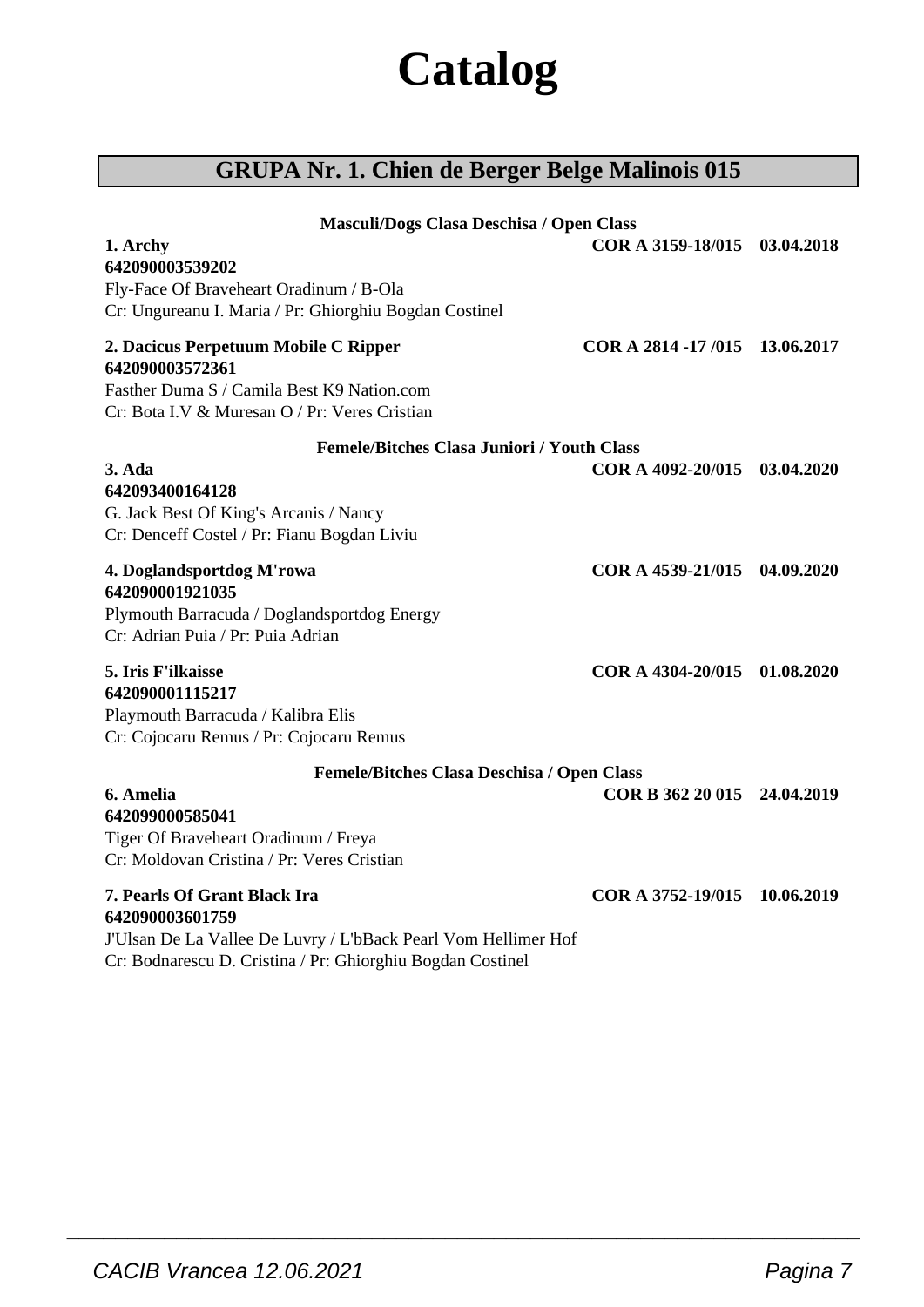## **GRUPA Nr. 1. Deutscher Schaferhund - short hair 166**

| Masculi/Dogs Clasa Juniori / Youth Class<br>8. Blacke Von Vifor<br>642099000600018<br>Thiago Von Der Piste Trophe / Jiny Von Vifor<br>Cr: Auneanu Stefan / Pr: Horvath Stefan                                  | COR A 36034-20/166 16.12.2019  |  |
|----------------------------------------------------------------------------------------------------------------------------------------------------------------------------------------------------------------|--------------------------------|--|
| 9. V-Zeos Vom Berthub<br>642090001918948<br>Roby Von Vifor / Umbra Di Hubert<br>Cr: Nae Mihai / Pr: Onisoru Cristian-Teodor                                                                                    | COR A 37826-20/166 23.06.2020  |  |
| Masculi/Dogs Clasa Deschisa / Open Class<br>10. Cheno Vikar<br>945000006149282<br>Dinoso Vom Eisernen Kreuz / Satoris Puma<br>Cr: Vit Glisnik / Pr: Popescu Diana Carmen                                       | COR A 35964-20/166 30.04.2019  |  |
| 11. Nando Vom Haus Emy<br>642098201010228<br>Ustinov Van Contra / Flora Vom Haus Emy<br>Cr: Grigore Emilian / Pr: Slave Camelia                                                                                | COR A 33309 -18/166 14.01.2018 |  |
| <b>Femele/Bitches Clasa Juniori / Youth Class</b><br>12. Asla<br>64209000191327<br>Chicko Srdce Perly Bohemie / Ela Queen Bolly<br>Cr: Petrovici Bogdan / Pr: Petrovici Bogdan                                 | COR A 38403-21/166 06.07.2020  |  |
| Femele/Bitches Clasa Intermediara / Intermediate Class<br>13. Aky Di Terra Berladensis<br>642099000687703<br>Padrino Di Casa Martin / Dana Von Sentinel<br>Cr: Bularda N. & Letca A. / Pr: Bularda Nelu Viorel | COR A 36036-20/166 30.09.2019  |  |
| 14. Alfa Von Haus Harvatovici<br>642090000184296<br>Korado Catani Black Avax Hof / R-Queen Di Casa Martin<br>Cr: Harvatovici Schneider Cristian / Pr: Bularda Nelu Viorel                                      | COR A 36042-20/166 10.11.2019  |  |

## **GRUPA Nr. 1. Deutscher Schaferhund - long hair 166**

**Masculi/Dogs Clasa Intermediara / Intermediate Class**

 $\overline{\phantom{a}}$  , and the set of the set of the set of the set of the set of the set of the set of the set of the set of the set of the set of the set of the set of the set of the set of the set of the set of the set of the s

#### **15. Jack Vom Storociuc COR A 36122 - 20 / 166 24.10.2019 642099000715979**

Krisu Von Patzenberg / Innes Von Empiere Cr: Storociuc V.Marius / Pr: Semeniuc Nicolae & Carmen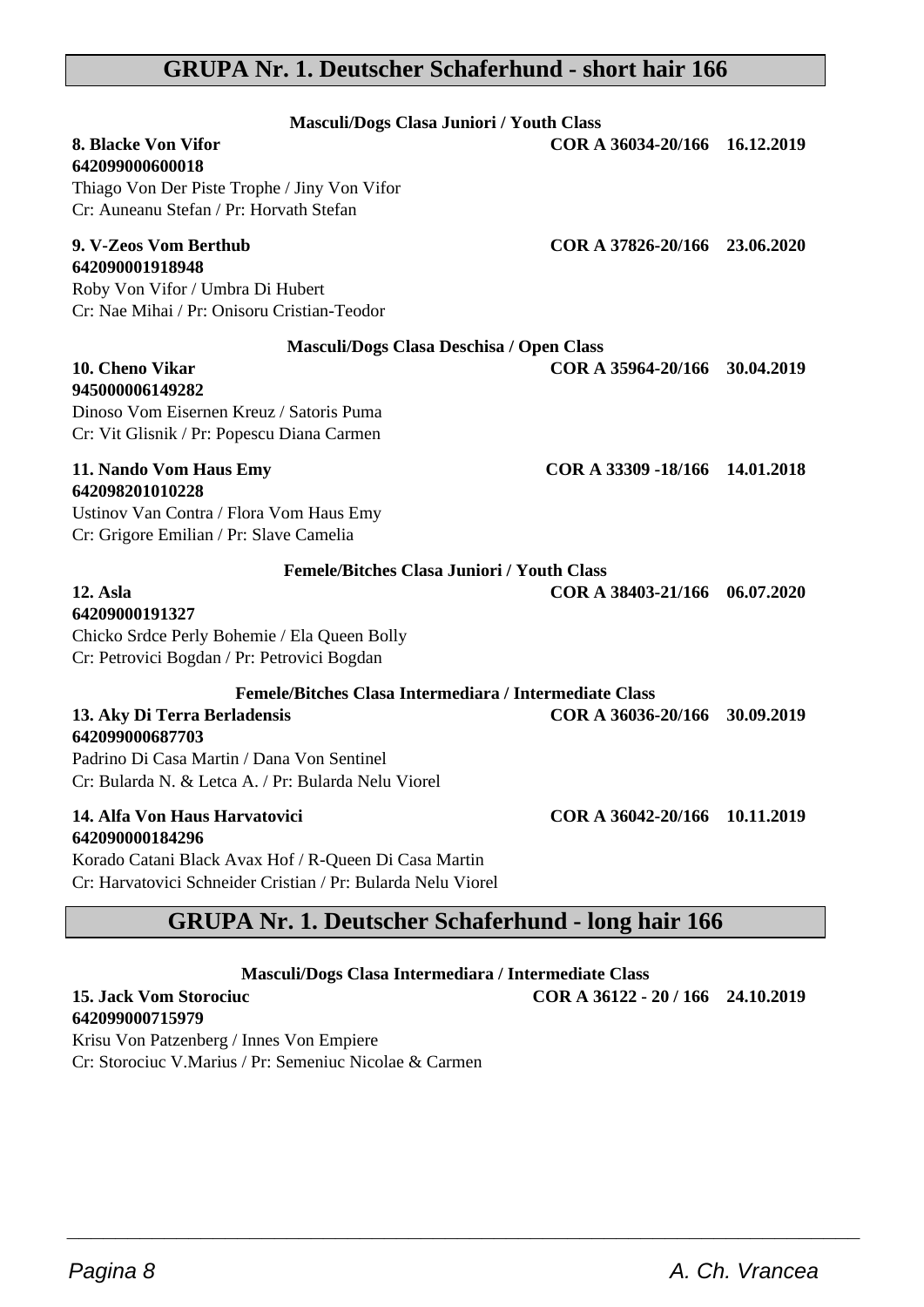**Masculi/Dogs Clasa Deschisa / Open Class**

## **688035000287644**

Gundabad Vom Fanino / Gama Vom Fanino Cr: Filipovic A. / Pr: Volkan Altunbas

#### **17. Romano Argo COR A 35864-20/166 11.04.2019 642099000658531**

Ghildo' Mascar / Romano Zuleyka Cr: Sorind Dragomir / Pr: Tatuleanu Ovidiu & Dragomir Sorin

#### **Femele/Bitches Clasa Juniori / Youth Class**

**18. Danae Thoryai Szepseg COR A 36379-20/166 13.03.2020**

## **642093400163925**

Alpin / Arya Thoryai Szepseg Cr: Nyaguly L. Sandor / Pr: Nyaguly Sandor

| Femele/Bitches Clasa Deschisa / Open Class                                                        |                               |  |
|---------------------------------------------------------------------------------------------------|-------------------------------|--|
| 19. Wenzdob Alfa<br>642090003611899                                                               | COR A 34266-19/166 18.09.2018 |  |
| Cando Von Wolfenwald / Wenzdob Cg Desdemona<br>Cr: Wenzl Norbert / Pr: Wenzl Norbert              |                               |  |
| 20. Wenzdob Aliz<br>642090003611899                                                               | COR A 34267-19/166 18.09.2018 |  |
| Cando Von Wolfenwald / Wenzdob Cg Desdemona<br>Cr: Wenzl Norbert&Gabor&Attila / Pr: Wenzl Norbert |                               |  |

## **GRUPA Nr. 1. Collie Rough 156**

#### **Femele/Bitches Clasa Juniori / Youth Class**

**21. Angel Morning COR A 1736-20/156 01.03.2020**

#### Alsting New Horizon / Wicani Harvest Queen Cr: Mihuta I. Monica / Pr: Sirbu Ana

**GRUPA Nr. 1. Welsh Corgi Cardigan 038**

**Masculi/Dogs Clasa Campioni / Champions Class**

 $\overline{\phantom{a}}$  , and the set of the set of the set of the set of the set of the set of the set of the set of the set of the set of the set of the set of the set of the set of the set of the set of the set of the set of the s

#### **22. Chocolate Black Sea Fox UKU 0362190 02.02.2018 990000000803566**

**642098100240427**

Waggerland On The Spot / Style Life O Sole Mia Cr: Kraiduba O. / Pr: Naumeniuk Anastasiia

**16. Mr.Alpha Vom Fanino JR 761026 No 15.03.2019**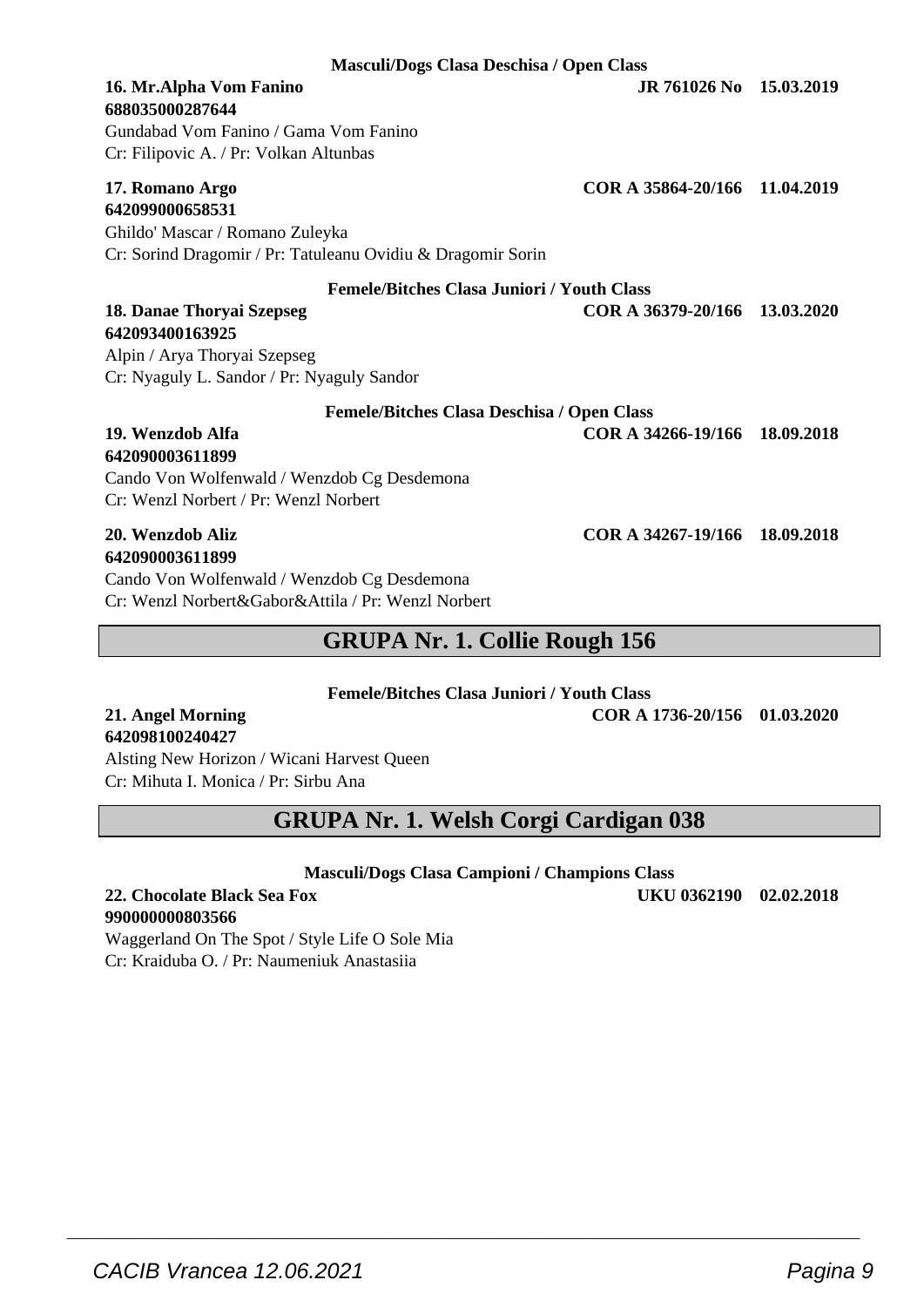## **GRUPA Nr. 1. Welsh Corgi Pembroke 039**

| Masculi/Dogs Clasa Juniori / Youth Class<br>23. Kronos Iz Byrshtunovogo Kraju<br>990000004220494<br>Night Keepish Fine-and-dandy / Viola Iz Byrshtunovogo Kraju<br>Cr: Savchuk Ludmyla / Pr: Nache Liliana<br>Masculi/Dogs Clasa Intermediara / Intermediate Class<br>24. Black Sea Imperial Eifion<br>642098100213858 | COR A 220-21/039<br>COR A 112-20/039 11.02.2020 | 06.08.2020 |  |
|------------------------------------------------------------------------------------------------------------------------------------------------------------------------------------------------------------------------------------------------------------------------------------------------------------------------|-------------------------------------------------|------------|--|
| Malahit Nadezhdy Chester / Malahit Nadezhdy Zhanetta-Cherri<br>Cr: Bucur Camelia / Pr: Micula Magdalena Cristina                                                                                                                                                                                                       |                                                 |            |  |
| <b>Femele/Bitches Clasa Juniori / Youth Class</b>                                                                                                                                                                                                                                                                      |                                                 |            |  |
| 25. Black Sea Imperial Ffancy<br>642098100213837<br>Malahit Nadezhdy Chester / Love Ly Rita Iz Branele<br>Cr: Bucur Camelia / Pr: Nache Liliana                                                                                                                                                                        | COR A 121-20/039 12.02.2020                     |            |  |
| Femele/Bitches Clasa Deschisa / Open Class                                                                                                                                                                                                                                                                             |                                                 |            |  |
| <b>26. Aleant Favourite Kitty</b><br>992001000212443<br>Amansi Greater Art / Norvegiya Aleant Fairy Fox<br>Cr: Shulgina Alona / Pr: Chumak Vladyslav                                                                                                                                                                   | UKU 0415677 13.03.2019                          |            |  |
| <b>GRUPA Nr. 1. Ciobanesc Romanesc Carpatin 350</b>                                                                                                                                                                                                                                                                    |                                                 |            |  |
| Masculi/Dogs Clasa Deschisa / Open Class                                                                                                                                                                                                                                                                               |                                                 |            |  |
| 27. Darz De Plai Prahovean<br>642098201062850<br>Buzdugan De Plai Prahovean / Doina De Croitoru<br>Cr: Jilaveanu Petre Catalin / Pr: Jilaveanu Petre                                                                                                                                                                   | COR A 4171-19/350 15.10.2018                    |            |  |
| 28. Zeus A Lu Voarea<br>642098201084842<br>Ursu Der Budurleni / Cleo De Ovican<br>Cr: Andrei Deac / Pr: Jilayeanu Petre                                                                                                                                                                                                | COR B 2565-20/350 12.10.2019                    |            |  |
| <b>Femele/Bitches Clasa Deschisa / Open Class</b>                                                                                                                                                                                                                                                                      |                                                 |            |  |

 $\overline{\phantom{a}}$  , and the set of the set of the set of the set of the set of the set of the set of the set of the set of the set of the set of the set of the set of the set of the set of the set of the set of the set of the s

**29. Zara A Lu Voarea COR B 258-20/350 12.10.2019**

**642098201084845** Ursu Der Budurleni / Kleo De Ovican Cr: Andrei Deac / Pr: Jilaveanu Petre

 $\overline{\phantom{a}}$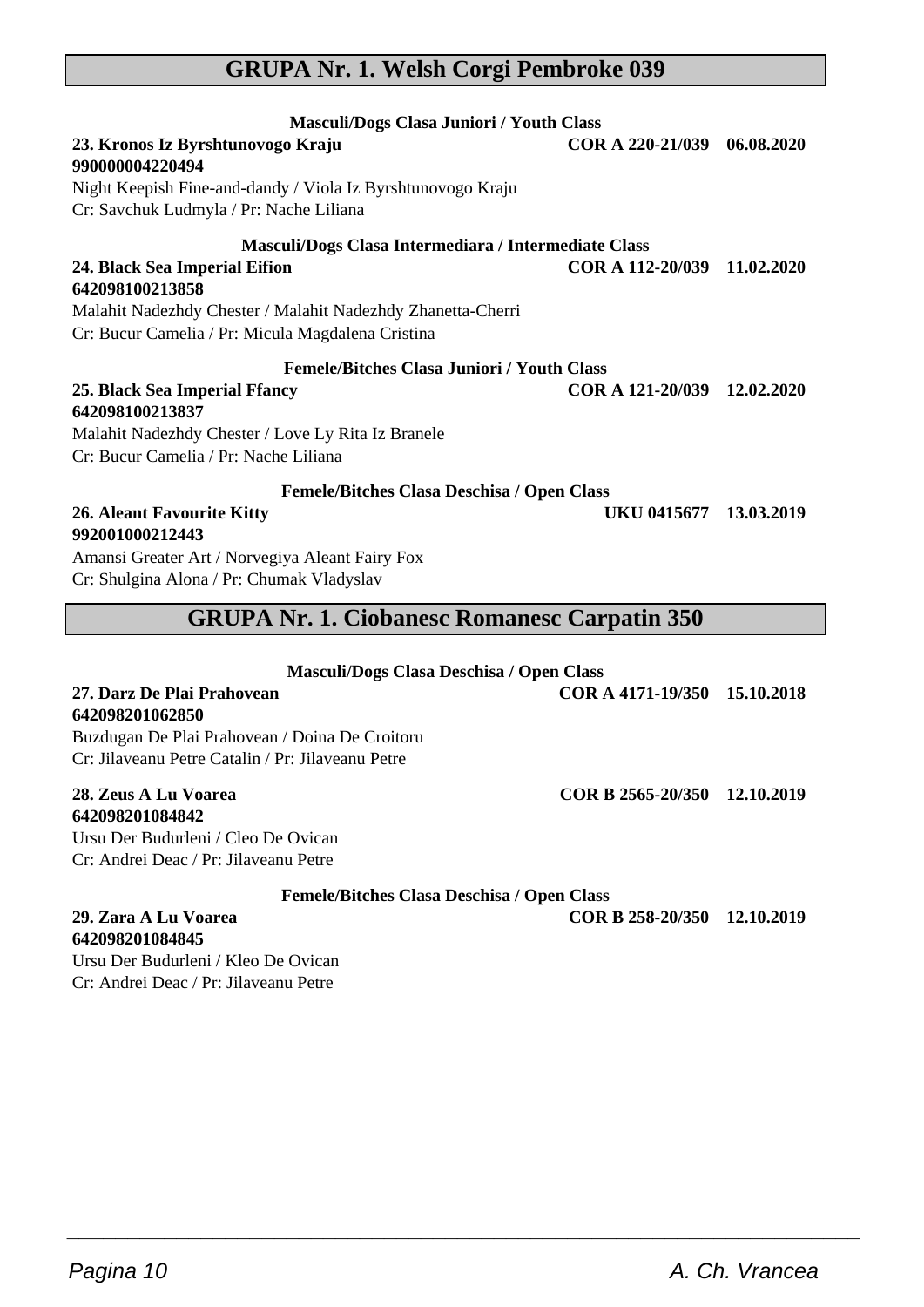## **GRUPA Nr. 1. Ciobanesc Romanesc Mioritic 349**

| Masculi/Dogs Clasa Juniori / Youth Class                 |                                |                     |
|----------------------------------------------------------|--------------------------------|---------------------|
| <b>30. Jar De Marian Barcun</b>                          | COR B 4346-20/349 02.05.2020   |                     |
| 642099000693529                                          |                                |                     |
| F-Raru De Marian Barcun / Deea De Emionyx                |                                |                     |
| Cr: Marian Barcun / Pr: Cazan Georgiana                  |                                |                     |
| Masculi/Dogs Clasa Intermediara / Intermediate Class     |                                |                     |
| 31. Fag Jr. De Gotca                                     | COR B b 4324-20/349 13.10.2019 |                     |
| 642090001847289                                          |                                |                     |
| Grig De Gotca / Dobra De Gotca                           |                                |                     |
| Cr: Gotca Constantin / Pr: Gotca Constantin              |                                |                     |
| Femele/Bitches Clasa Baby / Baby Class                   |                                |                     |
| <b>32. Ilva</b>                                          |                                | CRM 2 20.12.2020    |
| 642090001933997                                          |                                |                     |
| Grig De Gotca / Dobra De Gotca                           |                                |                     |
| Cr: Gotca Constantin / Pr: Gotca Constantin              |                                |                     |
| <b>GRUPA Nr. 1. Ceskoslovensky Vlcak 332</b>             |                                |                     |
|                                                          |                                |                     |
| Masculi/Dogs Clasa Deschisa / Open Class                 |                                |                     |
| 33. The Grey Wolf Argus                                  | PK 38702/17 10.09.2017         |                     |
| 100237000056925                                          |                                |                     |
| Sole Mio Black Sea Wolfdog / Slovenskej Rozpravku        |                                |                     |
| Cr: Hristina Georgieva / Pr: Ionita Ioana                |                                |                     |
| <b>Femele/Bitches Clasa Pui / Puppy Class</b>            |                                |                     |
| 34. Kiba                                                 |                                | Lup C.1 09.12.2020  |
| 100242000020702                                          |                                |                     |
| Timber Spod Dumbiera / The Black Sea Wolfdog             |                                |                     |
| Cr: Hristina Georgieva / Pr: Ionita Ioana                |                                |                     |
| Femele/Bitches Clasa Deschisa / Open Class               |                                |                     |
| 35. Heidi Drinski Vuk                                    |                                | JR 70114 15.07.2019 |
| 688010000119260                                          |                                |                     |
| Cryiing Wolf 1996 Crazy Tarak / Anja Almona              |                                |                     |
| Cr: Stanic Dejan / Pr: Gogulescu Bogdan Adrian           |                                |                     |
| <b>Femele/Bitches Clasa Campioni / Champions Class</b>   |                                |                     |
| 36. The Black Sea Wolfdog Quendolin                      | COR A 474 - 20 / 332           | 03.11.2019          |
| 100098100031629                                          |                                |                     |
| Sole Mio Black Sea Wolfdog / The Black Sea Wolfdog Anouk |                                |                     |

 $\overline{\phantom{a}}$  , and the set of the set of the set of the set of the set of the set of the set of the set of the set of the set of the set of the set of the set of the set of the set of the set of the set of the set of the s

Cr: Angel Stratiev / Pr: Zaharia Anamaria Iulia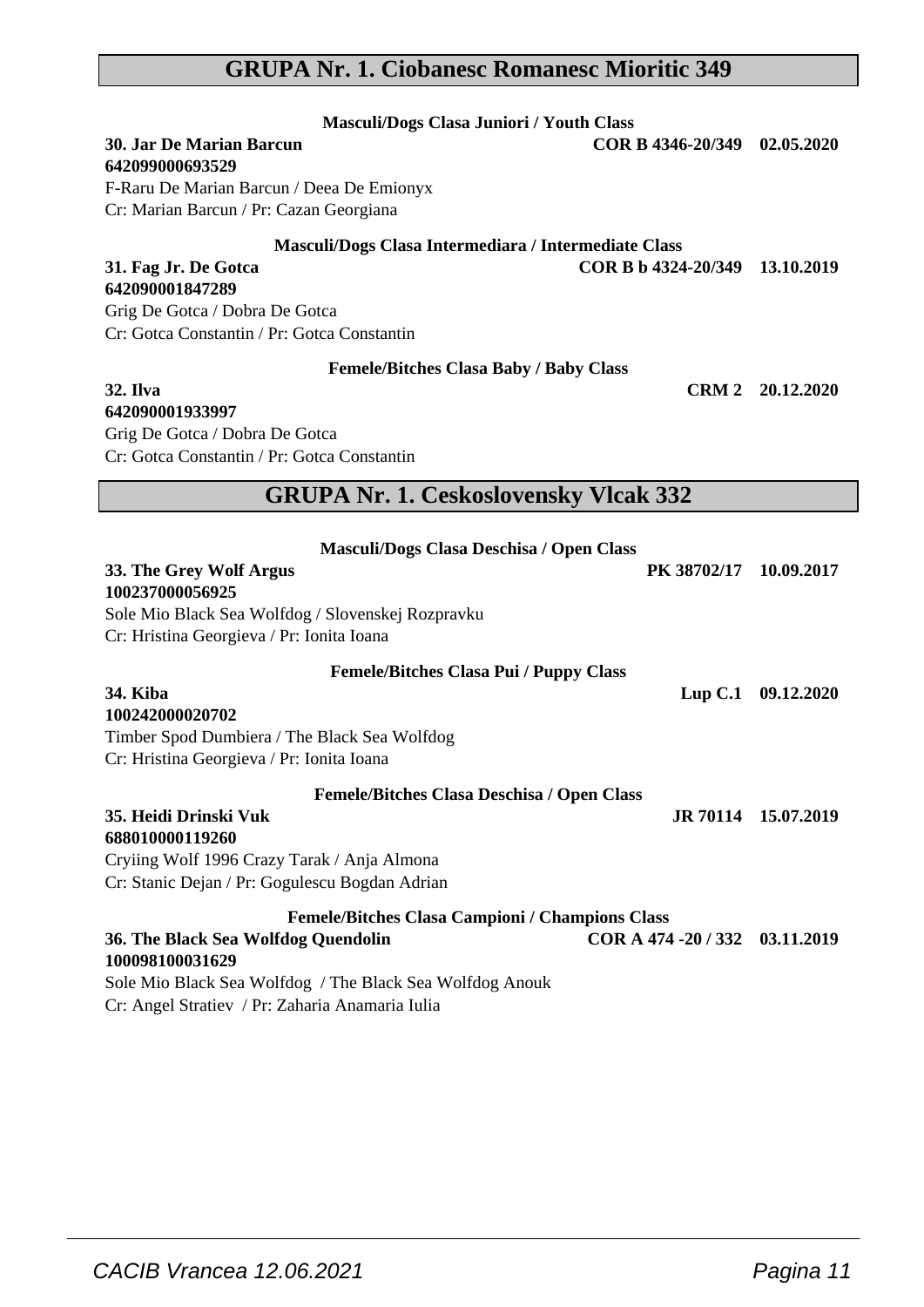## **GRUPA Nr. 1. Berger Blanc Suisse 347**

#### **Femele/Bitches Clasa Juniori / Youth Class**

#### **37. Chicca Thoryai Szepseg COR A 321-20/347 03.03.2020 642093400163926**

Lancelot White Ancilias / Tia Luna Blanca De Lupi Albi Cr: Nyaguly L. Sandor / Pr: Nyaguly Sandor

#### **38. Nice Lara De Lupi Albi COR A 392-20/347 07.05.2020 642090001896810**

Pablo Neve De Lupi Albi / Yris De Lupi Albi Cr: Constantin C.T. & Chetan O. / Pr: Catana Maria Raeesa

### **GRUPA Nr. 1. Australian Shepherd 342**

**Femele/Bitches Clasa Campioni / Champions Class**

**39. Aussiepride In The Name Of Love COR A 333-19/342 02.07.2019**

#### **642090001857810**

Aussiepride Sr Excelent Choice / Ausiepride Xoxo Cr: Niculescu Dana / Pr: Olaru Mihaela & Gabriel

#### **40. Fraytal'Divine Sharm UKU 0364549 15.07.2017 981098106272093**

Mister Jones Des Terres De Khairyaca / Mangry'S Star Angel Celebrity Cr: Cherednichenko A. / Pr: Toboltok Olena

## **GRUPA Nr. 2. Dobermann black 143**

**Femele/Bitches Clasa Pui / Puppy Class**

**41. Rellaps Ziva COR A 9963-21/143 27.10.2020**

## **642093400170712**

Rellaps Electric Castel / Lulu Delnasi Del Naissus Cr: Spaller Sorin / Pr: Rusu Cristina Andreea

#### **Femele/Bitches Clasa Juniori / Youth Class**

#### **42. Ate Von Dobhades COR A 9888-20/143 16.05.2020 642099010051219**

Ataraxie 's Emil / Darielle Mytone Bo Valcone Cr: Ghinescu P.S & Gavril A.M. / Pr: Ghinescu Paul Sebastian

**Femele/Bitches Clasa Campioni / Champions Class**

 $\overline{\phantom{a}}$  , and the set of the set of the set of the set of the set of the set of the set of the set of the set of the set of the set of the set of the set of the set of the set of the set of the set of the set of the s

#### **43. Darielle Mytone Bo Valcone COR A 9281-17/143 15.06.2017 642099000382237**

Mythos Del Riobianco / Corra Bo Valcone Cr: Vilcu Cristian / Pr: Ghinescu Paul Sebastian

Pagina 12 **A. Ch. Vrancea**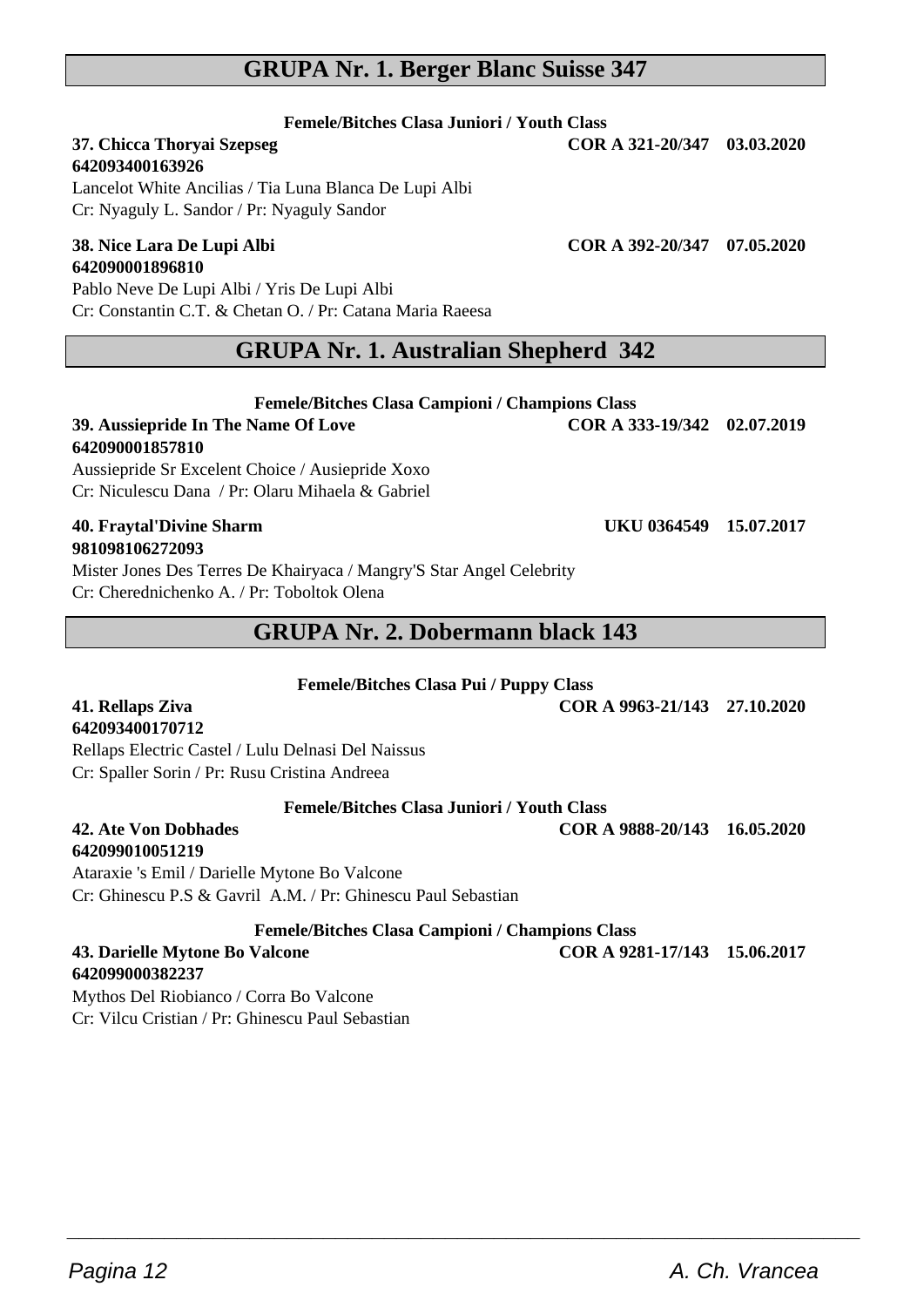## **GRUPA Nr. 2. Dobermann brown 143**

**Femele/Bitches Clasa Intermediara / Intermediate Class 44. Ygritte Of Hoffman House** 

#### **642099000685972**

Get To The Point Neptun / Khaleesi Of Hoffman House

Cr: Daniela Catanescu & Florin Craciun / Pr: Catanescu Daniela & Craciun Florin

#### **Femele/Bitches Clasa Campioni / Champions Class**

**45. India Dobgrace COR A 9179-17/143 17.12.2016**

## **642090003561638**

Filimamont Dragon Bite / Best Of Dobgrace Cr: Alexandru Cristina / Pr: Antohi Codrut

## **GRUPA Nr. 2. Zwergpinscher 185**

| Masculi/Dogs Clasa Campioni / Champions Class |                        |  |  |
|-----------------------------------------------|------------------------|--|--|
| 46. Padington Divine Touch                    | UKU 0369490 15.01.2018 |  |  |
| 900085000162156                               |                        |  |  |
| Batterflay Land Ieros / Persiya Golden Anik's |                        |  |  |
| Cr: Krykopolo Tamara / Pr: Krykopolo Tamara   |                        |  |  |

#### **Femele/Bitches Clasa Juniori / Youth Class 47. Impala Unda Umberlee COR A 3061-20/185 06.06.2020 642099000753323**

Impala Xamur Xaramanthe / Impala Francine Cr: Ioana Craciun / Pr: Catanescu Daniela

## **GRUPA Nr. 2. Riesenschnauzer black 181**

| <b>Masculi/Dogs Clasa Juniori / Youth Class</b>                    |                              |            |
|--------------------------------------------------------------------|------------------------------|------------|
| <b>48. Gloris Limited Edition</b>                                  | RKF 6031620                  | 12.09.2020 |
| 64311080043549                                                     |                              |            |
| Gloris Helios / Gloris Toskana                                     |                              |            |
| Cr: Seliverstova A. / Pr: Marton Imola & Geza                      |                              |            |
| <b>Femele/Bitches Clasa Intermediara / Intermediate Class</b>      |                              |            |
| 49. A Stars Is Born De Brissard                                    | COR A 4275-20/181            | 09.09.2019 |
| 642093400149624                                                    |                              |            |
| Euripide De Brissard / Wonderful World De Brissard                 |                              |            |
| Cr: Bengescu Bellu Ciprian / Pr: Morogan Leonard                   |                              |            |
| Femele/Bitches Clasa Deschisa / Open Class                         |                              |            |
| 50. Ravenheart Mistery Follow Your Faith                           | COR A 4280-20/181 28.11.2019 |            |
| 642093400160493                                                    |                              |            |
| Gently Born Obsession Point / Ravenheart Mistery A Dream Come True |                              |            |

 $\overline{\phantom{a}}$  , and the set of the set of the set of the set of the set of the set of the set of the set of the set of the set of the set of the set of the set of the set of the set of the set of the set of the set of the s

Cr: Marton Imola&Geza / Pr: Marton Imola & Geza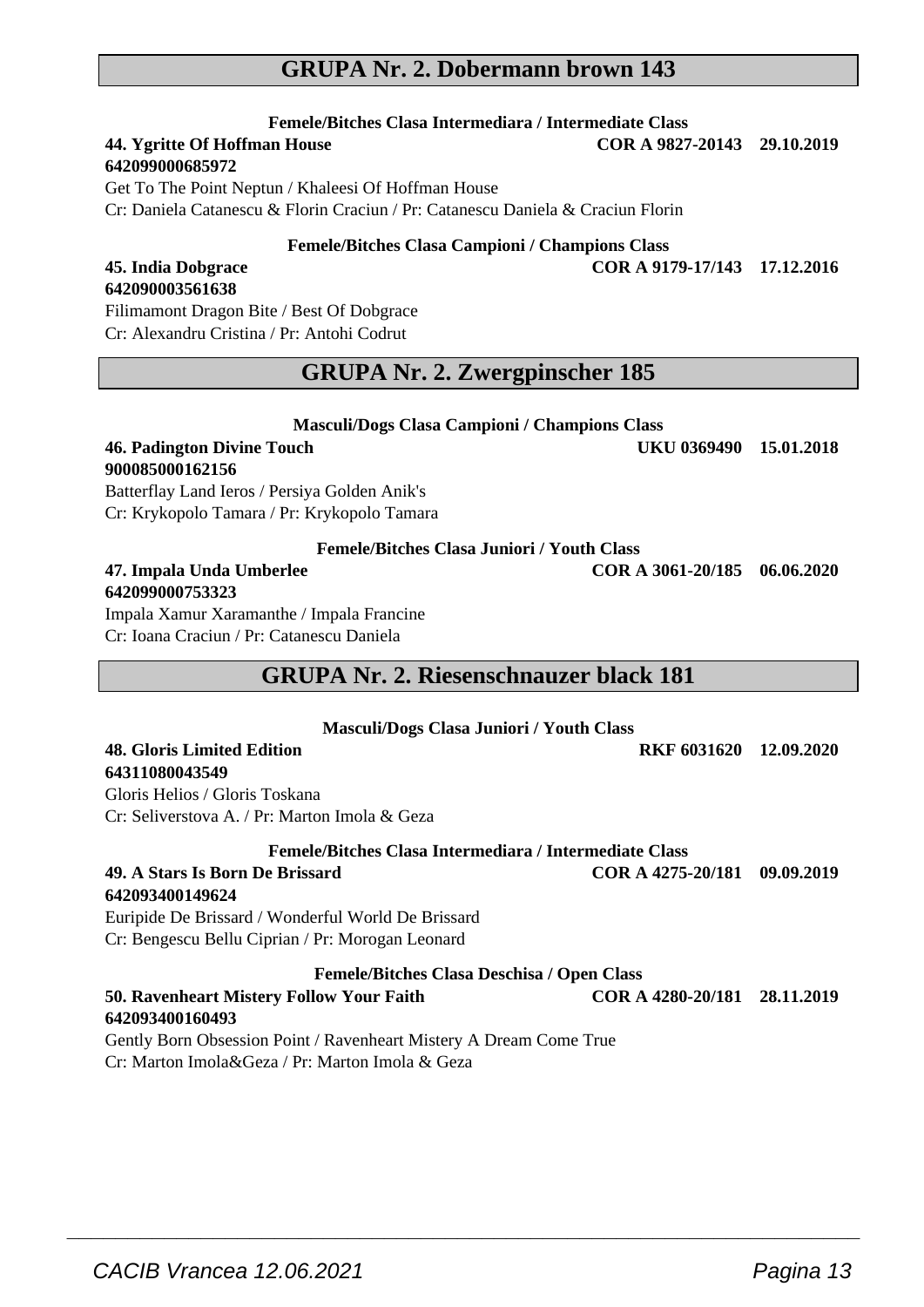## **GRUPA Nr. 2. Zwergschnauzer black 183**

Ecstatic To Love S Taganiego Roga / Heiress Of A Lucky Star S Taganiego Roga

Gloris Absolut / Victorious Star Nice In Black Cr: Belska Inna / Pr: Belska Inna

**51. Zingy Stile S Taganiego Roga** 

Cr: Gorokhva A.A. / Pr: Belska Inna

**900113001434582**

**900113002103560**

## **GRUPA Nr. 2. Zwergschnauzer black & silver 183**

**Masculi/Dogs Clasa Juniori / Youth Class**

**Femele/Bitches Clasa Intermediara / Intermediate Class**

| иназсан/рода сназа очиногі / тоцін сназа               |                              |  |
|--------------------------------------------------------|------------------------------|--|
| 53. Bright Moon Psigon                                 | COR A 2005-20/183 15.03.2020 |  |
| 642099000726261                                        |                              |  |
| Elegant Dzikie Pola / House Iris Emotion Klara         |                              |  |
| Cr: Simionca Ionel / Pr: Ciolan Ludmila Bianca         |                              |  |
| Masculi/Dogs Clasa Intermediara / Intermediate Class   |                              |  |
| 54. Soldier Of Fortune Helloween                       | COR A 2029-20/183 07.09.2019 |  |
| 616093900997835                                        |                              |  |
| Repitition's Crusader / Wild Rush's Cherry Blossoms    |                              |  |
| Cr: Malmon Dariusz / Pr: Nedelcu Liviu                 |                              |  |
| <b>Femele/Bitches Clasa Juniori / Youth Class</b>      |                              |  |
| 55. House Iris Maya - Aruna                            | COR A 2016-20/183 03.05.2020 |  |
| 642099000753984                                        |                              |  |
| Repitition 's Shogun / House Iris Dreya                |                              |  |
| Cr: Nedelcu Liviu / Pr: Nedelcu Liviu & Cercel Adelina |                              |  |
| Femele/Bitches Clasa Intermediara / Intermediate Class |                              |  |
| <b>56. Victorious Star Our Success</b>                 | UKU 0433478 30.07.2019       |  |
| 990000000799493                                        |                              |  |
| Romeo De Aduana / Victorious Star Triumph              |                              |  |
| Cr: Belska Inna / Pr: Kiyko Nataliya                   |                              |  |
| <b>GRUPA Nr. 2. Cane Corso Italiano 343</b>            |                              |  |

## **Masculi/Dogs Clasa Baby / Baby Class**

 $\overline{\phantom{a}}$  , and the set of the set of the set of the set of the set of the set of the set of the set of the set of the set of the set of the set of the set of the set of the set of the set of the set of the set of the s

#### **57. Willis De Nobil Rose Cane C 1 12.02.2021 642099000787064** Fenomeno L'Antico Nobile / Vincitore Nero Nyssa Cr: Holger Hota / Pr: Toderica Mircea

## **Masculi/Dogs Clasa Deschisa / Open Class**

**52. Victorious Star Queently Majesty UKU 0447750 04.11.2019**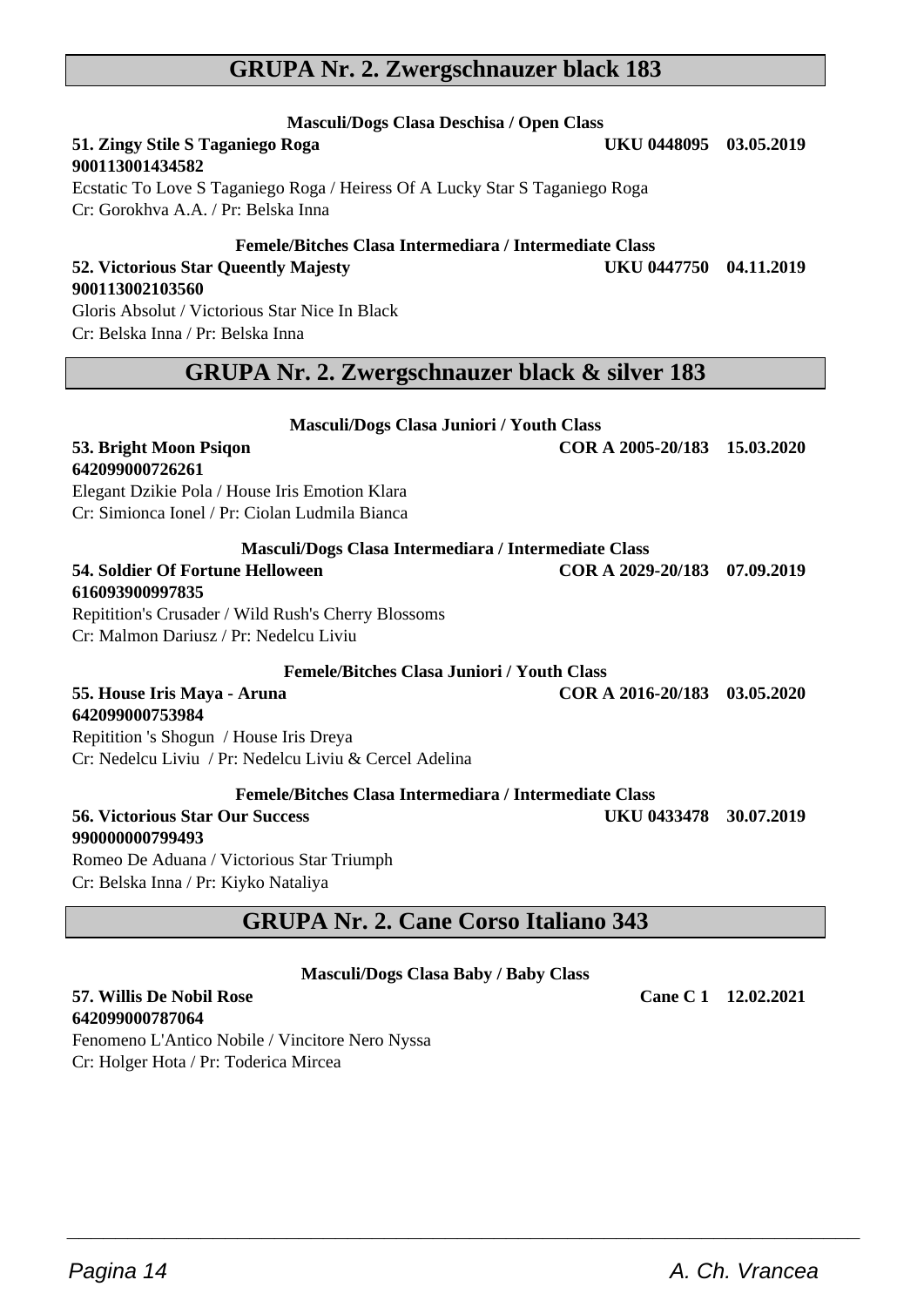| Masculi/Dogs Clasa Pui / Puppy Class                                                                                         |                              |  |
|------------------------------------------------------------------------------------------------------------------------------|------------------------------|--|
| 58. Abelardo Red Dogs Champions<br>642094100177690                                                                           | COR A 9148-21/343 26.10.2020 |  |
| H-Primus Nobile Corso Di Mogosoaia / Fatima Nobile Corso Di Mogosoaia<br>Cr: Puscasu Adrian Ionut / Pr: Puscasu Adrian Ionut |                              |  |
| 59. Vision Of Mind Gem<br>643093300190768                                                                                    | CANE C 2 15.11.2020          |  |
| Star Karuna Know How / Bardi Cardinale Iz Madridskogo Dvora<br>Cr: Diana Kozhevnikova Aleksandrovna / Pr: Berbecaru Ovidiu   |                              |  |
| <b>Masculi/Dogs Clasa Juniori / Youth Class</b>                                                                              |                              |  |
| 60. Gibson                                                                                                                   | COR A 8272-20/343 10.03.2020 |  |
| 642090003616016<br>Boris Ivoni Imperial / Lexa Axel House Kennel                                                             |                              |  |
| Cr: Pop Cristian Dan / Pr: Vancsa Robert                                                                                     |                              |  |
| Masculi/Dogs Clasa Campioni / Champions Class                                                                                |                              |  |
| 61. Diablo Custodi Della Quercia<br>642098000589484                                                                          | COR A 6978-19/343 29.10.2018 |  |
| Giaccherini Del Dyrium / Cuba Imperial Moloss                                                                                |                              |  |
| Cr: Mandra I. & Marcu. S / Pr: Cazan Georgiana                                                                               |                              |  |
| <b>Femele/Bitches Clasa Pui / Puppy Class</b>                                                                                |                              |  |
| 62. Cora Black Angle's Eye<br>642090003601833                                                                                | COR A 9109-21/343 24.10.2020 |  |
| Rothorm Jy Dream Don't Say A Word / Ara Black Angel's Eye<br>Cr: Mera Vintan Ioana Alexandra / Pr: Petrea Mara Nicoleta      |                              |  |
| <b>Femele/Bitches Clasa Juniori / Youth Class</b>                                                                            |                              |  |
| 63. Yasmina Della Vale Degli Orsi Ali<br>642099010024263                                                                     | COR A 8848-20/343 21.06.2020 |  |
| Xaver Della Vale Degli Orsi Ali / Prisca Della Vale Degli Orsi Ali<br>Cr: Ali Denis / Pr: Ali Denis                          |                              |  |
| Femele/Bitches Clasa Intermediara / Intermediate Class                                                                       |                              |  |
| 64. Persefona De Bella Corso<br>642090003641109                                                                              | COR A 7983-20/343 22.01.2020 |  |
| Don Corleone De Bella Corso / Gloria Axel House Kennel<br>Cr: Toderica Mircea / Pr: Larion Gabriel                           |                              |  |
| 65. Yazell Della Dea Dei Corsi                                                                                               | COR A 7747-20/343 01.09.2019 |  |
| 642090001867515<br>Kilroy / Niky Thousand Patata Andraxgold                                                                  |                              |  |
| Cr: Paun M.I. & M.G. / Pr: Paun M.I. & M.G.                                                                                  |                              |  |
| Femele/Bitches Clasa Deschisa / Open Class                                                                                   |                              |  |
| 66. Rona De Bella Corso                                                                                                      | COR A 7994-20/343 14.02.2020 |  |
| 642090003641114                                                                                                              |                              |  |
| Don Corleone De Bella Corso / Chocolate<br>Cr: Toderica Mircea / Pr: Toderica Mircea                                         |                              |  |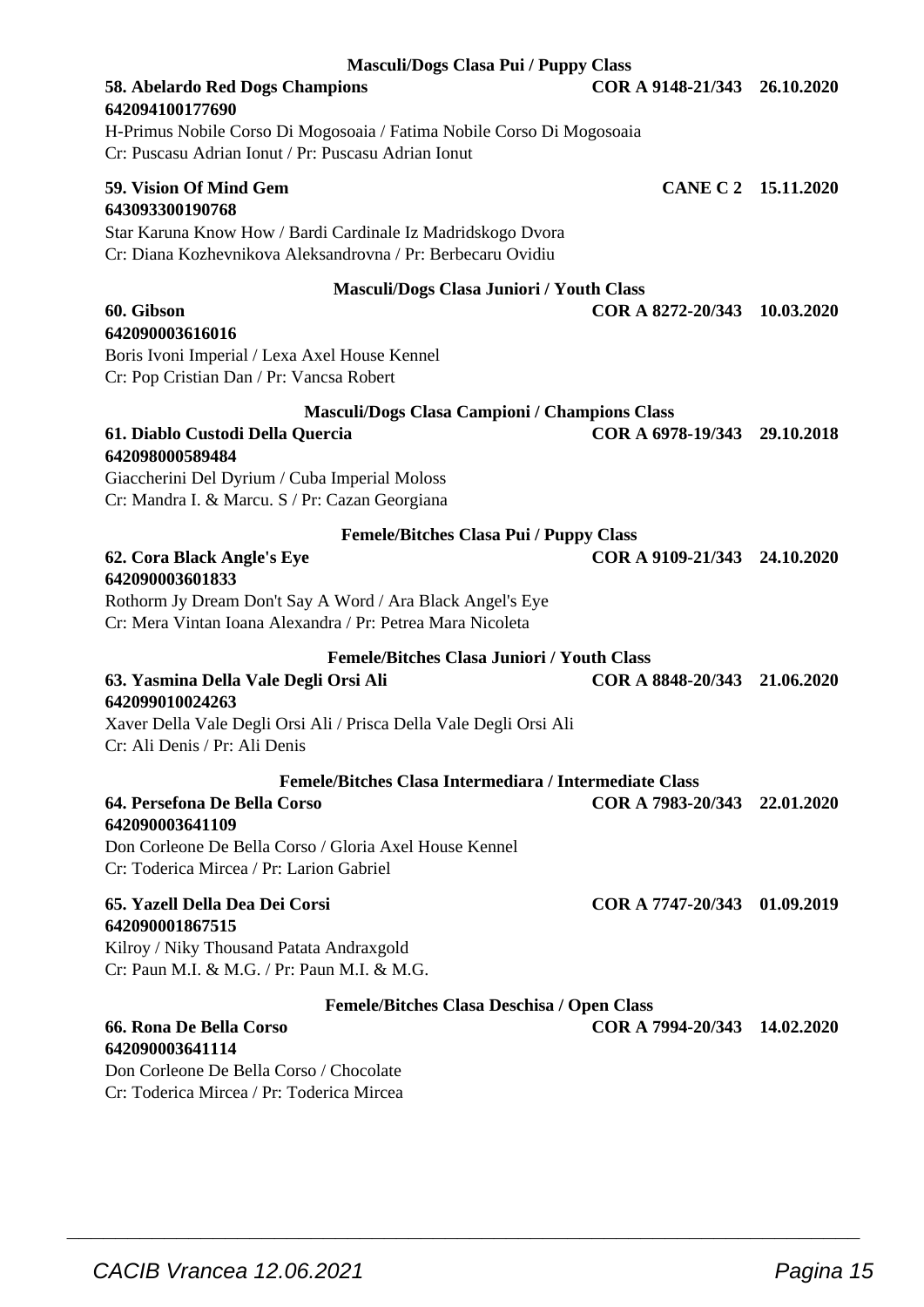## **GRUPA Nr. 2. Dogo Argentino 292**

**Masculi/Dogs Clasa Deschisa / Open Class**

#### **67. Metallica Antu Makto COR A 1479-19/292 26.10.2018 953000010372141** Hodor Antu Makto / Dyona Asesinos Silencioso Cr: Szikszai Katalin / Pr: Babos Attila

#### **Masculi/Dogs Clasa Campioni / Champions Class 68. Pablo Segundo Di Casa Nardini COR A 1570-20/292 18.08.2019**

Tucuman De Vianini / Maleva Di Casa Nardini Cr: M.Nardini Mattia / Pr: Ignea Alin

**250268723011607**

**Femele/Bitches Clasa Juniori / Youth Class**

**69. Cindy COR A 1617-20/292 28.03.2020**

**642098201109115** Nestor El Pinguino D'Tomas Box / Dahlia Cr: Podariu Marius / Pr: Podariu Marius

## **GRUPA Nr. 2. Shar Pei 309**

| <b>Masculi/Dogs Clasa Campioni / Champions Class</b>            |                        |  |
|-----------------------------------------------------------------|------------------------|--|
| <b>70. Marshall Michelin Lebron Lingstars</b>                   | UKU 0259014 15.11.2015 |  |
| 945000001584182                                                 |                        |  |
| Zvyozdnoe Schast'ye Bogun / Fentay V'Belle Benefis For Ligstars |                        |  |
| Cr: Sopilnyak Natalya / Pr: Sopilnyak Natalya                   |                        |  |
|                                                                 |                        |  |

**Femele/Bitches Clasa Campioni / Champions Class**

#### **71. Keanna-Rose Ligstars UKU 0396776 14.09.2018 990000002767216**

Ace Of Peis My Name Is Gabriel / Peris Unreal Miracle Cr: Sopilnyak Natalya / Pr: Sopilnyak Natalya

## **GRUPA Nr. 2. Dogue de Bordeaux 116**

**Femele/Bitches Clasa Intermediara / Intermediate Class**

**72. Arwen Fata Morgana UKU 0452957 09.10.2019 804038000998736**

Artemiziz Zhamal / Arteiziz Itsy-Bitsy Cr: Korobko Iryna / Pr: Korobko Iryna

## **GRUPA Nr. 2. Deutscher Boxer fawn 144**

#### **Masculi/Dogs Clasa Deschisa / Open Class**

 $\overline{\phantom{a}}$  , and the set of the set of the set of the set of the set of the set of the set of the set of the set of the set of the set of the set of the set of the set of the set of the set of the set of the set of the s

## **642090001791809**

Rus La Fler Capo Di Tuti Capi / Vera Von Der Burg Singidunum Cr: Luka Laszla / Pr: Stanescu Bogdan Florin

Pagina 16 **A. Ch. Vrancea A. Ch. Vrancea** 

**73. Arthur Von Schomlenmarkt COR A 4272-19/144 16.08.2018**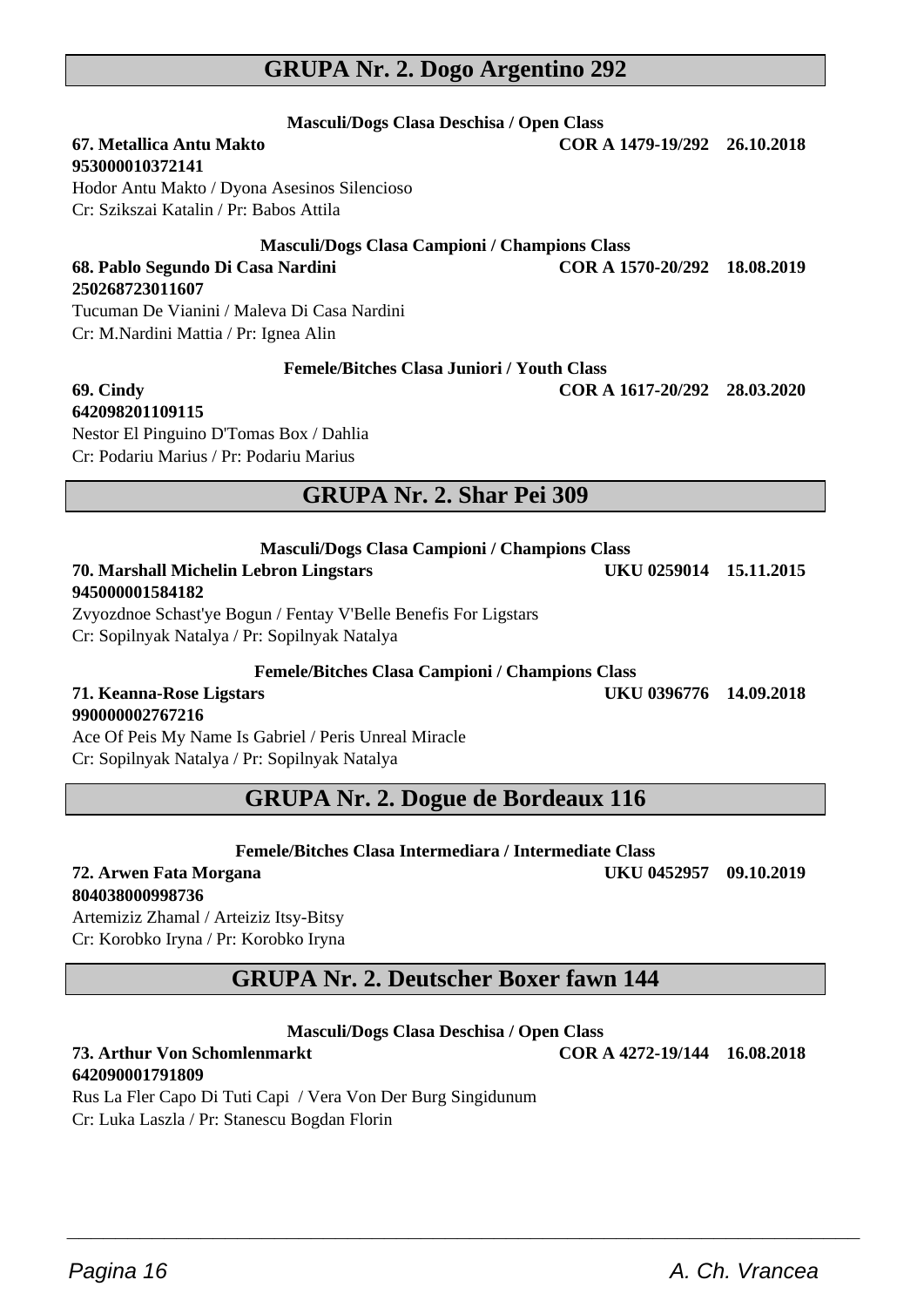**Femele/Bitches Clasa Intermediara / Intermediate Class**

## **642099000684340**

Di Casa Dei Iola Monet / Alice Von Schomlenmarkt Cr: Stanescu Bogdan / Pr: Stanescu Bogdan Florin

#### **Femele/Bitches Clasa Deschisa / Open Class**

**75. New Gold Box Ohanna COR A 4153-18/144 09.10.2017**

**642099000507912** New Gold Box Indigo / Amarige Cr: Peaha Andreea / Pr: Peaha Andreea

### **GRUPA Nr. 2. Deutscher Boxer brindle 144**

**Masculi/Dogs Clasa Juniori / Youth Class 76. El Harvey De Morogan COR A 4453-20/144 10.03.2020**

| 642093400166008                                   |                              |  |
|---------------------------------------------------|------------------------------|--|
| Yes Triumph / Urania Triumph                      |                              |  |
| Cr: Morogan Leonard & Lucia / Pr: Morogan Leonard |                              |  |
| <b>Femele/Bitches Clasa Juniori / Youth Class</b> |                              |  |
| 77. Carines Garo Box                              | COR A 4436-20/144 15.07.2020 |  |
| 642093400173572                                   |                              |  |
| Galahad Ade Box / Ada Garo Box                    |                              |  |
| Cr: Crisan P. Julia / Pr: Coman Marian            |                              |  |
| 78. Pani Triumph<br>642099000741792               | COR A 4488-20/144 26.06.2020 |  |

Que Cest Beaut Triumph / Ximena Triumph Cr: Diplan Adrian / Pr: Stanescu Bogdan Florin

## **GRUPA Nr. 2. Deutsche Dogge fawn, brindle 235**

| <b>Femele/Bitches Clasa Juniori / Youth Class</b> |  |  |  |
|---------------------------------------------------|--|--|--|
|---------------------------------------------------|--|--|--|

**79. Rhea Silva De Brandels LOE 2528361 24.07.2020**

Majeranek Z Kuzni Napoleonskiej / Sashimi Sanfanger Cr: Galdon Pablo Soriano / Pr: Timpau Loli

## **GRUPA Nr. 2. Deutsche Dogge black, harlequin 235**

**Masculi/Dogs Clasa Deschisa / Open Class**

 $\overline{\phantom{a}}$  , and the set of the set of the set of the set of the set of the set of the set of the set of the set of the set of the set of the set of the set of the set of the set of the set of the set of the set of the s

**80. Jaime De Alexoana COR A 3249-20/235 12.04.2019**

**642093400151235** Puerto Rico De Alexoana / Diosa De Hoalai Cr: Guzei Alexandra / Pr: Guzei Alexandra & Tepes Focsa Romeo

**941000025794080**

CACIB Vrancea 12.06.2021 Pagina 17

**74. Bonny Von Schomlenmarkt COR A 4422-20/144 15.02.2020**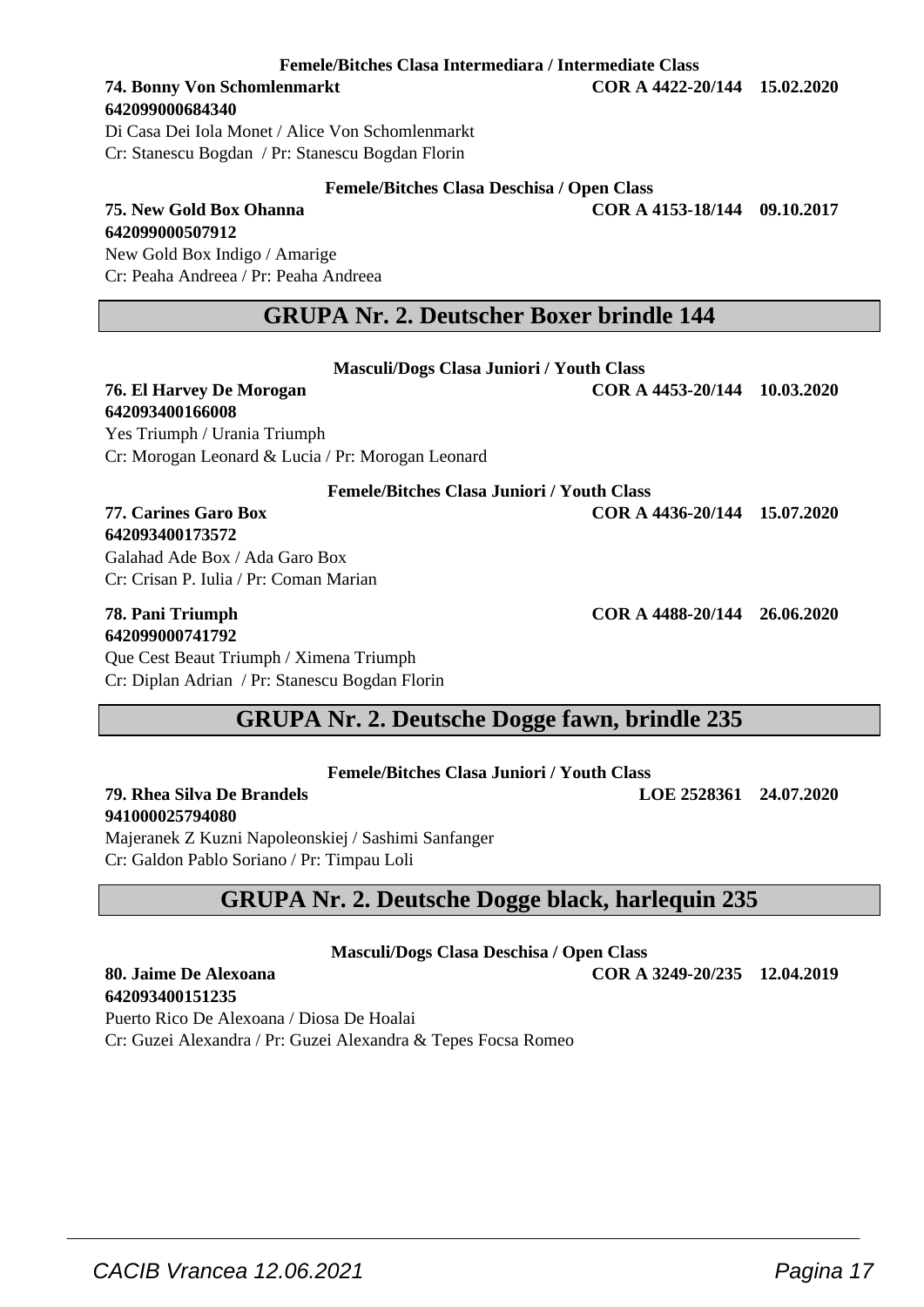## **GRUPA Nr. 2. Rottweiler 147**

| Masculi/Dogs Clasa Juniori / Youth Class                                                                                                                                                   |                               |            |
|--------------------------------------------------------------------------------------------------------------------------------------------------------------------------------------------|-------------------------------|------------|
| 81. Ian Mediguard<br>642090001884077                                                                                                                                                       | COR A 17777-20/147 23.03.2020 |            |
| Ken Von Oberpfalzer Wald / Gloria Mediguard<br>Cr: Maghiari Ioan / Pr: Maghiari Ioan                                                                                                       |                               |            |
| Masculi/Dogs Clasa Intermediara / Intermediate Class                                                                                                                                       |                               |            |
| 82. Trust In My Eyes Caius<br>642099000721244<br>Dzomba V Haus Drazic / Trust In My Eyes Winter<br>Cr: Pop Liviu / Pr: Nedelcu Daniel                                                      | COR A 17787-20/147            | 10.01.2020 |
| Masculi/Dogs Clasa Deschisa / Open Class<br>83. Athos Aventador Power Rott Guard Dnk<br>642099000457964<br>Kim Vonguard Gdi / Candy Trust And Power<br>Cr: Nicolae Dona / Pr: Dona Nicolae | COR A 16309-17/147 23.05.2017 |            |
| 84. Hugo Von Der Rottromulus<br>642094100153647<br>Rumo Von Der Fischermuhle / Bijoux Von Der Rottromulus<br>Cr: Adrian Bojan / Pr: Bojan Adrian                                           | COR A 17064-19/147 17.10.2018 |            |
| <b>Masculi/Dogs Clasa Munca / Working Class</b>                                                                                                                                            |                               |            |
| 85. Gyno Von Der Rottromulus<br>642098201018850<br>Boom Vom Cherniy Kumir / Blondy Von Der Rottromulus                                                                                     | COR A 16890-18/147 23.05.2018 |            |
| Cr: Adrian Bojan / Pr: Bojan Adrian                                                                                                                                                        |                               |            |
| <b>Femele/Bitches Clasa Pui / Puppy Class</b><br>86. U Zen Of Kay House<br>642099000659748<br>Trust In My Eyes War / Rott-Vick Oxi<br>Cr: Calcev Florica / Pr: Coman Adrian                | COR A 18015-21/147            | 16.10.2020 |
| <b>Femele/Bitches Clasa Juniori / Youth Class</b>                                                                                                                                          |                               |            |
| 87. Eleonora Vom Hause Oma<br>642098201109840<br>Zorro Kao Bumbarin / Arizona Kao Bumbarin<br>Cr: Gagyi Csaba / Pr: Gagyi Csaba                                                            | COR A 17624-20/147            | 15.02.2020 |
| 88. Fira Von Hause Oma<br>642090001884123<br>Zorro Kao Bombarin / Arizona Kao Bombarin<br>Cr: Gagyi Csaba / Pr: Maghiari Ioan                                                              | COR A 17860-20/147 20.07.2020 |            |
| 89. Lyra Vom Haus Flo<br>642090001816469<br>Varus Von Der Bleichstrasse / Dasha Vom Haus Flo<br>Cr: Ion Florin / Pr: Ion Florin                                                            | COR A 17672-20/147 19.02.2020 |            |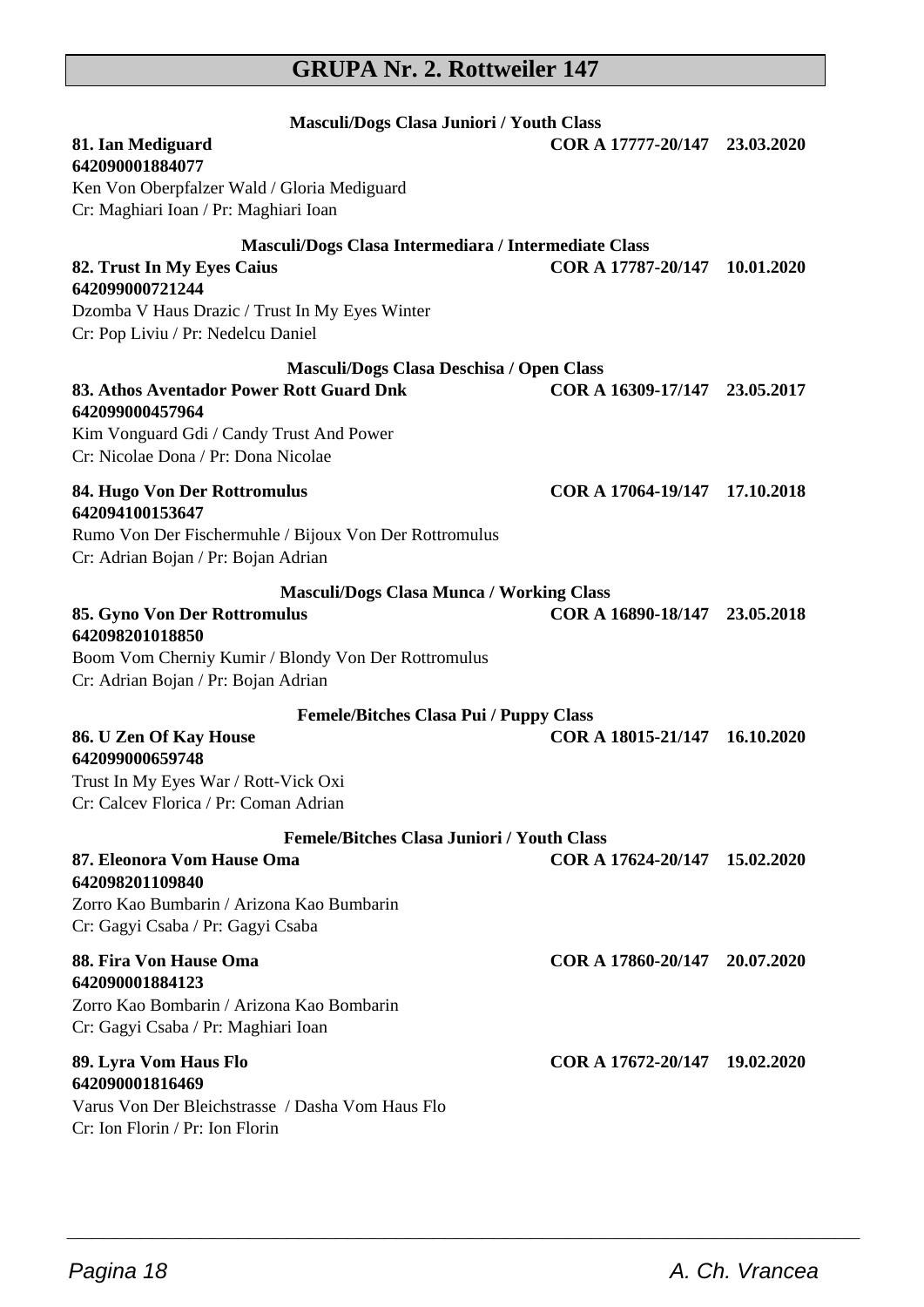**Femele/Bitches Clasa Intermediara / Intermediate Class**

#### **90. Basha House Of Sissi COR A 17301-19/147 15.06.2019 642090001836682**

Dumbo Vom Haus Flo / Rott Master Sissi Cr: Craciun Valeriu / Pr: Craciun Valeriu

#### **91. Diva Vom Aruncus Tal SLR RW - 003781 17.06.2019 705035000024095**

Vito Vom Kressbach / Cora Vom Aruncus Tal Cr: Nata / Pr: Ion Florin

| <b>Femele/Bitches Clasa Deschisa / Open Class</b> |  |  |  |  |
|---------------------------------------------------|--|--|--|--|
|---------------------------------------------------|--|--|--|--|

**92. Josy Vom Haus Flo COR A 17121-19/147 12.02.2019**

#### **642090001816460** Akino Vom Haus Flo / Dasha Vom Haus Flo Cr: Ion Florin / Pr: Ion Florin

| <b>Femele/Bitches Clasa Munca / Working Class</b> |                               |  |
|---------------------------------------------------|-------------------------------|--|
| 93. Gala Von Der Rottromulus                      | COR A 16892-18/147 23.05.2018 |  |

## **642098201018849**

Boom Vom Cherniy Kumir / Blondy Von Der Rottromulus Cr: Adrian Bojan / Pr: Bojan Adrian

## **GRUPA Nr. 2. Bullmastiff 157**

#### **Femele/Bitches Clasa Deschisa / Open Class**

#### **94. Apophe'Oz Akemi Dynasty Of N'Asteri UKU 0441148 16.03.2019 643094800096345**

Gravaris Antaris / Apophe'Oz Sakura No Hana Cr: Zaychenko O.V. / Pr: Dudnyk N.M.

#### **95. Daisy Vesbulls COR A 1283-19/157 29.03.2019 642090000169197**

Mauro Sangue Divino / Cadbury Cr: Vesa Edwin &marek / Pr: Lukacs A.Alina

**GRUPA Nr. 2. Presa Canario 346**

**Masculi/Dogs Clasa Intermediara / Intermediate Class**

#### **96. Jordy Milky Way Ludus COR A 2343-19/346 03.07.2019 642098200993275**

Ayyo De Selecta Adeje / Morena Vinciguerra Cr: Iuoras V. Flavius & Feier S. / Pr: Gavanescu Silviu Daniel

**Femele/Bitches Clasa Intermediara / Intermediate Class**

 $\overline{\phantom{a}}$  , and the set of the set of the set of the set of the set of the set of the set of the set of the set of the set of the set of the set of the set of the set of the set of the set of the set of the set of the s

## **642099000608930**

Conan De Guardian Moon / Inna De Mangobull Cr: Anton Ciprian / Pr: Gavanescu Silviu Daniel

**97. Aty Antonbull COR A 2360-19/346 13.06.2019**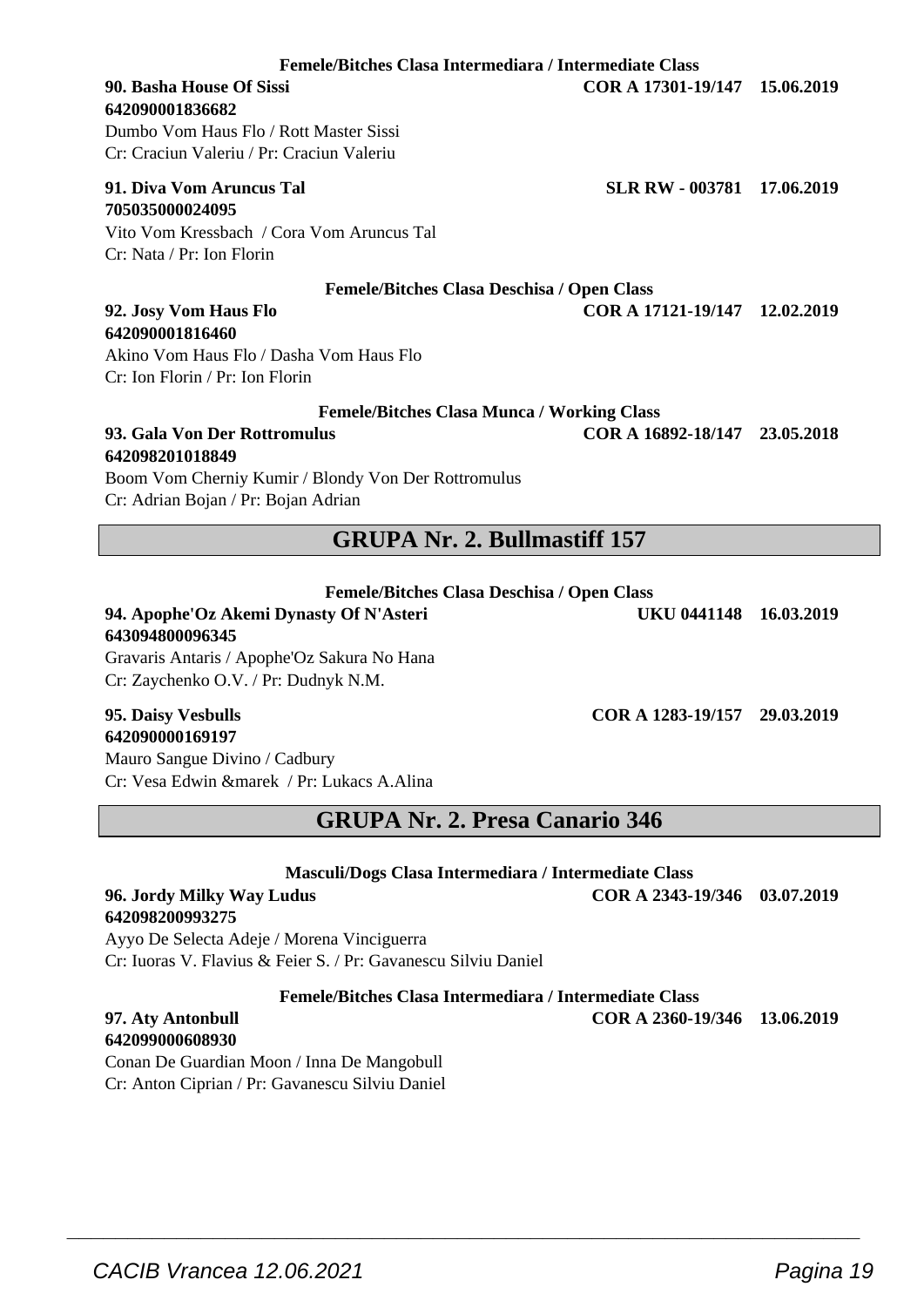## **GRUPA Nr. 2. Newfoudland 050**

**Masculi/Dogs Clasa Intermediara / Intermediate Class**

## **98. Apollo Royal Black Bears COR A 1286-20/050 08.11.2019 642098201794118** Erdoalji Lexus / Dark Shadows Of Hungary Bella Cr: Dumitrescu Marta / Pr: Damokos Hajnalka **Masculi/Dogs Clasa Campioni / Champions Class 99. Chronos Of Sweet Dark Caramel COR A 1139-17/050 23.02.2017 642093400115674** King Of Helluland Everything Will Begin / Assis Of Sweet Dark Caramelk Cr: Silvas Alexandra / Pr: Piper Iacob Catalin **GRUPA Nr. 2. Kavkazskaia Ovtcharka 328 Masculi/Dogs Clasa Baby / Baby Class 100. Amir Caucasian Kingdom CAUCAZ 2 13.02.2021 642090001954411** Naf Hat Iz Gohrana / Laika Cr: Shoniya G G / Pr: Andrei Tudor **Masculi/Dogs Clasa Juniori / Youth Class 101. Bairak Azskas Argus RKF 5893956 21.04.2020 643094800119540** Baskoi Zver Chagrai / Bairak Azskas Kalina Cr: Zudina L.v / Pr: Boerescu Andy Sorin **102. Lennox Caucazian Dinasty Lupescu COR A 12340-20/328 29.03.2020 642099000558545** Kray Chernozemiya Uragan / Faya Caucazian Lupescu Dinasty Cr: Valentin Lupescu / Pr: Corbu Dragos **Masculi/Dogs Clasa Intermediara / Intermediate Class 103. Uran COR A 11954-20/328 30.07.2019 642090001850471** Sormovskaya Zarya Idealny Shtorm / Bella Cr: Sabie R. Adrian / Pr: Fulea Valeriu **Masculi/Dogs Clasa Deschisa / Open Class 104. Emir Dracula Castle Kennel COR A 10727-18/328 01.04.2018 642090003603477** Sokrovisha Valkirii Mudry / Garmonia Caucaz De Neamt Cr: Ilis Romeo & Alexandra Teodora / Pr: Ciobanu Vasile Livius **105. Nero De Cazasu COR A 12524-20/328 13.06.2017 642090001068376** Nadezhniy Drug Dour Don / Alfa De Brailita Cr: Maruleanu Dobrica / Pr: Maruleanu Dobrica **106. Novac De Cazasu COR A 12525-20/328 13.06.2017**

 $\overline{\phantom{a}}$  , and the set of the set of the set of the set of the set of the set of the set of the set of the set of the set of the set of the set of the set of the set of the set of the set of the set of the set of the s

**642090001068377**

Pagina 20 **A. Ch. Vrancea**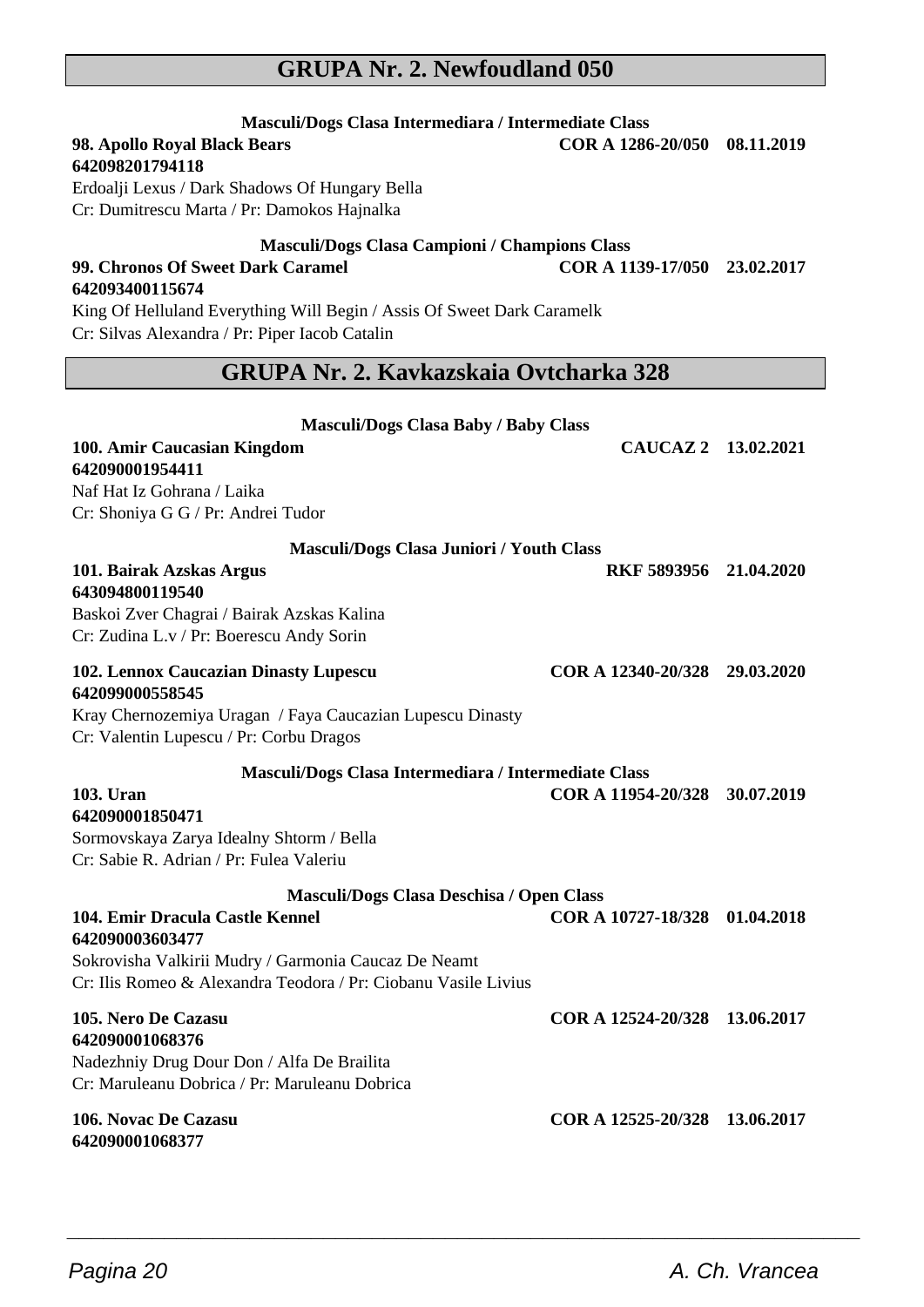| Nadezhniy Drug Daur Don / Alfa De Brailita<br>Cr: Maruleanu Dobrica / Pr: Panaet Nela-Daniela                 |                               |            |
|---------------------------------------------------------------------------------------------------------------|-------------------------------|------------|
| 107. Ural De Valcu<br>642098100211780                                                                         | COR A 11492-19/328 20.02.2019 |            |
| Orhan Batukhan De Valcu / Petra De Valcu<br>Cr: Valcu Alin / Pr: Andrei Tudor                                 |                               |            |
| <b>Masculi/Dogs Clasa Campioni / Champions Class</b><br>108. Dracula Dracula Castle Kennel<br>642093400126633 | COR A 10295-18/328            | 05.11.2017 |
| Sokrovisha Valkirii Mudry / Athena<br>Cr: Ilis Romeo Cristian / Pr: Ilis Alexandra Teodora                    |                               |            |
| <b>Femele/Bitches Clasa Pui / Puppy Class</b>                                                                 |                               |            |
| 109. Felda<br>642093400159056                                                                                 | COR A 12914-21/328 15.11.2020 |            |
| Kalif Transylvania Giant / Kazah Kiralya Nagira<br>Cr: Cocian Dorel / Pr: Lungu Daniel Petrut                 |                               |            |
| <b>Femele/Bitches Clasa Juniori / Youth Class</b>                                                             |                               |            |
| 110. Daisey Gorun Caucaz Kennel<br>642090001892031                                                            | COR A 12245-20/328 15.01.2020 |            |
| Bairak Azskas Pahom / Briseis Gorun Caucaz Kennel                                                             |                               |            |
| Cr: Serban Sorin / Pr: Popa Florinel                                                                          |                               |            |
| 111. Olya De Brailita                                                                                         | COR A 12301-20/328 17.01.2020 |            |
| 642099010053409<br>Bairak Azskas Pahom / Uzma De Brailita                                                     |                               |            |
| Cr: Dogaru Valentin / Pr: Dogaru Valentin                                                                     |                               |            |
| 112. Uzuma De Brailita                                                                                        | COR A 12623-20/328 12.03.2020 |            |
| 642099010051888                                                                                               |                               |            |
| Bairak Azskas Pahom / Xamina De Brailita<br>Cr: Dogaru Valentin / Pr: Dogaru Valentin                         |                               |            |
|                                                                                                               |                               |            |
| Femele/Bitches Clasa Intermediara / Intermediate Class<br>113. Osirya De Brailita<br>642099010053417          | COR A 12303-20/328 17.01.2020 |            |
| Bairak Azskas Pahom / Uzma De Brailita<br>Cr: Dogaru Valentin / Pr: Andrei Tudor                              |                               |            |
| <b>Femele/Bitches Clasa Deschisa / Open Class</b>                                                             |                               |            |
| 114. Cathy                                                                                                    | COR A 12065-20/328 03.09.2019 |            |
| 642090003621197<br>Robenn Transylvania Giant / Baja Nubes                                                     |                               |            |
| Cr: Sfarghie Vilhelm / Pr: Sfarghie Vilhelm                                                                   |                               |            |
| <b>Femele/Bitches Clasa Campioni / Champions Class</b>                                                        |                               |            |
| 115. Dyly Star Brianna                                                                                        | COR A 8789-16/328 25.02.2016  |            |
| 642090000895526<br>Akbar De Valeni / Daria Mica De Casa Soimus                                                |                               |            |
|                                                                                                               |                               |            |

 $\overline{\phantom{a}}$  , and the set of the set of the set of the set of the set of the set of the set of the set of the set of the set of the set of the set of the set of the set of the set of the set of the set of the set of the s

Cr: Soverth Adrian / Pr: Ilis Romeo Cristian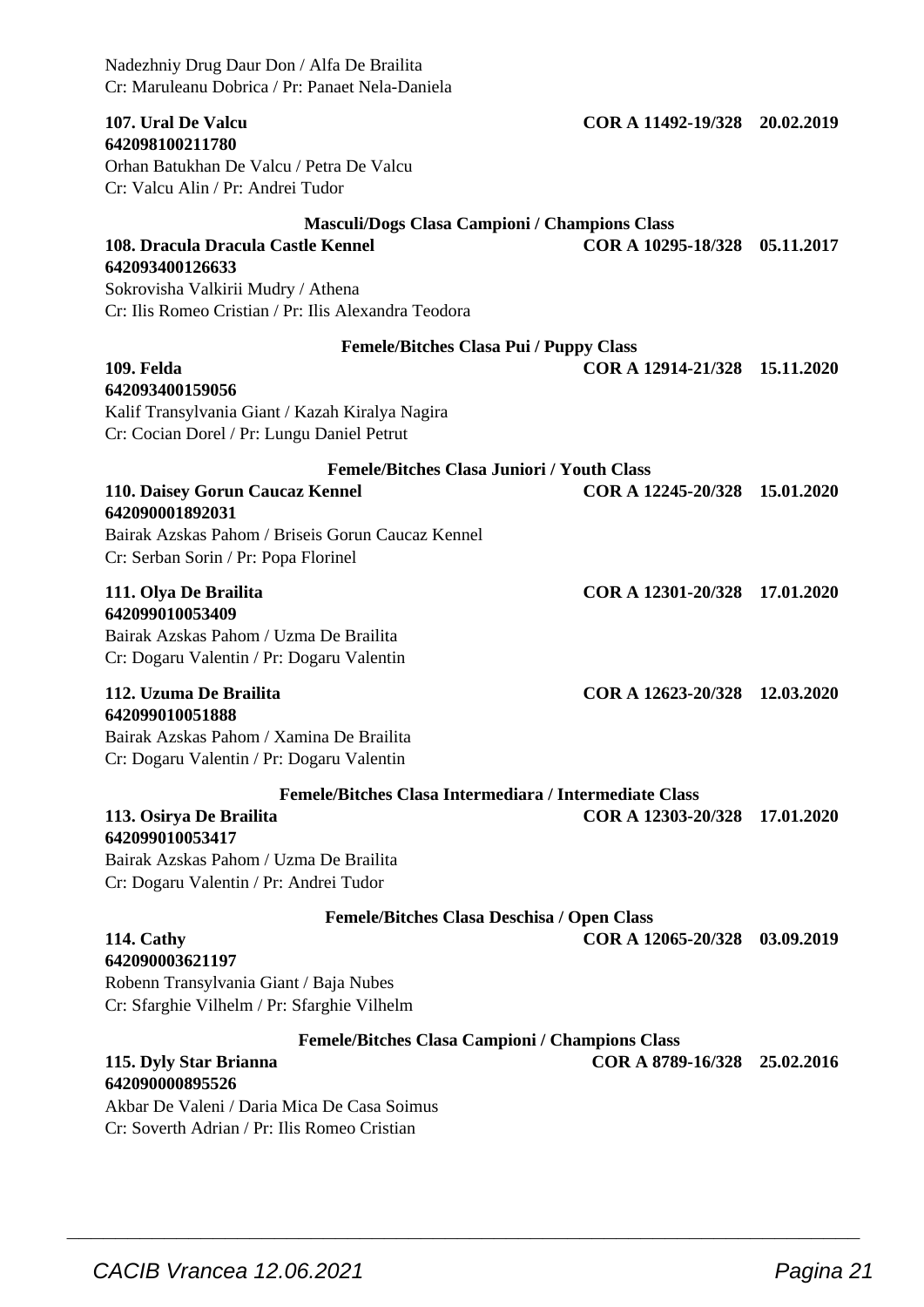## **GRUPA Nr. 2. Sredneasiatskaia Ovtcharka 335**

| <b>Masculi/Dogs Clasa Baby / Baby Class</b>                                                           |                              |                     |
|-------------------------------------------------------------------------------------------------------|------------------------------|---------------------|
| 116. Thyson<br>64209100180524                                                                         |                              | Asia C 1 04.01.2021 |
| Avtoritet Dogs Zhigan Jackpot / Fame Oktopod Kennel<br>Cr: Claudiu Marian / Pr: Molnar Valentin       |                              |                     |
| <b>Masculi/Dogs Clasa Pui / Puppy Class</b>                                                           |                              |                     |
| 117. Dacic Guardian Hades<br>642099000765010<br>L'Khan Accamarra / Dacic Guardian Astrid              | COR A 9048-21/335 26.09.2020 |                     |
| Cr: Mitrasca Mihai Adrian / Pr: Mitrasca Mihai Adrian                                                 |                              |                     |
| <b>Masculi/Dogs Clasa Juniori / Youth Class</b>                                                       |                              |                     |
| 118. Chan Mara Cao<br>642090001890120                                                                 | COR A 8221-20/335 16.02.2020 |                     |
| L'Khan Accamarra / Khalila                                                                            |                              |                     |
| Cr: Biris N / Pr: Ungureanu C. & Dumitru E.                                                           |                              |                     |
| 119. Eclips                                                                                           | COR A 8444-20/335 09.03.2020 |                     |
| 642090003640079                                                                                       |                              |                     |
| Tarlan / Athena<br>Cr: Eder Ioan Florin / Pr: Crim Calin                                              |                              |                     |
|                                                                                                       |                              |                     |
| 120. Gipsy<br>642099000682950                                                                         | COR A 8209-20/335 20.01.2020 |                     |
| Sabur Sokrovishh / Xena                                                                               |                              |                     |
| Cr: Niculescu S Vlad / Pr: Balint Loredana                                                            |                              |                     |
| 121. Zaravshan Murd                                                                                   | COR A 9445-21/335 19.01.2020 |                     |
| 643100000865451<br>Iran Zaravshan / Zaravshan Sima                                                    |                              |                     |
| Cr: Kononenko L.v / Pr: Verdes Petrica                                                                |                              |                     |
| Masculi/Dogs Clasa Intermediara / Intermediate Class                                                  |                              |                     |
| <b>122. Amur</b>                                                                                      | COR A 8780-21/335 11.12.2019 |                     |
| 900215000137021                                                                                       |                              |                     |
| Vekil For Dzhay Dzahahan / Valensiya Iz Tigrovogo Tsarstva<br>Cr: Tytarchuk Oleksandr / Pr: Ion Mihai |                              |                     |
| 123. Atila                                                                                            | COR A 7629-20/335 02.09.2019 |                     |
| 642098201081584                                                                                       |                              |                     |
| Sic Guard Cairo / Hera Bella Mija                                                                     |                              |                     |
| Cr: Patrici V. Bogdan / Pr: Ciocan Sorin                                                              |                              |                     |
| 124. C-Turgut                                                                                         | COR A 7739-20/335 20.11.2019 |                     |
| 642099010055874<br>E-Spartak / Herra                                                                  |                              |                     |
| Cr: Barbieru Ion / Pr: Muntianu Adrian Panait                                                         |                              |                     |
| 125. Jaguar Iz Ruskog Izvora<br>688010000118685                                                       | COR A 9042-21/335            | 18.06.2019          |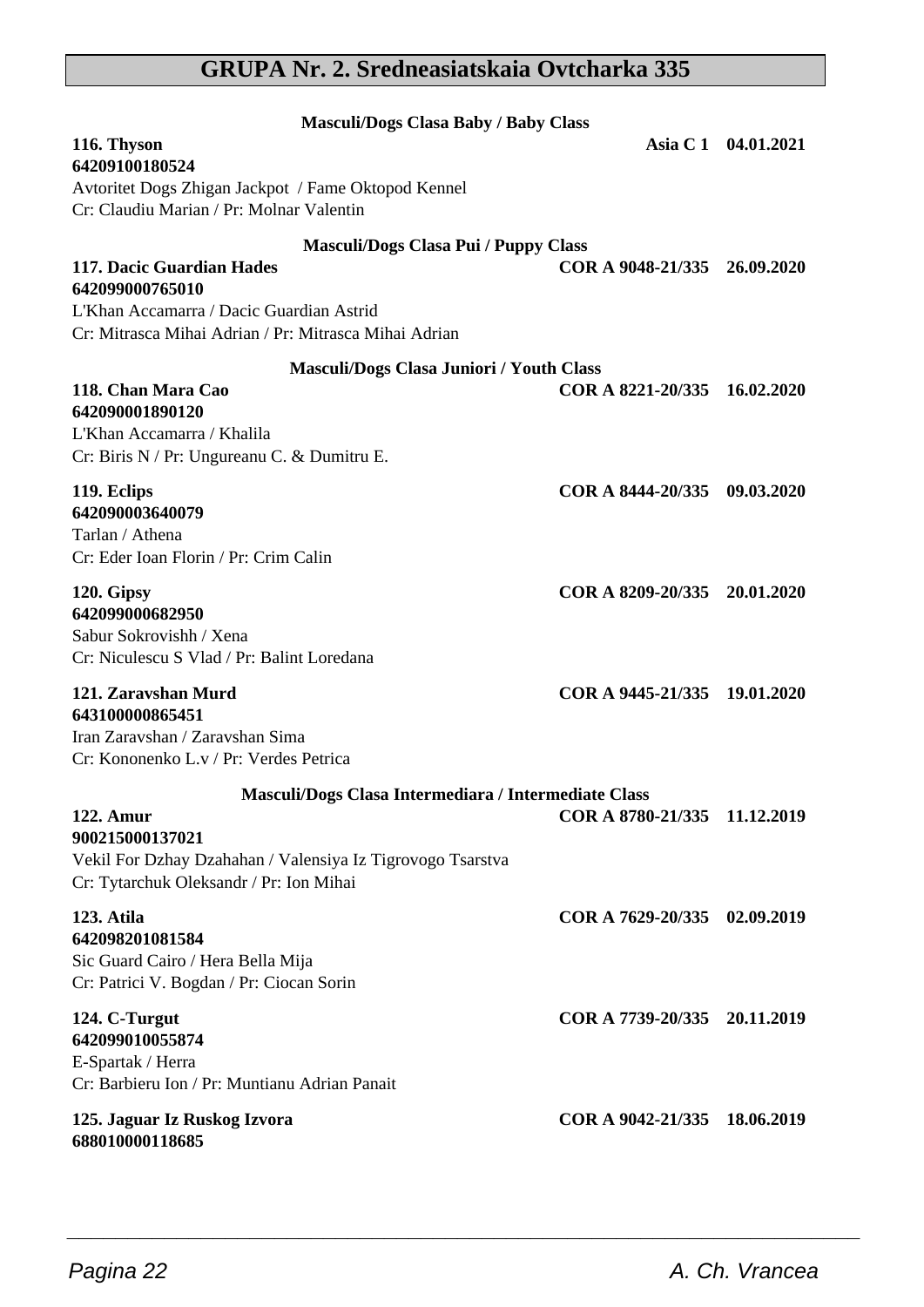| Dictator Iz Ruskog Izvora / Taisia Iz Ruskog Izvora<br>Cr: Simic Polina / Pr: Mitrasca Mihai Adrian                                                  |                              |            |
|------------------------------------------------------------------------------------------------------------------------------------------------------|------------------------------|------------|
| 126. Velichie Azii Ali<br>643094100655782<br>Zauralskiy Medved London / Dar Imperatora Valencia<br>Cr: Sazonchik N.G. / Pr: Cialacu Stefan Alexandru | RKF 5687753 25.11.2019       |            |
| 127. Za Cao Kennel G-Sharp<br>642090001875483<br>A-Zeph / B-Ipex<br>Cr: Zanoaga Bogdan Gheorghe / Pr: Vasile Marcel                                  | COR A 7962-20/335            | 18.11.2019 |
| Masculi/Dogs Clasa Deschisa / Open Class                                                                                                             |                              |            |
| 128. Asiat Spirit L-Dimitrie<br>642099000536077<br>Asiat Spirit F-Rasputin / Hauza De Mayasa<br>Cr: Todorie Marius / Pr: Moise Florentin Lucian      | COR A 5508-18/335            | 08.12.2017 |
| 129. Berk<br>642090001065665<br>Sultan Saly Skala / Prestige Alabai Alma<br>Cr: Tarara Nelu / Pr: Pop Calin Liviu                                    | COR A 4088-17/335            | 10.12.2016 |
| 130. C-Gica<br>642098200991817<br>Sultan Saly Skala / Prestige Alabai Alma<br>Cr: Tarara Nelu / Pr: Turiac George                                    | COR A 4692-17/335            | 01.09.2017 |
| 131. Dacic Guardian Etalon<br>642099000653321<br>Ilkinji Iz Klovi / Ambba<br>Cr: Mitrasca Mihai Adrian / Pr: Mitrasca Mihai Adrian                   | COR A 6792-19/335 15.12.2018 |            |
| 132. Davlet Han Temiz Batur<br>642090001954018<br>Nabib / Narine<br>Cr: Olieynikov V. V. / Pr: Barsan Andrei                                         | RKF 4646852 27.09.2016       |            |
| 133. Narbay<br>643094100598570<br>Hamar Daban Vazir / Granta Dog Vill<br>Cr: Bigari Zh.v. / Pr: Verdes Petrica                                       | COR A 7162-19/335 22.12.2018 |            |
| <b>Femele/Bitches Clasa Pui / Puppy Class</b>                                                                                                        |                              |            |
| 134. Aria<br>642090001938715<br>Olimpic Star Imran / Olimpic Star Ferrari<br>Cr: Ban Csaba / Pr: Militaru Iulia Aurora                               | COR A 9350-21/335            | 18.11.2020 |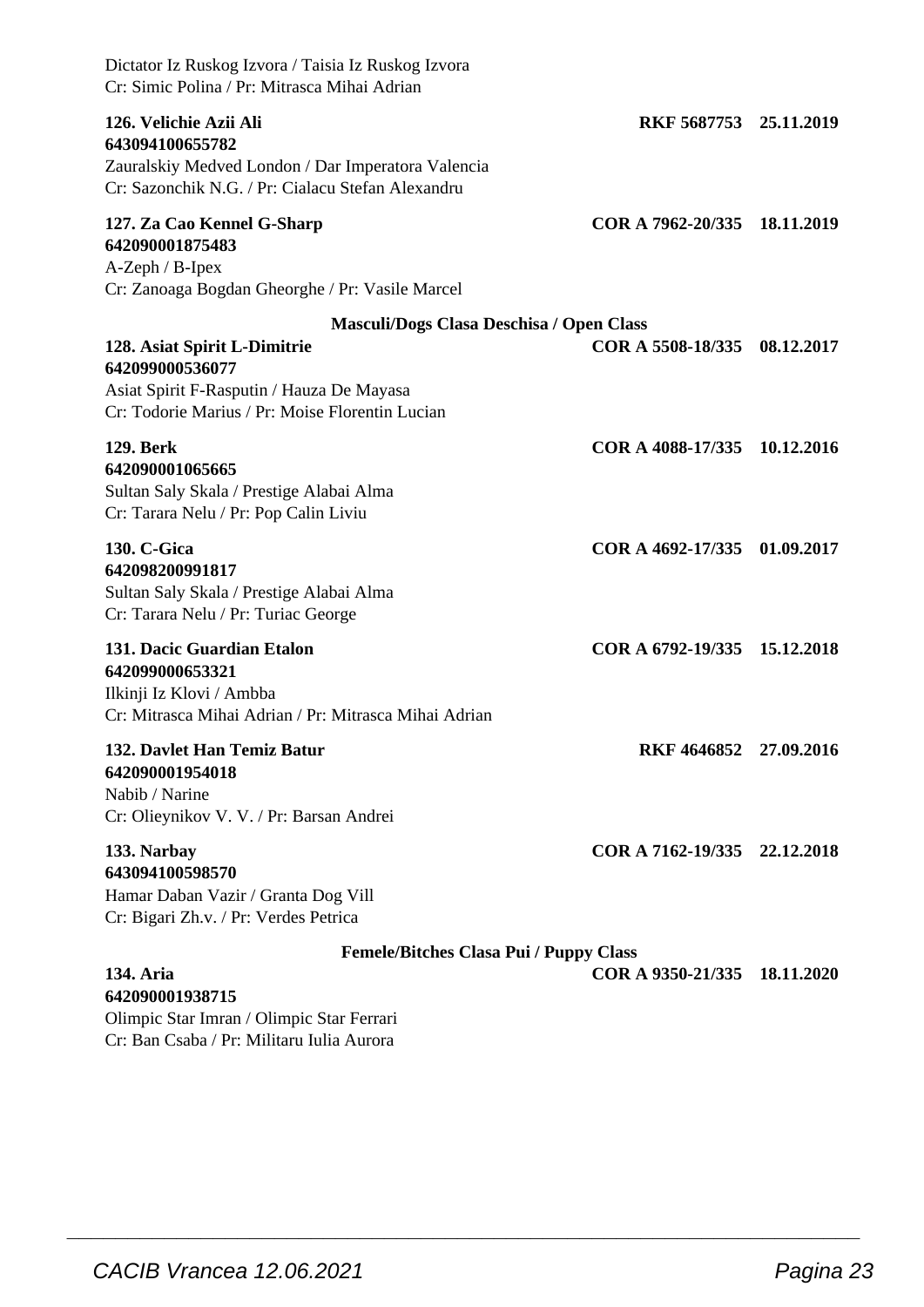| <b>Femele/Bitches Clasa Juniori / Youth Class</b>                                                                                                |                              |            |
|--------------------------------------------------------------------------------------------------------------------------------------------------|------------------------------|------------|
| 135. A-Bulgaroaica<br>642090001885372<br>Athos $/$ A-Jojo<br>Cr: Dumitrache Ion / Pr: Barbieru Ion                                               | COR A 8431-20/335 05.05.2020 |            |
| 136. Ali Aladja Lazzat<br>417099100000101<br>Ali Aladja Patrol / Ak-Magash Zhane<br>Cr: Haritonov I & t. / Pr: Ion Mihai                         | COR A 8781-21/335 25.12.2019 |            |
| 137. Etna<br>642090003640069<br>Tarlan / Athena<br>Cr: Eder Ioan Florin / Pr: Crim Calin                                                         | COR A 8449-20/335 09.03.2020 |            |
| 138. Galina De Brailita<br>642094100178757<br>Larhan Iz Ruskog Izvora / Olga De Brailita<br>Cr: Dogaru Valentin / Pr: Dogaru Valentin            | COR A 9720-21/335 14.04.2020 |            |
| 139. Gama<br>642093400159418<br>Avtoritet Dogs Zhigan Jackpot / Triple Theust Yuhta<br>Cr: Birta V. Alin / Pr: Candidatu Liviu                   | COR A 7837-20/335 16.12.2019 |            |
| Femele/Bitches Clasa Intermediara / Intermediate Class                                                                                           |                              |            |
| 140. Aida<br>642093001582286<br>Chriss Will Mudreac / Chriss Will Nera<br>Cr: Nemes Robert / Pr: Oprea Marius Iulian                             | COR A 7679-20/335            | 06.11.2019 |
| 141. Eve Togzhan Ala<br>642099000720065<br>Danish Medzhal Ala / Burberry Togzhan Ala<br>Cr: Horvath Kristian & Dobre Cristian / Pr: Barbieru Ion | COR A 8488-20/335 10.01.2020 |            |
| 142. T - Afina<br>642099000652312<br>Bandith El Sabudzhaytisao / Asharitiseo El Sabudzhay<br>Cr: Dulgheru Octavian / Pr: Candidatu Liviu         | COR A 7478-19/335 18.09.2019 |            |
| <b>Femele/Bitches Clasa Deschisa / Open Class</b>                                                                                                |                              |            |
| 143. A-Clara<br>642099000655643<br>C-Piscot / Cassandra                                                                                          | COR A 6820-19/335 05.12.2018 |            |
| Cr: Vasile Marcel / Pr: Vasile Marcel                                                                                                            |                              |            |
| 144. Amyra<br>642090001093514<br>De Steaua Nordului Jb / Amna<br>Cr: Nica Mihai / Pr: Farauanu Dan                                               | COR A 6089-18/335            | 30.10.2018 |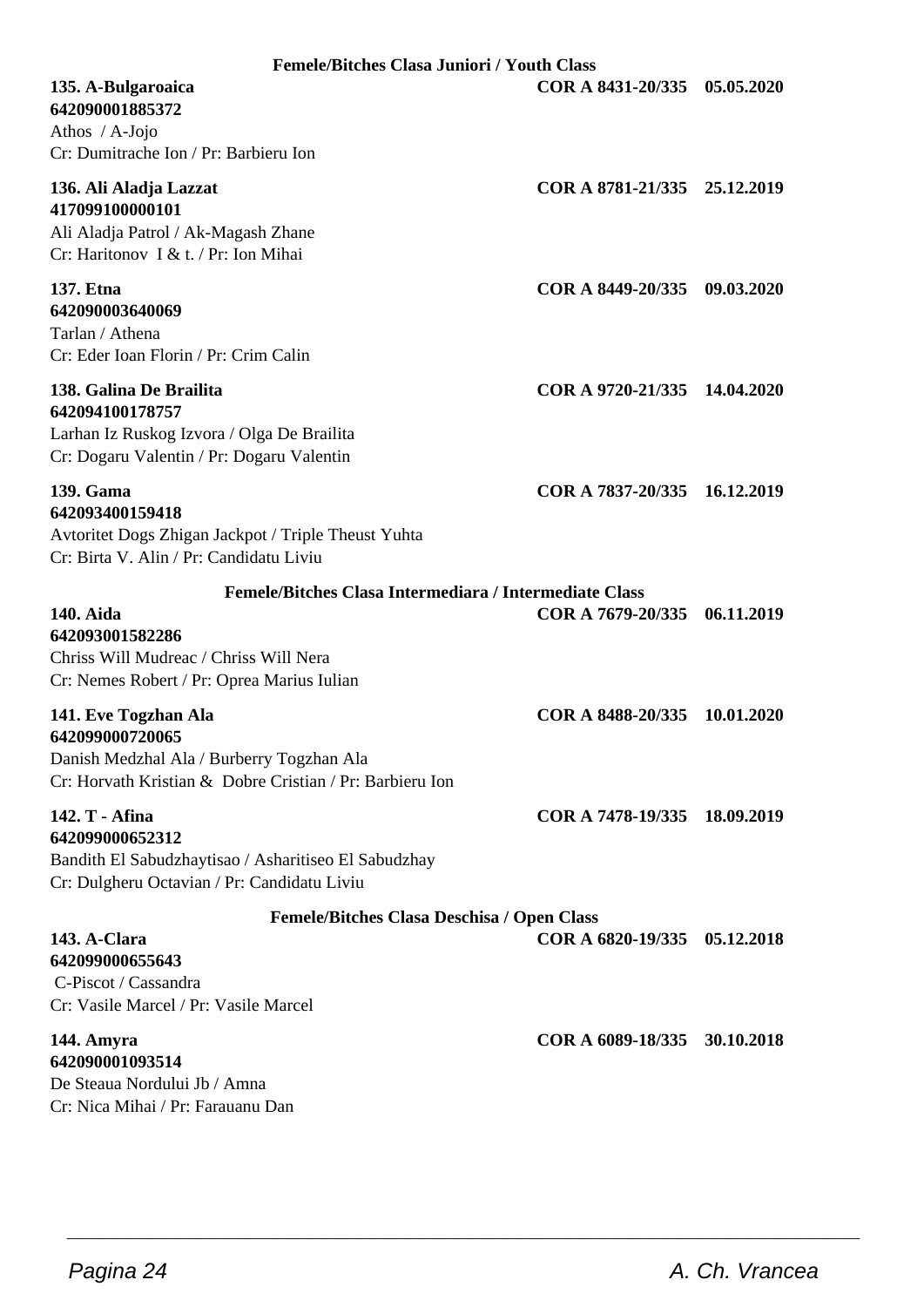**642090001649554** Prestige Alabai Cazac / Arina Cr: Schiopu Florin / Pr: Stoica Florian Silviu

#### **146. Dacic Guardian Barbosa COR A 5228-18/335 07.01.2018**

**642090001785184** Ural / Ambba Cr: Mitrasca Mihai Adrian / Pr: Mitrasca Mihai Adrian

## **642099000615827**

Hazar / Amira Cr: Turiac George / Pr: Turiac George

**Femele/Bitches Clasa Campioni / Champions Class**

#### **148. Olimpic Star Fiona COR A 7779-20/335 08.11.2017 991001001601893**

Cogush-Yurek Bayaz-Bury / Olimpic Star Bahar Cr: Nikolaienko Mariia / Pr: Cialacu Stefan Alexandru

## **GRUPA Nr. 2. St. Bernhardshund long hair 061**

**Femele/Bitches Clasa Juniori / Youth Class**

## **642099000769782**

Jocer Daniel's Diamonds / Avanti Z Beskidzkiej Krainy Cr: Hancu I.bogdan / Pr: Pecheanu Ionut

## **GRUPA Nr. 2. Do-Khyi 230**

**Masculi/Dogs Clasa Intermediara / Intermediate Class 150. Beyrut COR A 340-20/230 25.01.2020**

### **642099000647550** Thor / Zoloto

Cr: Salagean Tudor / Pr: Milea Cosmin

**Femele/Bitches Clasa Juniori / Youth Class**

## **642093400175924**

K'Cowboy Marlboro Iz Chentao-Park / Esca Lion Dog Guard Cr: Pop Paul / Pr: Avadanei Ioan Andrei

## **GRUPA Nr. 2. Kangal Coban Kopegi 331**

**Masculi/Dogs Clasa Deschisa / Open Class**

 $\overline{\phantom{a}}$  , and the set of the set of the set of the set of the set of the set of the set of the set of the set of the set of the set of the set of the set of the set of the set of the set of the set of the set of the s

**152. Caldinar Von Dem Elfenblut SPKP RG60 07.03.2019**

**147. Vlada COR A 6265-19/335 22.09.2018**

**145. B-hera COR A 3360-16/335 02.04.2016**

**941000023313662** Kagan / Aylin Cr: Cutka Patrik / Pr: Sava Elena

## **151. Greta COR A 406-20/230 13.03.2020**

**149. Karra Mia Androb Kennel COR A 1802-20/061 11.06.2020**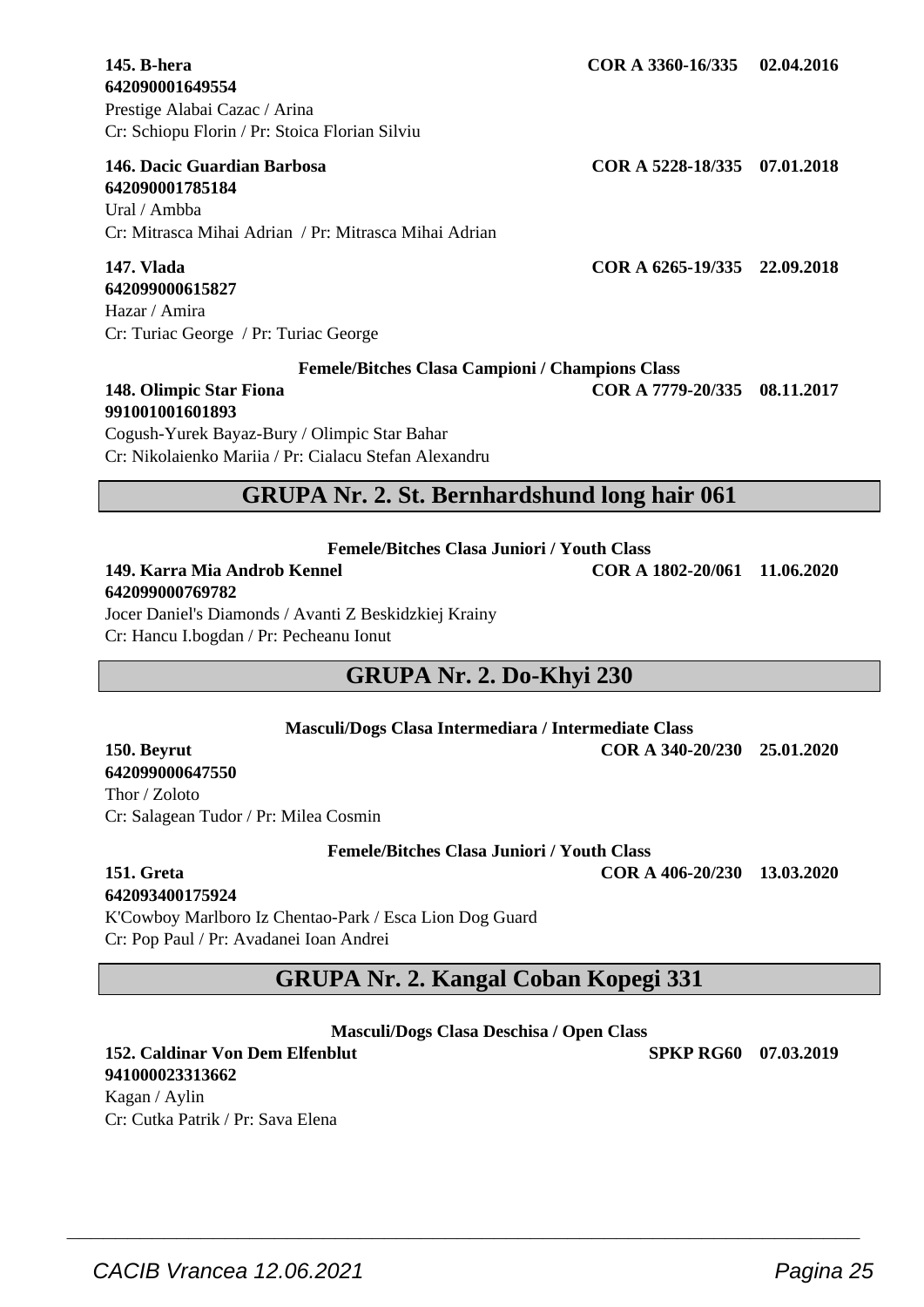## **GRUPA Nr. 2. Berner Sennenhund 045**

## **Masculi/Dogs Clasa Deschisa / Open Class**<br>**153. Canario De Parmen Auriu** COR A **642090001809359**

**642099000704666**

Patrick Van't Stokerybos / Daisy De Parmen Auriu Cr: Ichim G.& Damian S. / Pr: Teodorescu Relu

#### **Femele/Bitches Clasa Intermediara / Intermediate Class 154. Delicate Flower Von Kokeltaler Hain COR A 1085-20/045 24.10.2019**

Venyim Gyongye Huygens / Nora Vom Colmberg Waldchen Ii Cr: Gabriela Manu / Pr: Manu Gabriela

## **GRUPA Nr. 2. Ciobanesc Romanesc de Bucovina 357**

| Masculi/Dogs Clasa Juniori / Youth Class                                                                                                                     |                              |            |
|--------------------------------------------------------------------------------------------------------------------------------------------------------------|------------------------------|------------|
| 155. A-Pavlo De Intorsura Buzaului<br>642099000520021<br>V-Turcu De Pomohaci / Jessy De Siminicea<br>Cr: Radu Constantin / Pr: Bercuci Ion                   | COR A 9021-20/357 17.07.2020 |            |
| 156. Avram De Plai Bolintinean<br>642099000374015<br>Jianu De Plai Bargauan / Adela De Plai Valcean<br>Cr: Gavan Vasile / Pr: Gavan Vasile                   | COR A 8990-20/357 01.05.2020 |            |
| 157. Bucovel De Plai Covasnean<br>642098201875060<br>Francu De Plai Bucovinean / Ruxandra De Tara Vrancei<br>Cr: Roman Bogdan Rares / Pr: Roman Bogdan Rares | COR A 9250-21/357 10.09.2020 |            |
| 158. Lotus De Vladeasa<br>642090003631188<br>Baron De Vladeasa / Regina De Pomohaci<br>Cr: Florian Dorin / Pr: Falcan Alexandru                              | COR A 8935-20/357 01.04.2020 |            |
| 159. Rocki De Siminicea<br>642099000726963<br>Francu De Plai Bucovinian / R-Lola De Pomohaci<br>Cr: Pinzariu Marius / Pr: Pinzariu Marius                    | COR A 8821-20/357 17.04.2020 |            |
| 160. U-Atos De Siminicea<br>642099000726981<br>Gelu De Siminicea / O-Lola De Pomohaci<br>Cr: Pinzariu Marius / Pr: Costache Dinu                             | COR A 642099000726981        | 18.08.2020 |

 $\overline{\phantom{a}}$  , and the set of the set of the set of the set of the set of the set of the set of the set of the set of the set of the set of the set of the set of the set of the set of the set of the set of the set of the s

**153. Canario De Parmen Auriu COR A 912 - 18 / 045 03.04.2018**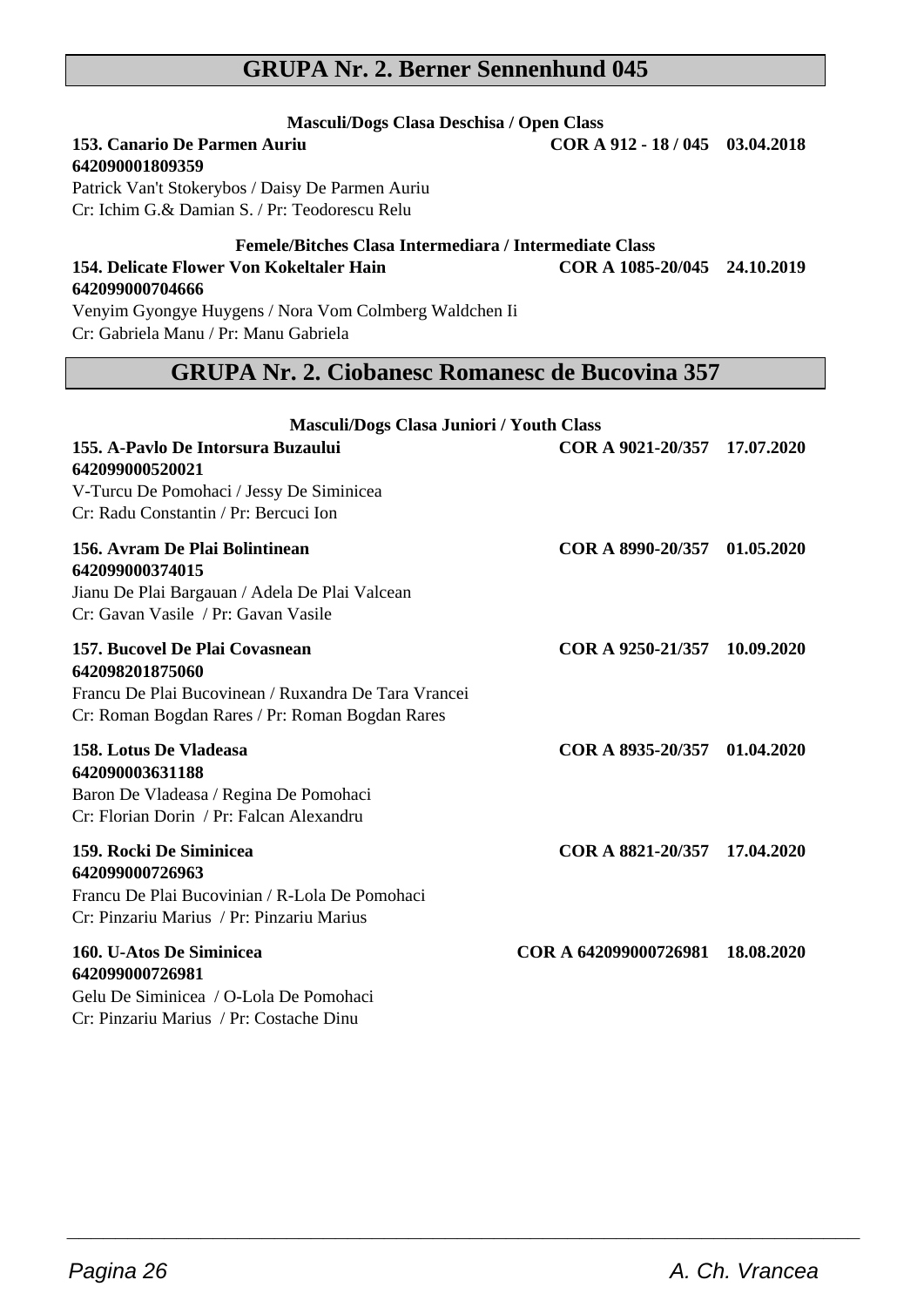| Masculi/Dogs Clasa Intermediara / Intermediate Class                                                                             |                              |            |  |
|----------------------------------------------------------------------------------------------------------------------------------|------------------------------|------------|--|
| 161. Crai De Pomohaci                                                                                                            | COR A 8747-20/357            | 06.02.2020 |  |
| 64099000683403                                                                                                                   |                              |            |  |
| M-Roy De Pomohaci / D-Edera                                                                                                      |                              |            |  |
| Cr: Pomohaci Dumitru / Pr: Serban Bogdan                                                                                         |                              |            |  |
| 162. Toma De Tara Vrancei<br>642090003640439<br>G-Calin / K-Lia De Tara Vrancei<br>Cr: Vasilache Chiriac / Pr: Vasilache Chiriac | COR A 0603-20/357            | 15.11.2019 |  |
|                                                                                                                                  |                              |            |  |
| <b>Masculi/Dogs Clasa Campioni / Champions Class</b>                                                                             |                              |            |  |
| 163. Racnet De Tara Vrancei                                                                                                      | COR A 7746-18/357            | 05.06.2018 |  |
| 642098100204012                                                                                                                  |                              |            |  |
| Baltag De Voivodeasa / K-Lia De Tara Vrancei                                                                                     |                              |            |  |
| Cr: Vasilache Chiriac / Pr: Roman Bogdan Rares                                                                                   |                              |            |  |
| <b>Femele/Bitches Clasa Juniori / Youth Class</b>                                                                                |                              |            |  |
| 164. Anita De Plai Bolintinean                                                                                                   | COR A 8993-20/357 01.05.2020 |            |  |
| 642099000371772                                                                                                                  |                              |            |  |
| Jianu De Plai Bargauan / Adela De Plai Valcean                                                                                   |                              |            |  |
| Cr: Gavan Vasile / Pr: Gavan Vasile                                                                                              |                              |            |  |
|                                                                                                                                  |                              |            |  |
| 165. P- Fulga De Dor Vrancean                                                                                                    | COR A 8943-20/357            | 28.04.2020 |  |
| 642098100252979                                                                                                                  |                              |            |  |
| Iancu De Dor Vrancean / Hora                                                                                                     |                              |            |  |
| Cr: Sandu Marian Claudiu / Pr: Sandu Marian Claudiu                                                                              |                              |            |  |
| 166. Perla De Siminicea                                                                                                          | COR A 8816-20/357 26.02.2020 |            |  |
| 642099000726958                                                                                                                  |                              |            |  |
| Haiduc De Plai Maramure / Vuta De Pomohaci                                                                                       |                              |            |  |
| Cr: Pinzariu Marius / Pr: Pinzariu Marius                                                                                        |                              |            |  |
|                                                                                                                                  |                              |            |  |
| Femele/Bitches Clasa Intermediara / Intermediate Class<br>167. Speranta De Sapte Coline<br>642098100238485                       | COR A 8440-19/357 09.07.2019 |            |  |
| Bradut / Pandora De Sapte Coline                                                                                                 |                              |            |  |
| Cr: Riznic Edward / Pr: Tataruca Ionel                                                                                           |                              |            |  |
|                                                                                                                                  |                              |            |  |
| <b>GRUPA Nr. 3. Deutscher Jagdterrier 103</b>                                                                                    |                              |            |  |
|                                                                                                                                  |                              |            |  |
| <b>Masculi/Dogs Clasa Juniori / Youth Class</b>                                                                                  |                              |            |  |
| 168. Pirat De Lupul Cenusiu                                                                                                      | COR A 993-20/103             | 11.09.2020 |  |
| 642090003640833                                                                                                                  |                              |            |  |
| Suicidal Igor / Cobra De Lupul Cenusiu                                                                                           |                              |            |  |
| Cr: Petrovici Claudiu Adrian / Pr: Petrovici Claudiu Adrian                                                                      |                              |            |  |
| Masculi/Dogs Clasa Deschisa / Open Class                                                                                         |                              |            |  |

 $\overline{\phantom{a}}$  , and the set of the set of the set of the set of the set of the set of the set of the set of the set of the set of the set of the set of the set of the set of the set of the set of the set of the set of the s

#### **169. Hannibal De Lupul Cenusiu COR A 853-19/103 01.03.2019 642090003627463**

Dac De Lupul Cenusiu / Zora Vom Becejsburg Cr: Petrovici Claudiu Adrian / Pr: Bostan Ghicuta Emil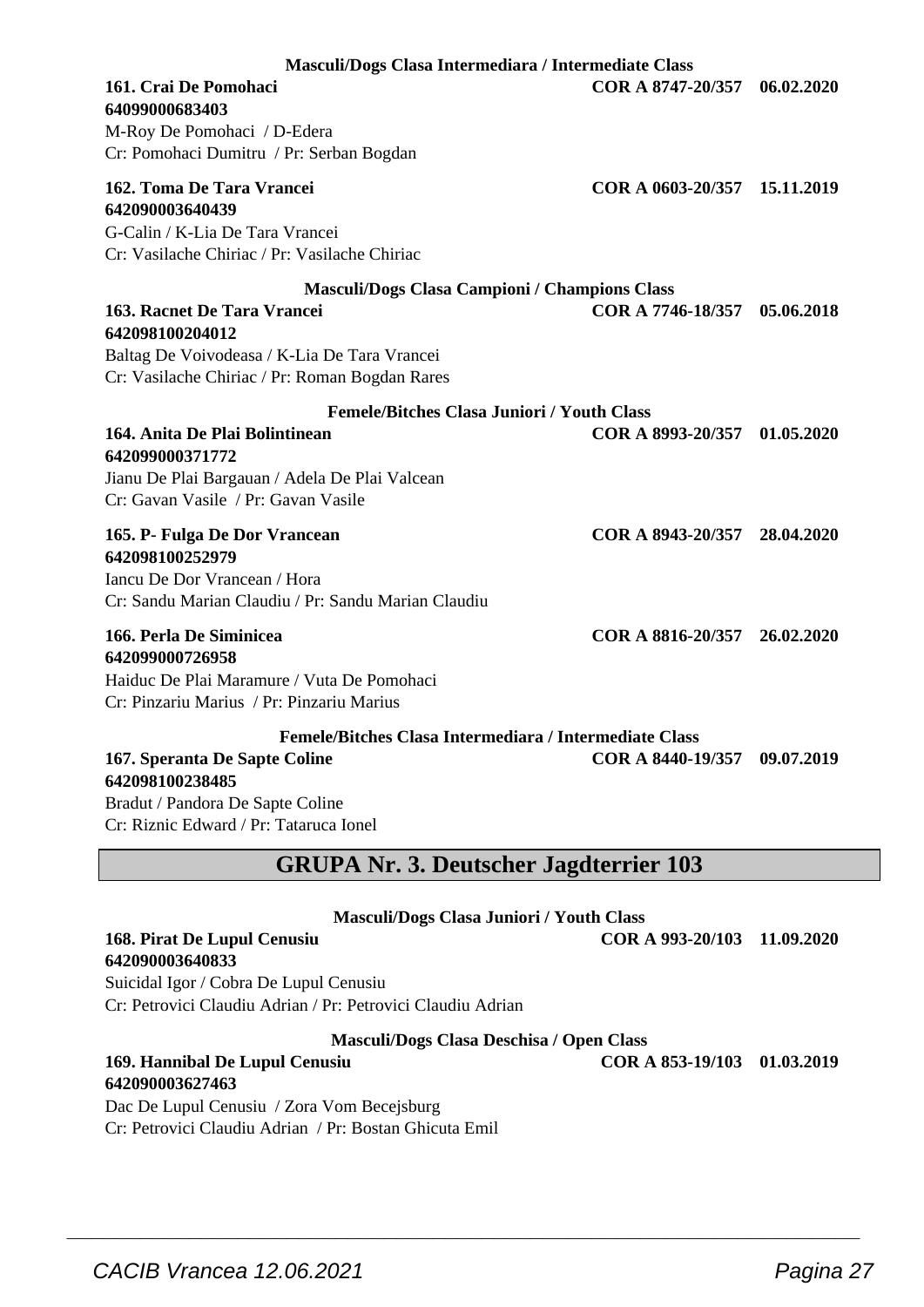#### **Femele/Bitches Clasa Juniori / Youth Class**

## **642090003640827**

Suicidal Igor / Cobra De Lupul Cenusiu Cr: Petrovici Claudiu Adrian / Pr: Petrovici Claudiu Adrian

#### **Femele/Bitches Clasa Deschisa / Open Class**

**642090003614670** Dac De Lupul Cenusiu / Zora Vom Becejsburg Cr: Petrovici Claudiu Adrian / Pr: Bostan Ghicuta Emil

#### **172. Joy De Lupul Cenusiu COR A 867-19/103 09.05.2019 642099010017005**

Bandit De Lupul Cenusiu / Frunza De Lupul Cenusiu Cr: Petrovici Claudiu Adrian / Pr: Bejan Codrut

## **GRUPA Nr. 3. Airedale Terrier 007**

**Femele/Bitches Clasa Juniori / Youth Class**

#### **173. Airyde Morogan COR A 1860-20/007 09.06.2020 642099000748848**

Aire Alpha Deja Vu / Palii House Ambra Cr: Gugiu Florin / Pr: Morogan Leonard

## **GRUPA Nr. 3. Fox Terrier Wire 169**

**Masculi/Dogs Clasa Juniori / Youth Class**

#### **174. Aro Filomenia De Yli COR A 2643-20/169 07.07.2020 642098100231424**

Ch Travella The Super Trooper / Neda Filomenia De Yli Cr: Iliescu Radu / Pr: Iliescu Radu

#### **Masculi/Dogs Clasa Deschisa / Open Class**

**175. Wenzfoxhund Nomad Negro COR A 2552-18/169 06.08.2017**

**642090003572436** Farel Star Franke / Wenzfoxhund V Ella Eleonora Cr: Wenzl Sandor / Pr: Wenzl Norbert

**Femele/Bitches Clasa Juniori / Youth Class**

 $\overline{\phantom{a}}$  , and the set of the set of the set of the set of the set of the set of the set of the set of the set of the set of the set of the set of the set of the set of the set of the set of the set of the set of the s

**176. Atena Filomenia De Yli COR A 2644-20/169 07.07.2020**

**642098100258745** Travella The Super Trooper / Neda Filomenia De Yli Cr: Iliescu Radu / Pr: Iliescu Radu

**170. Petra De Lupul Cenusiu COR A 996-20/103 11.09.2020**

**171. Helga De Lupul Cenusiu COR A 857-19/103 01.03.2019**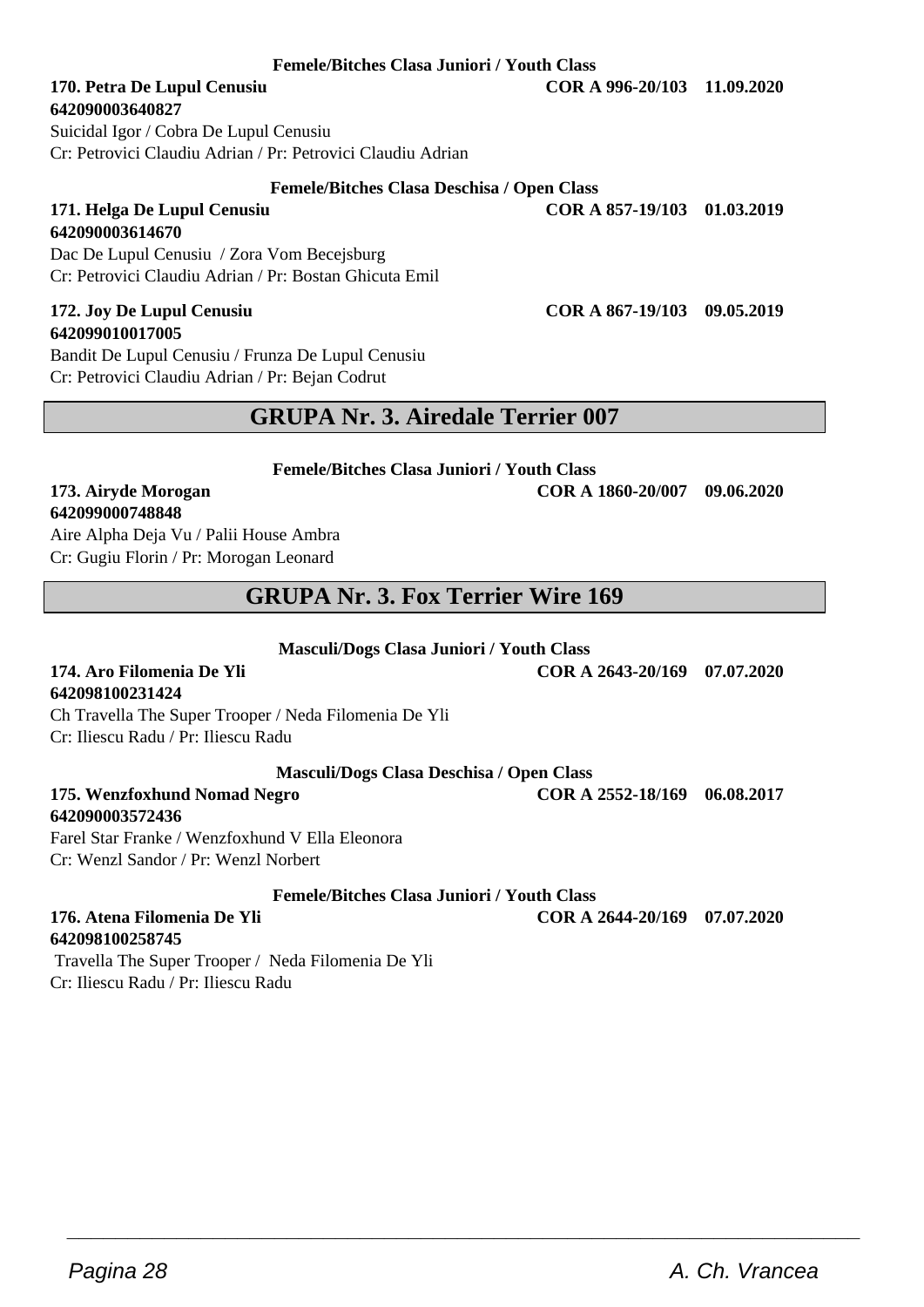## **GRUPA Nr. 3. Parson Russel Terrier 339**

**Femele/Bitches Clasa Campioni / Champions Class**

#### **177. Becky Jagduniversal 804098100107995**

Honoriusz Melodia Szczurolapa / Santa Jagduniversal Cr: Demianenko Anatolii / Pr: Taptun Viacheslav

## **GRUPA Nr. 3. Cesky Terier 246**

| <b>Femele/Bitches Clasa Campioni / Champions Class</b> |  |  |  |  |
|--------------------------------------------------------|--|--|--|--|
|--------------------------------------------------------|--|--|--|--|

#### **178. Joules Day Break COR A 2-15/246 17.06.2015 999000000000127**

Faquard Day Break / Gayatri Day Break Cr: Mariola Dziedowichi / Pr: Szabo Tunde Edit

#### **GRUPA Nr. 3. Jack Russell Terrier 345**

| <b>Masculi/Dogs Clasa Juniori / Youth Class</b>                          |                               |  |
|--------------------------------------------------------------------------|-------------------------------|--|
| 179. Anagram Dog Randy                                                   | COR A 823-20/345 07.04.2020   |  |
| 642099000741811                                                          |                               |  |
| Rarity Rodrigo Coffee Violetta Jack / Olga Della Roveda                  |                               |  |
| Cr: Sorind Dragomir / Pr: Gramada Gheorghe & Sorin Dragomir              |                               |  |
| Masculi/Dogs Clasa Intermediara / Intermediate Class                     |                               |  |
| 180. Anagram Dog Nasa                                                    | COR A 798-20/345 25.11.2019   |  |
| 642099000661005                                                          |                               |  |
| Rarity Rodrigo Coffee Violetta Jack / Aurora Della Tenuta Arena          |                               |  |
| Cr: Yuko Iida / Pr: Dragomir Sorin & Marin CrinaRoxana                   |                               |  |
| Masculi/Dogs Clasa Deschisa / Open Class                                 |                               |  |
| 181. Anagram Dog Carter                                                  | COR A 742-20/345 02.04.2019   |  |
| 642099000658544                                                          |                               |  |
| Rarity Rodrigo Coffee Violetta Jack / Olga Della Roveda                  |                               |  |
| Cr: Sorind Dragomir / Pr: Toma Ion & Sorin Dragomir                      |                               |  |
| <b>Masculi/Dogs Clasa Campioni / Champions Class</b>                     |                               |  |
| 182. Anagram Dog Focus                                                   | COR A A 758-20/345 25.05.2019 |  |
| 642099000658566                                                          |                               |  |
| Rarity Rodrigo Coffee Violetta Jack / Alba Sul Mar Dell'Isola Dei Baroni |                               |  |

Cr: Sorind Dragomir / Pr: Dragomir Sorin

### **GRUPA Nr. 3. Norwich Terrier 072**

#### **Femele/Bitches Clasa Campioni / Champions Class**

 $\overline{\phantom{a}}$  , and the set of the set of the set of the set of the set of the set of the set of the set of the set of the set of the set of the set of the set of the set of the set of the set of the set of the set of the s

#### **183. Fritsweet Akuna Matata UKU 0419805 17.04.2018 900085000159776**

Lalarouf Diki Dan For Fritsweet / Kristol's House Keyra Cr: Efremova V.V. / Pr: Zavyalova O.V.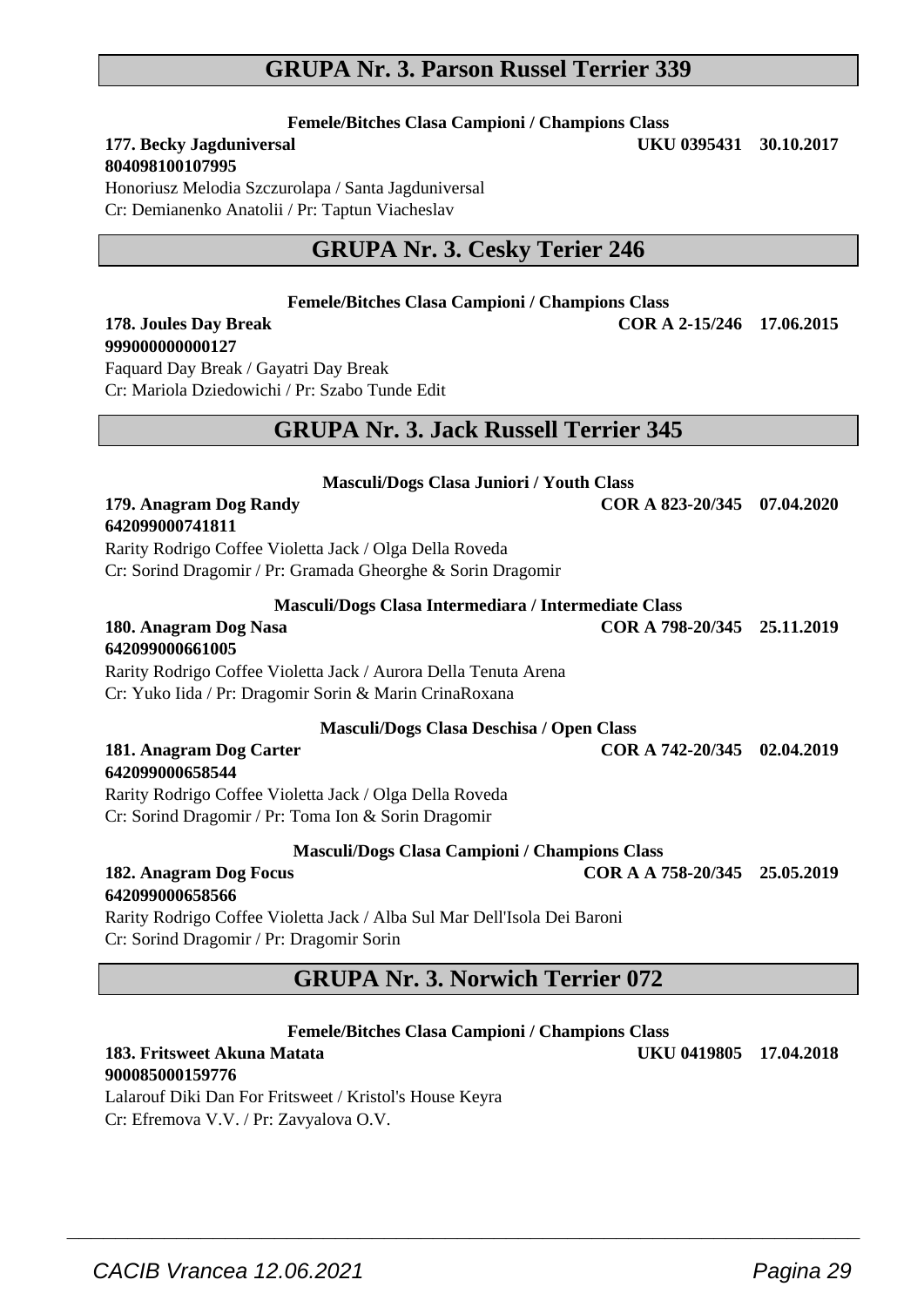## **GRUPA Nr. 3. Scottish Terrier 073**

**Femele/Bitches Clasa Juniori / Youth Class**

**184. Raibeart Still Sexy COR A 516-20/073 12.07.2020**

**642093400171559**

 Aidante In Love With A Boy / Raibeart So Sexy Cr: Dorinel Spirea / Pr: Spirea Dorinel

## **GRUPA Nr. 3. West Highland White Terrier 085**

| <b>Masculi/Dogs Clasa Campioni / Champions Class</b>   |                              |  |  |  |
|--------------------------------------------------------|------------------------------|--|--|--|
| 185. The Dashing Devil's New Kid In Town               | COR A 4234-19/085 25.04.2018 |  |  |  |
| 528140000718412                                        |                              |  |  |  |
| Bellevue Town Di / Sex Bomb De New Gryffindor          |                              |  |  |  |
| Cr: Km V/d Veen Smit / Pr: Mizdrea Irina               |                              |  |  |  |
| <b>Femele/Bitches Clasa Juniori / Youth Class</b>      |                              |  |  |  |
| 186. Emmaretta De Voivodina                            | COR A 4381-20/085 20.08.2020 |  |  |  |
| 642093400163442                                        |                              |  |  |  |
| The Dashing Devils Replay Match / Nirvana De Voivodina |                              |  |  |  |
| Cr: Herghelegiu Crina / Pr: Herghelegiu Crina          |                              |  |  |  |
| Femele/Bitches Clasa Intermediara / Intermediate Class |                              |  |  |  |
| 187. Dansul Jelelor De Voivodina<br>642090000187973    | COR A 4330-20/085 25.02.2020 |  |  |  |

Bogarhazi Hypnotic Poison / Odyssey De Voivodina Cr: Herghelegiu Crina / Pr: Herghelegiu Crina

## **GRUPA Nr. 3. Bull Terrier standard 011**

|           | Masculi/Dogs Clasa Intermediara / Intermediate Class |  |
|-----------|------------------------------------------------------|--|
| 188. Chem | PKR 87450 26.07.2019                                 |  |

#### **616093900959594**

Busta Rhymes / Bella Masza Cr: Lukasz Wojtala / Pr: Verdetu Adrian Ovidiu

**Femele/Bitches Clasa Intermediara / Intermediate Class**

**189. Aisha COR A 2592-20/011 29.11.2019**

## **642098201796216**

Lenox Lewis At Angel Heart / Y-Brita Von Chiorean Cr: Serban Paraschiva / Pr: Popescu Ema

## **GRUPA Nr. 3. Miniature Bull Terrier 359**

**Femele/Bitches Clasa Intermediara / Intermediate Class**

 $\overline{\phantom{a}}$  , and the set of the set of the set of the set of the set of the set of the set of the set of the set of the set of the set of the set of the set of the set of the set of the set of the set of the set of the s

**190. Donatella Of Zen Vision COR A 70-20/359 29.01.2020**

### **642099000723323**

Hancock Von Der Alten Veste / Power Drive Betty Boop For Zen Vision Cr: Dinu Daniela / Pr: Dinu Daniela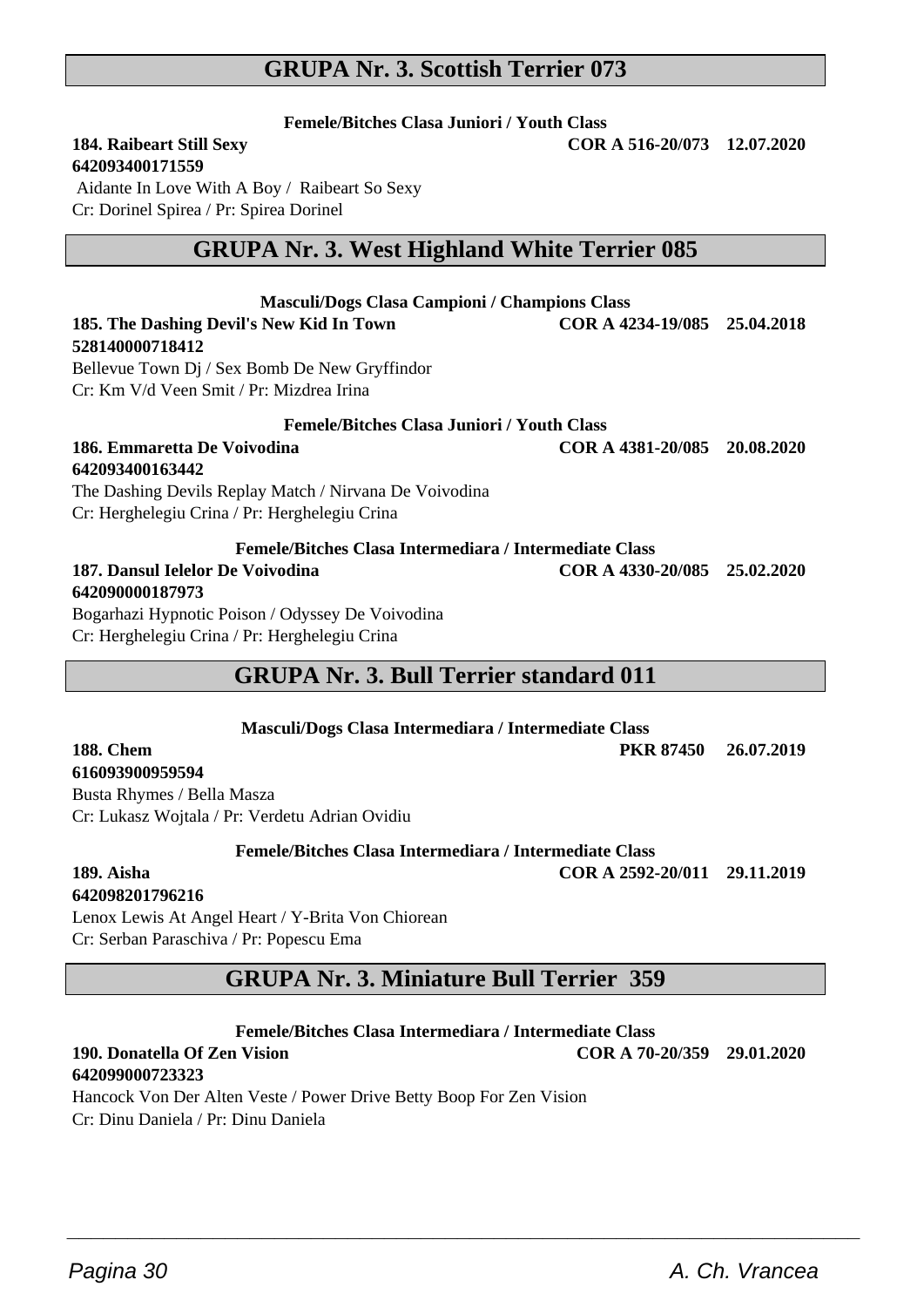## CACIB Vrancea 12.06.2021 Pagina 31

### **GRUPA Nr. 3. Staffordshire Bull Terrier 076**

**Masculi/Dogs Clasa Campioni / Champions Class**

| $\sigma$ of $\sigma$ of $\sigma$ of $\sigma$ of $\sigma$ of $\sigma$ of $\sigma$ of $\sigma$ of $\sigma$ of $\sigma$ of $\sigma$ of $\sigma$ of $\sigma$ of $\sigma$ of $\sigma$ of $\sigma$ of $\sigma$ of $\sigma$ of $\sigma$ of $\sigma$ of $\sigma$ of $\sigma$ of $\sigma$ of $\sigma$ of $\sigma$ of $\sigma$ of $\sigma$ of $\sigma$<br>Cr: Weiss Katharina / Pr: Weiss Katharina |                              |  |
|-------------------------------------------------------------------------------------------------------------------------------------------------------------------------------------------------------------------------------------------------------------------------------------------------------------------------------------------------------------------------------------------|------------------------------|--|
| <b>GRUPA Nr. 3. American Staffordshire Terrier 286</b>                                                                                                                                                                                                                                                                                                                                    |                              |  |
| Masculi/Dogs Clasa Juniori / Youth Class<br>194. Dok's Pride Dark Knight<br>642090000196641<br>Rebel And Proud Lbk's Pain And Gain / Dok's Pride Touch Down                                                                                                                                                                                                                               | COR A 6741-20/286 16.04.2020 |  |
| Cr: Gabriel Cojocaru / Pr: Ciuperca Daniel Alexandru<br>195. Dok's Pride Sniper<br>642099000593295<br>Dok's Pride Royal Kingmaster / Aphrodite Shibastaff Von Transylvania<br>Cr: Cojocaru Gabriel & Benko T / Pr: Ilisei Robert                                                                                                                                                          | COR A 6850-20/286 07.09.2020 |  |
| 196. Sistaff's Xanax Overdose<br>642098201030814<br>Sistaff's Tennesse Wiskey / Time For Show Long Step<br>Cr: Stefanescu Ioana / Pr: Folea Vlad                                                                                                                                                                                                                                          | COR A 6810-20/286 05.07.2020 |  |
| Masculi/Dogs Clasa Deschisa / Open Class<br>197. Siberian Roulette Admiral King Of Rings<br>643094100574058<br>Ring Legend S Richard Burton / Ring Legend S Fantasy At King Of Rings<br>Cr: Siberian Roulette Kennel / Pr: Florea Silviu                                                                                                                                                  | COR A 6649-20/286 06.07.2018 |  |
| Femele/Bitches Clasa Intermediara / Intermediate Class<br>198. Peace Spirit Eleonor<br>642090000187500<br>Paun's Edition B-2 Spirit / Alicia This Girl Is On Fire Aim The Star<br>Cr: Iordache Ionut Ciprian / Pr: Iordache Ionut Ciprian                                                                                                                                                 | COR A 6656-20/286 29.09.2019 |  |
| 199. Sistaffs Whitness Me<br>642099000647325<br>Buster Shining Field Long Step / Sistaffs Royal Blood<br>Cr: Stefanescu Ioana / Pr: Stefanescu Ioana                                                                                                                                                                                                                                      | COR A 6629-19/286 05.08.2019 |  |

 $\overline{\phantom{a}}$  , and the set of the set of the set of the set of the set of the set of the set of the set of the set of the set of the set of the set of the set of the set of the set of the set of the set of the set of the s

#### **192. Hammerstaff Leap Of Faith COR A 483-20/076 07.11.2019 642098201674781** Rimorostaff Dutch Pride / Hammerstaff Hermione

Lord Of The Limelight Bessesko / Rock Me Amadeus Great'N Glory

Cr: Stefan Sergiu & Catalina / Pr: Stefan Sergiu

**Femele/Bitches Clasa Campioni / Champions Class**

**Femele/Bitches Clasa Intermediara / Intermediate Class**

#### **193. Kill'em All Great'n Glory VDH/GBF G 2909S 08.10.2019 276094502112963**

**191. I Am Legend Great'N Glory** 

Cr: Weiss Katharina / Pr: Weiss Katharina

**992000000101200**

Great Gatsby Bullparablu / Whiskey In The Jar Great'n Glory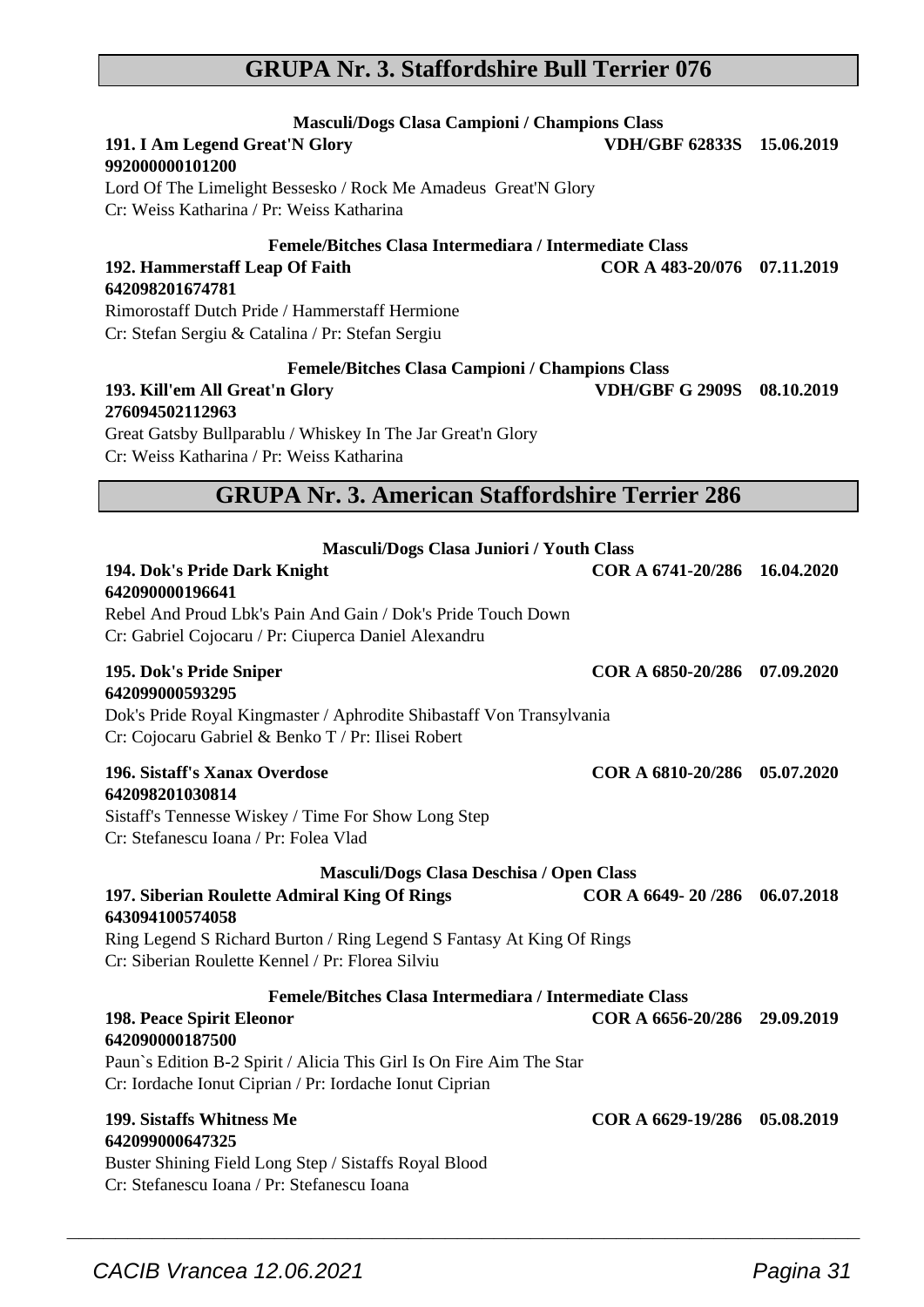#### **Femele/Bitches Clasa Deschisa / Open Class**

#### **200. Bijou Bijou Invictus Bullprint COR A 6429 -18 /286 16.08.2018 642090001741310**

Crazy Cryss Power By Pureclass / Invicta Black Perl Champion Of Rings Cr: Invictus Bullprint Kennel / Pr: Florea Silviu

#### **201. Etna Of Overdose SPKP 3430 01.10.2018 972274001216059**

Painkiler Of Sweet Gangland / Bakerparti Big Staff's Panka Cr: Janicsak Anna / Pr: Dominika Vyskokov

#### **202. Spotika Norrstar Girl COR A 6313-18/286 09.06.2018 642090001073690**

Crazy Crys Norr / Crazy Crys Amandina Of Spotika Cr: Olariu Laurentiu / Pr: Olariu Laurentiu

## **GRUPA Nr. 3. Yorkshire Terrier 086**

#### **Masculi/Dogs Clasa Juniori / Youth Class**

#### **203. Believe In You Angel Of My Heart UKU 0488913 10.08.2020 990000004471763**

Unique Boy Stribrne Prani / Z-Angel For You Stribrne Prani Cr: Konstantinova Kateryna / Pr: Marin Cecilia Elena

## **GRUPA Nr. 4. Dachshund wire hair 148**

**Femele/Bitches Clasa Juniori / Youth Class**

**204. Apple Pie Von Schier COR A 2241-20/148 26.07.2020**

## **642090001919308**

Aramis Vom Someschufer / Dark Sparks Phoebe Cr: Coseru Mihaela & Schier Marius / Pr: Coseru Mihaela

**Femele/Bitches Clasa Campioni / Champions Class**

#### **205. Yola Of Karma's Legacy COR A 1899-18/148 07.11.2017 642090001734874**

Treis Pinheiros Sunday Silence / Ines Of Karma' S Legacy Cr: Draganescu Marian / Pr: Alexandru Catalin

## **GRUPA Nr. 5. Siberian Husky 270**

**Masculi/Dogs Clasa Baby / Baby Class**

 $\overline{\phantom{a}}$  , and the set of the set of the set of the set of the set of the set of the set of the set of the set of the set of the set of the set of the set of the set of the set of the set of the set of the set of the s

#### **206. Brigimerci Ice Cream Sib.H.1 22.12.2020 642093400191061**

Let Me Be Your Dream Damon / Brigimerci A Cappella Cr: Nemeth Brigitta / Pr: Jilaveanu Petre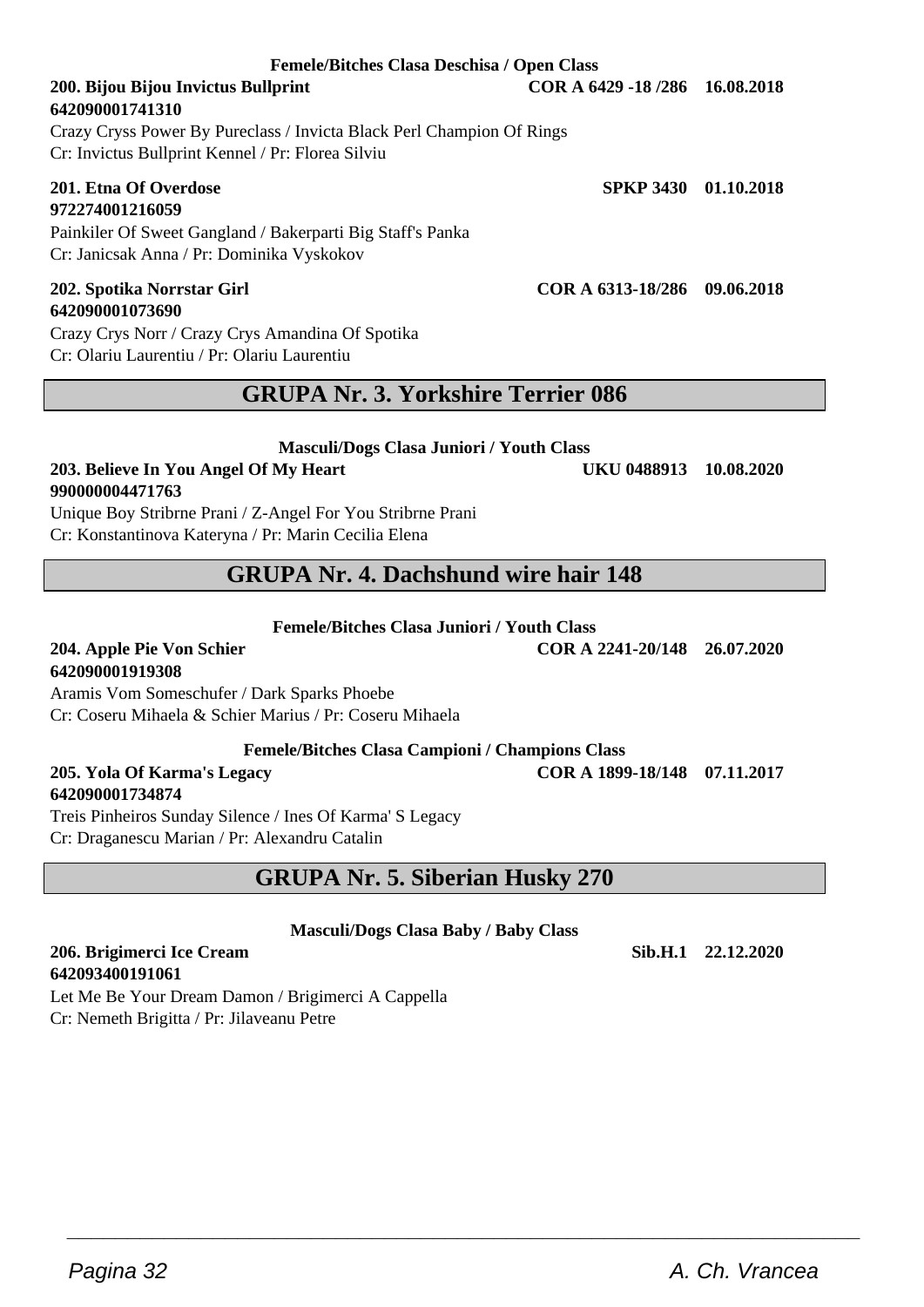#### **Femele/Bitches Clasa Pui / Puppy Class**

#### **207. Kept This Girl For Bad Creation COR A 3470-21/270 02.12.2020 642099000735560**

Kailua No Risk No Fun / Tzarina From Golden Fields Of Wolf Point Cr: Oancea R. & M. / Pr: Stamate Raluca & Oancea Razvan

#### **Femele/Bitches Clasa Juniori / Youth Class**

**208. Active Paws Express Yourself MET Husky.377/20 01.09.2020 990000003838202** Highlander's Hungarian Christmas / Snoebear's Keep On Mo-Oving At Active Paws

Cr: Gabriella Hollo / Pr: Sandu Roxana

## **GRUPA Nr. 5. Pomeranian 097**

**Masculi/Dogs Clasa Deschisa / Open Class**

| 209. Old Sweetlands Charm<br>990000001472501                                                                  | COR A 321-19/097 25.08.2017 |            |
|---------------------------------------------------------------------------------------------------------------|-----------------------------|------------|
| Pomhavens No Doubt At Klassna / Old Sweetlands Unreal Beauty<br>Cr: Chaban Svitlana / Pr: Craciun Ioana       |                             |            |
| <b>Masculi/Dogs Clasa Campioni / Champions Class</b>                                                          |                             |            |
| 210. Meet Your Dreams Feyerwenk<br>990000001474529                                                            | UKU 0360563                 | 07.12.2017 |
| Pride Of Pom Grand Prix / Tutta Frutta Feyerwerk                                                              |                             |            |
| Cr: Dmytrovska Olga / Pr: Silvachynskyi Vitalii                                                               |                             |            |
| <b>Femele/Bitches Clasa Pui / Puppy Class</b>                                                                 |                             |            |
| 211. Standera Pom Cacharel<br>100237000115532<br>Majestic Poms I Am The King / Standera Pom Abigail Superstar | Pom 23                      | 02.12.2020 |
| Cr: Monika Lyubomirova Stoeva / Pr: Dona Nicolae                                                              |                             |            |
| <b>Femele/Bitches Clasa Juniori / Youth Class</b>                                                             |                             |            |
| 212. Amy Fantasy<br>642098100253945<br>Viradzh Zarri / Aurola<br>Cr: Giurgiuca Florin / Pr: Milea Cosmin      | COR A 427-20/097            | 30.03.2020 |
| 213. Impala Quintana Red<br>642099000741111                                                                   | COR A 438-20/097 24.04.2020 |            |
| Old Sweetlands Charm / Impala Got To Love Me                                                                  |                             |            |
| Cr: Craciun Ioana / Pr: Craciun Ioana                                                                         |                             |            |

## **GRUPA Nr. 5. Chow Chow 205**

|  | Masculi/Dogs Clasa Juniori / Youth Class |  |  |
|--|------------------------------------------|--|--|
|--|------------------------------------------|--|--|

 $\overline{\phantom{a}}$  , and the set of the set of the set of the set of the set of the set of the set of the set of the set of the set of the set of the set of the set of the set of the set of the set of the set of the set of the s

#### **214. Legend Chow Tony Red Diamond COR A 1264-20 /205 30.07.2020 642094500080107**

Drop Diamond Del Fiume Giallo / Black Pearl De Huerta De La Casa Cr: Mulcuta Mihai / Pr: Ciobotaru Marta Andreea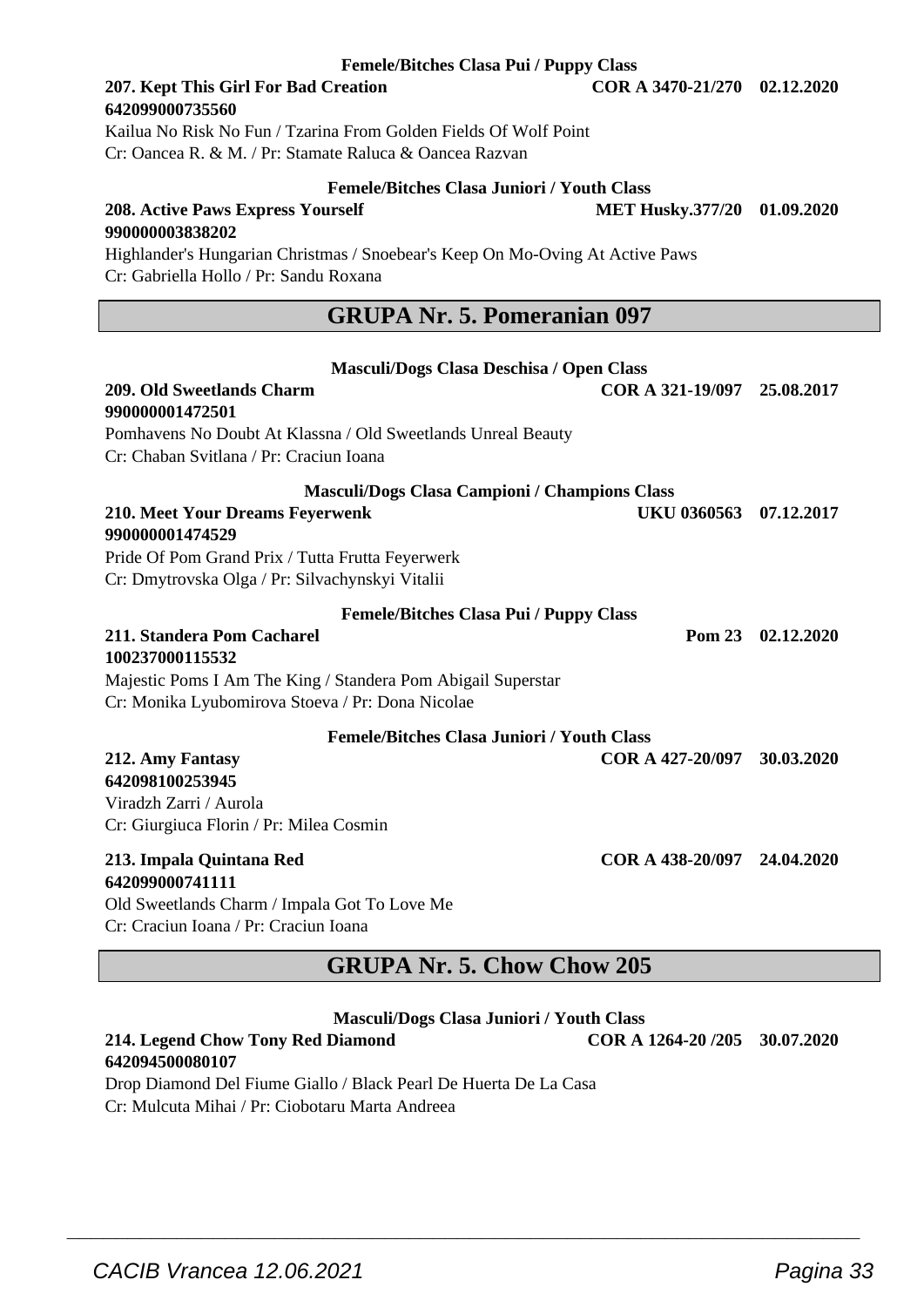## **GRUPA Nr. 5. Akita 255**

**Femele/Bitches Clasa Juniori / Youth Class**

**215. Yumeko COR A 1777-20/255 05.04.2020**

**642098100253712**

Momariu Sakuraban / Shogun Team Doshiri Go Cr: Oprea Anna Maria / Pr: Oprea Anna Maria

## **GRUPA Nr. 5. American Akita 344**

| Masculi/Dogs Clasa Juniori / Youth Class                                                                                                           |                              |                    |
|----------------------------------------------------------------------------------------------------------------------------------------------------|------------------------------|--------------------|
| 216. Drummer Kick Fullmoon Shadow<br>642093400164508                                                                                               | COR A 1588-20/344 01.01.2020 |                    |
| Orients Pride Roman / Cacharel Fullmoon Shadow<br>Cr: Nagy Roland & Peres Cristina / Pr: Nagy Roland                                               |                              |                    |
| 217. Lsa One And Only Grizzly Attack<br>643099000993494                                                                                            |                              | Am.Ak 1 09.05.2020 |
| Indevor Majestic Wizard / Lsa Rhapsody<br>Cr: Khromov Olga / Pr: Turcu Paul                                                                        |                              |                    |
| <b>Femele/Bitches Clasa Baby / Baby Class</b>                                                                                                      |                              |                    |
| 218. Dacicus Perpetuum Mobile Gingerbread<br>642090003635498                                                                                       | COR A 1959-21/344 28.01.2021 |                    |
| Starback Drake / Arizona's Glamour Dione<br>Cr: Muresan C. Ovidiu / Pr: Podariu Marius                                                             |                              |                    |
| <b>Femele/Bitches Clasa Juniori / Youth Class</b>                                                                                                  |                              |                    |
| 219. Journey To Heaven Centurion Gladiator<br>642090001920775                                                                                      | COR A 1738-20/344 03.07.2020 |                    |
| Dynamic Force Chief Of Staff / Charming Atitude Centurion Gladiator<br>Cr: Alex Anton / Pr: Mazuru Florinel                                        |                              |                    |
| Femele/Bitches Clasa Intermediara / Intermediate Class                                                                                             |                              |                    |
| 220. Alyeska Alpha Of The Mountain<br>642093400153443<br>El Gaucho De Gabritho / Orient Sun Nimfa<br>Cr: Silaghi Cristian / Pr: Rosu Leonard-Ionel | COR A 1561-20/344 13.12.2019 |                    |
|                                                                                                                                                    |                              |                    |
| 221. Just In Case Of Wolf Point<br>642099000689474                                                                                                 | COR A 1457-19/344 25.07.2019 |                    |
| Redient Pure Love At Ayrek-Dart / Amoremio Redient Ami Mignone<br>Cr: Augustin Ionescu / Pr: Peres Cristina                                        |                              |                    |
| Femele/Bitches Clasa Deschisa / Open Class                                                                                                         |                              |                    |
| 222. Alma Red Dog's Pride<br>642098201781317                                                                                                       | COR A 1406-19/344 18.05.2019 |                    |
| A' My Hugo Of Wolf Point / Envy Of White Bear                                                                                                      |                              |                    |
| Cr: Bumbu B. Claudiu / Pr: Anghel A. Lorena                                                                                                        |                              |                    |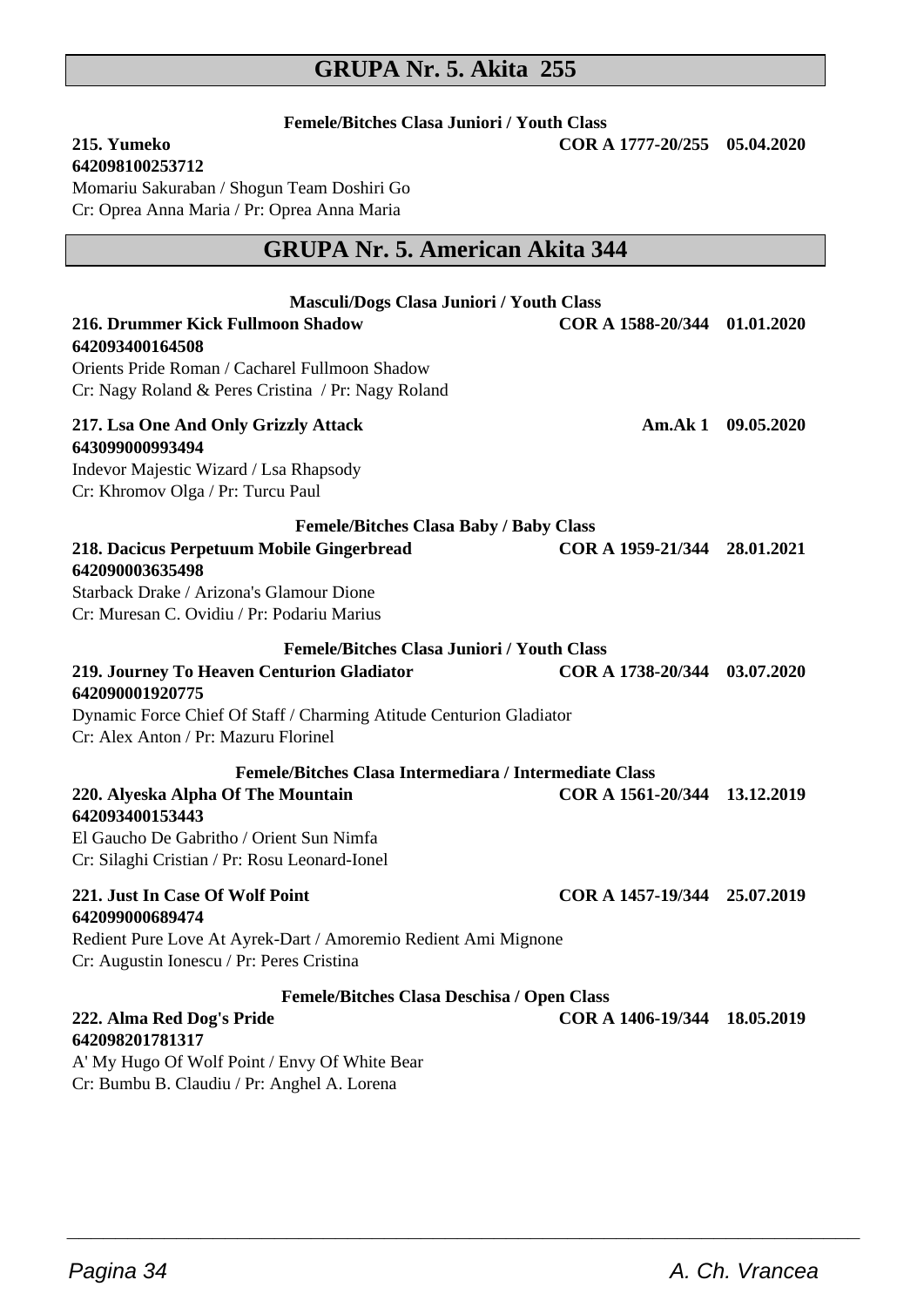## **GRUPA Nr. 5. Thai Ridgeback Dog 338**

| Femele/Bitches Clasa Deschisa / Open Class<br>223. Fi' Nezia Ancient Kynopolis<br>PKR.V.30300<br>616093901001434<br>Azur Lucky Ryuu / My Main Stream Mashima<br>Cr: Sarota A. / Pr: Patrinjel C-tin                                                | 05.12.2019          |
|----------------------------------------------------------------------------------------------------------------------------------------------------------------------------------------------------------------------------------------------------|---------------------|
| GRUPA Nr. 6. Erdelyi Kopo 241                                                                                                                                                                                                                      |                     |
| Masculi/Dogs Clasa Deschisa / Open Class<br>224. Cs-Kormos Hungarian Cat Cather Kopo<br>981020000382463<br>Cannus Lupus Kende / Bonzi Barka Hungarian Cat Kather Kopo<br>Cr: Veress Robert / Pr: Fodor Istvan                                      | JR 70154 17.03.2019 |
| MET ek. 4235/19 10.10.2018<br>225. Plajasz Erdesz<br>900079000530293<br>Cannus Lupus Kende / Plajasz Cirok<br>Cr: Major Krisztian / Pr: Szekely Janos                                                                                              |                     |
| Femele/Bitches Clasa Intermediara / Intermediate Class<br>COR B 638-19/241 25.07.2019<br>226. Berta Full - Hunting<br>642090001800813<br>Negrut / Tisa<br>Cr: Stan Ion / Pr: Lukacs Zoltan Andras                                                  |                     |
| <b>GRUPA Nr. 6. Beagle 161</b>                                                                                                                                                                                                                     |                     |
| Masculi/Dogs Clasa Intermediara / Intermediate Class<br>227. Bandido De El Imperio Canino<br><b>LOE 2501038</b><br>941000024225031<br>Absoluutely Spotless Zippo / Honey Bee Bigbendas<br>Cr: Jairo Cuartas / Pr: Jairo Cuartas & Kocsis Krisztina | 18.10.2019          |
| Masculi/Dogs Clasa Campioni / Champions Class<br>228. Fairytaleloky Exclusive Enjoyment<br>UKU 0357305<br>9900000000802603<br>Chester La Casa Demiani / Fairytaleloky Barbariska Litt<br>Cr: Oleksandr H. / Pr: Dolhyi Petro                       | 06.12.2017          |
| <b>Femele/Bitches Clasa Juniori / Youth Class</b><br>229. Quarantine Westtano<br>COR A 1619-20/161<br>642093400178470<br>$\mathbf{r}$<br>$1 - 5 - 5 + 11$                                                                                          | 30.05.2020          |

 $\overline{\phantom{a}}$  , and the set of the set of the set of the set of the set of the set of the set of the set of the set of the set of the set of the set of the set of the set of the set of the set of the set of the set of the s

Jack Arimani Gangster / Milka Di Casa Batiatus Cr: Papadopol Csilla / Pr: Bobeica Dumitrela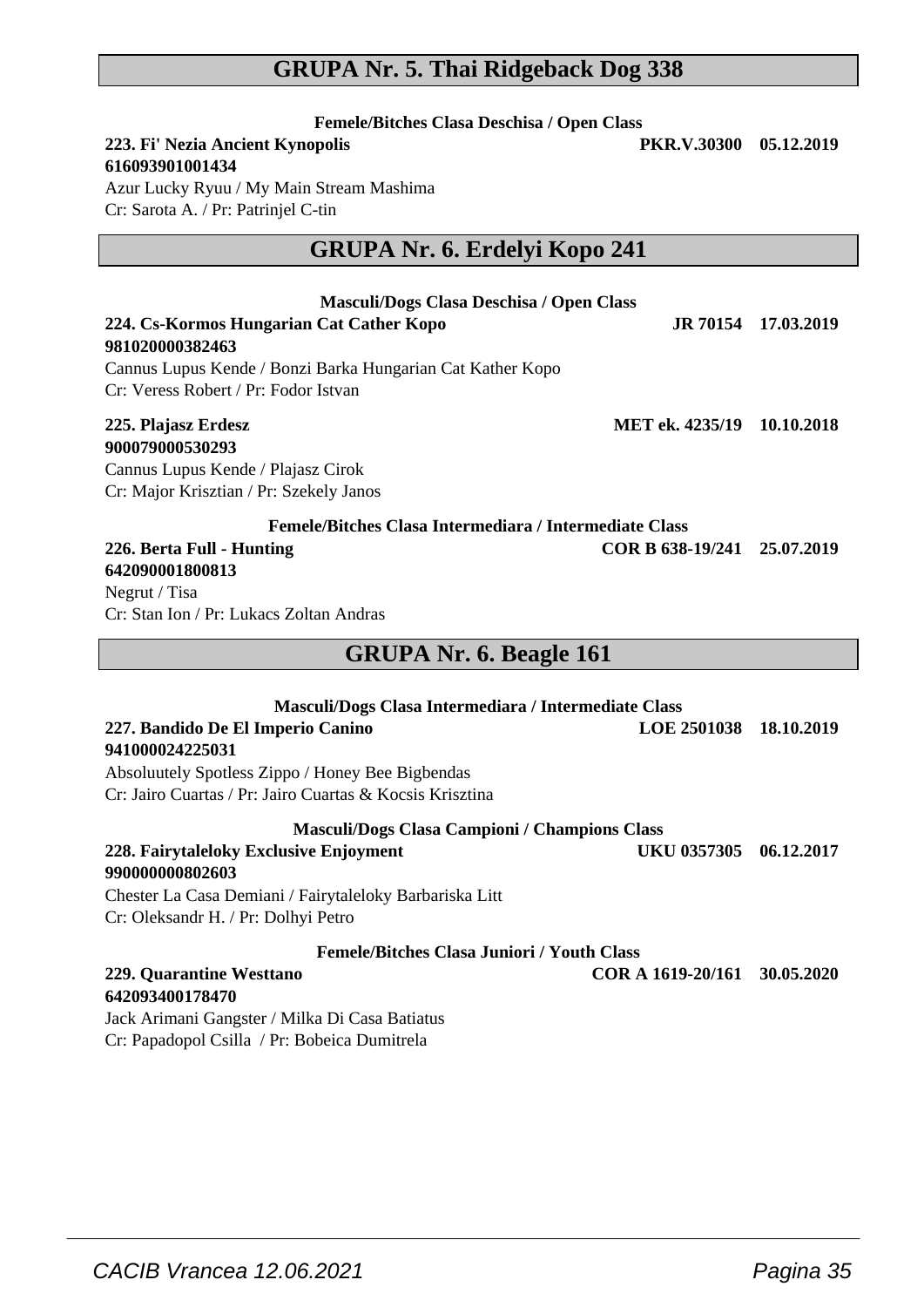#### **Femele/Bitches Clasa Deschisa / Open Class**

### **230. Pretty Women De El Imperio Canino LOE 2350740 05.12.2016 982000210194153**

For Your Eyes Only Xandrina / Tigresa De El Imperio Canino Cr: Jairo Cuartas / Pr: Jairo Cuartas & Kocsis Krisztina

## **GRUPA Nr. 7. Deutsch Kurzhaar 119**

#### **Masculi/Dogs Clasa Juniori / Youth Class**

**231. Newton Wom Cherifeld COR A 5501-20/119 22.03.2020**

Willy Del Cakic / Gia Wom Cherifeld Cr: Tenghea C.I & Ancu C / Pr: Antonesei Liviu Ernest

## **642090001110709**

**642090001110708**

Willy Del Cakic / Gia Wom Cherifeld Cr: Tenghea Cosmin & Ancu Cristian / Pr: Popoiu Mircea George

**Femele/Bitches Clasa Intermediara / Intermediate Class**

#### **233. Conan Haus Gema COR A 5685-20/119 22.02.2020 642099000701150**

Conan Haus Boris / Dona Cr: Oprisiu Vasile-Viorel / Pr: Beraru Adrian

#### **Femele/Bitches Clasa Deschisa / Open Class**

**234. Nuga Du Nid Aux Nobles COR A 4378-17/119 18.03.2017 642098201685428** Blo De La Haille Au Loup / Italie Du Nid Aux Nobles Cr: Banu Manuela / Pr: Banu Manuela

## **GRUPA Nr. 7. Deutsch Drahthaar 098**

**Masculi/Dogs Clasa Intermediara / Intermediate Class**

#### **235. Ingo Ivan Patrickhaus COR A 2091-19/098 10.07.2019 642098201070399**

Jukon Ii Vom Liether-moor / Szantoval Cili Cr: Baicanu Remus / Pr: Vasiliu Lauren

## **GRUPA Nr. 7. Rovidszoru Magyar Vizsla 057**

**Masculi/Dogs Clasa Deschisa / Open Class**

 $\overline{\phantom{a}}$  , and the set of the set of the set of the set of the set of the set of the set of the set of the set of the set of the set of the set of the set of the set of the set of the set of the set of the set of the s

**236. Agor De Valea Muntelui COR A 1243-18/057 08.11.2017 642090001747548**

Eder De Armars / Victory De Armars Cr: Nastasa Dumitru Radu / Pr: Mihut Ionut Marius

**232. Northon Wom Cherifeld COR A 5500-20/119 22.03.2020**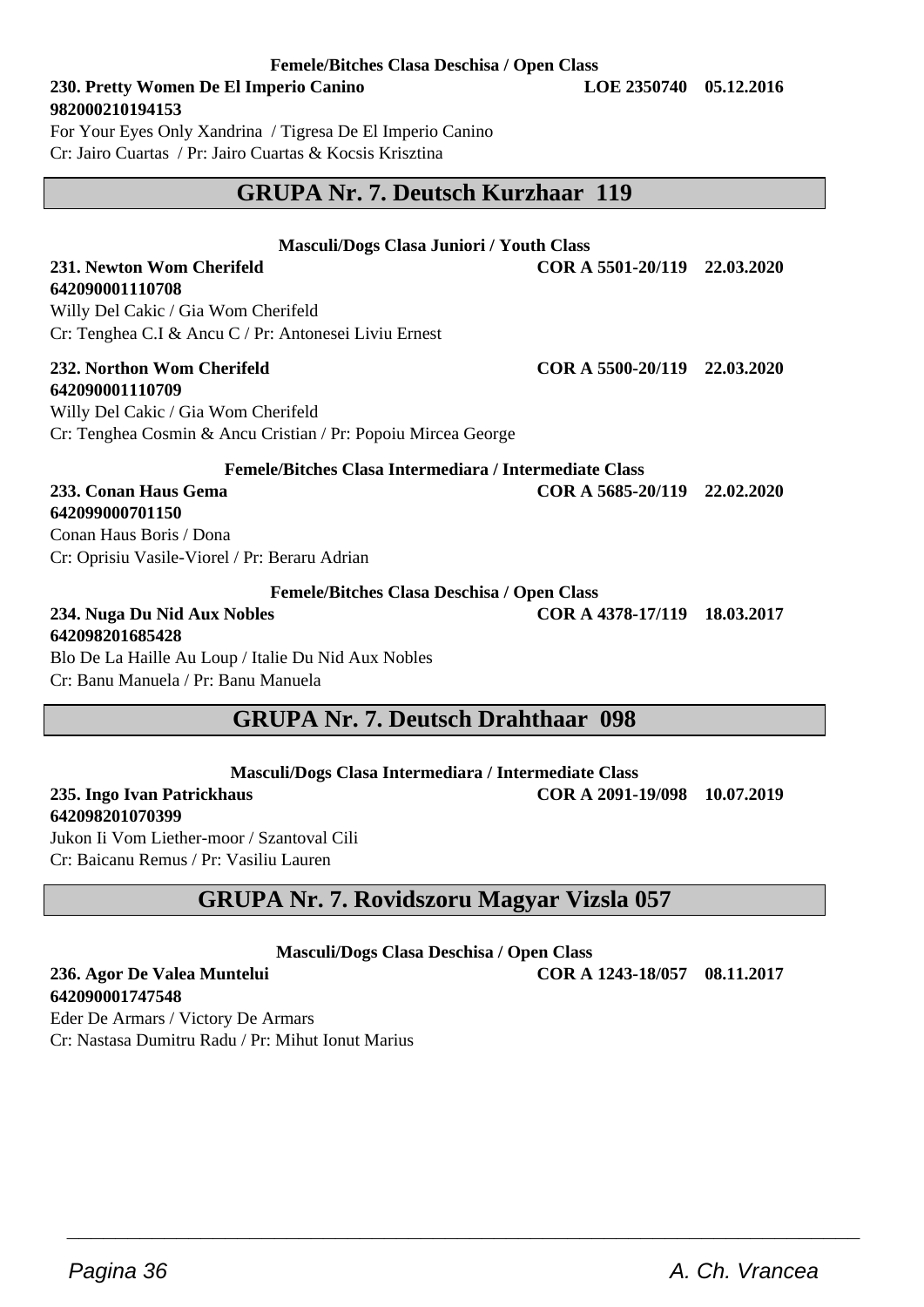## **GRUPA Nr. 7. English Setter 002**

**Femele/Bitches Clasa Juniori / Youth Class**

### **237. Bamby Wild Danube**

### **642099900078286**

Garcia / Neda Cr: Calatoaie Ionut / Pr: Morogan Leonard

## **GRUPA Nr. 7. Gordon Setter 006**

**Masculi/Dogs Clasa Veterani / Veterans Class 238. Alegrissimo Occupato Visconte De Pacoma COR A 150-12/006 08.08.2012**

| 941000014287773                                                                                 |                              |            |
|-------------------------------------------------------------------------------------------------|------------------------------|------------|
| Britain Star's Double-0-Seven / Baroness Barbara From Fairysett                                 |                              |            |
| Cr: Oteanu Petrut & Corina / Pr: Teodorescu D & Banu M                                          |                              |            |
| <b>GRUPA Nr. 8. Golden Retriever 111</b>                                                        |                              |            |
|                                                                                                 |                              |            |
| Masculi/Dogs Clasa Juniori / Youth Class                                                        |                              |            |
| 239. Benjamin Waterdust<br>642094100168781                                                      | COR A 6426-20/111 05.04.2020 |            |
| Tramin Veter / Ayla Ginger Up                                                                   |                              |            |
| Cr: Mihalache Adrian / Pr: Stefan Andrei                                                        |                              |            |
| 240. Game Of Thrones Goldset                                                                    | COR A 6409-20/111 23.04.2020 |            |
| 642098100253281                                                                                 |                              |            |
| Erdoalji Nordic Legend Of Goldset / Yokko Goldset                                               |                              |            |
| Cr: Ioana Teodora Bogan / Pr: Seceleanu Mircea Mihail                                           |                              |            |
| 241. Kinkan Pearl Of Hills                                                                      | COR A 6613-20/111 01.08.2020 |            |
| 642098201095176                                                                                 |                              |            |
| Game Time Pearl Of Hills / Carnaval Dorado Cum Laude                                            |                              |            |
| Cr: Radu Calin / Pr: Simion Ioana & Radu Calin                                                  |                              |            |
| 242. Navilis It's Raining Man                                                                   | UKU 0488676 20.06.2020       |            |
| 900113002384823                                                                                 |                              |            |
| Terra Di Siena Shinning Winter / Slav Trophy Malavi<br>Cr: Nadzorova Liliia / Pr: Maghiari Ioan |                              |            |
|                                                                                                 |                              |            |
| 243. Zorba De Parmen Auriu<br>642098201101334                                                   | COR A 6390-20/111 14.04.2020 |            |
| Tramin Fandango / Linda De Parmen Auriu                                                         |                              |            |
| Cr: Damian Simona / Pr: Hanganu Raluca                                                          |                              |            |
| Masculi/Dogs Clasa Intermediara / Intermediate Class                                            |                              |            |
| 244. Big Angel De Sas Kennel                                                                    | COR A 5971-19/111            | 16.06.2019 |
| 642098201067008<br>Eleming Cheum Dead Of Hille / Head To Cet Of Clean Dession                   |                              |            |

 $\overline{\phantom{a}}$  , and the set of the set of the set of the set of the set of the set of the set of the set of the set of the set of the set of the set of the set of the set of the set of the set of the set of the set of the s

Flaming Charm Pearl Of Hills / Hard To Get Of Clear Passion Cr: Parvulescu C. & Statescu C. / Pr: Manciu Adrian & Radu Calin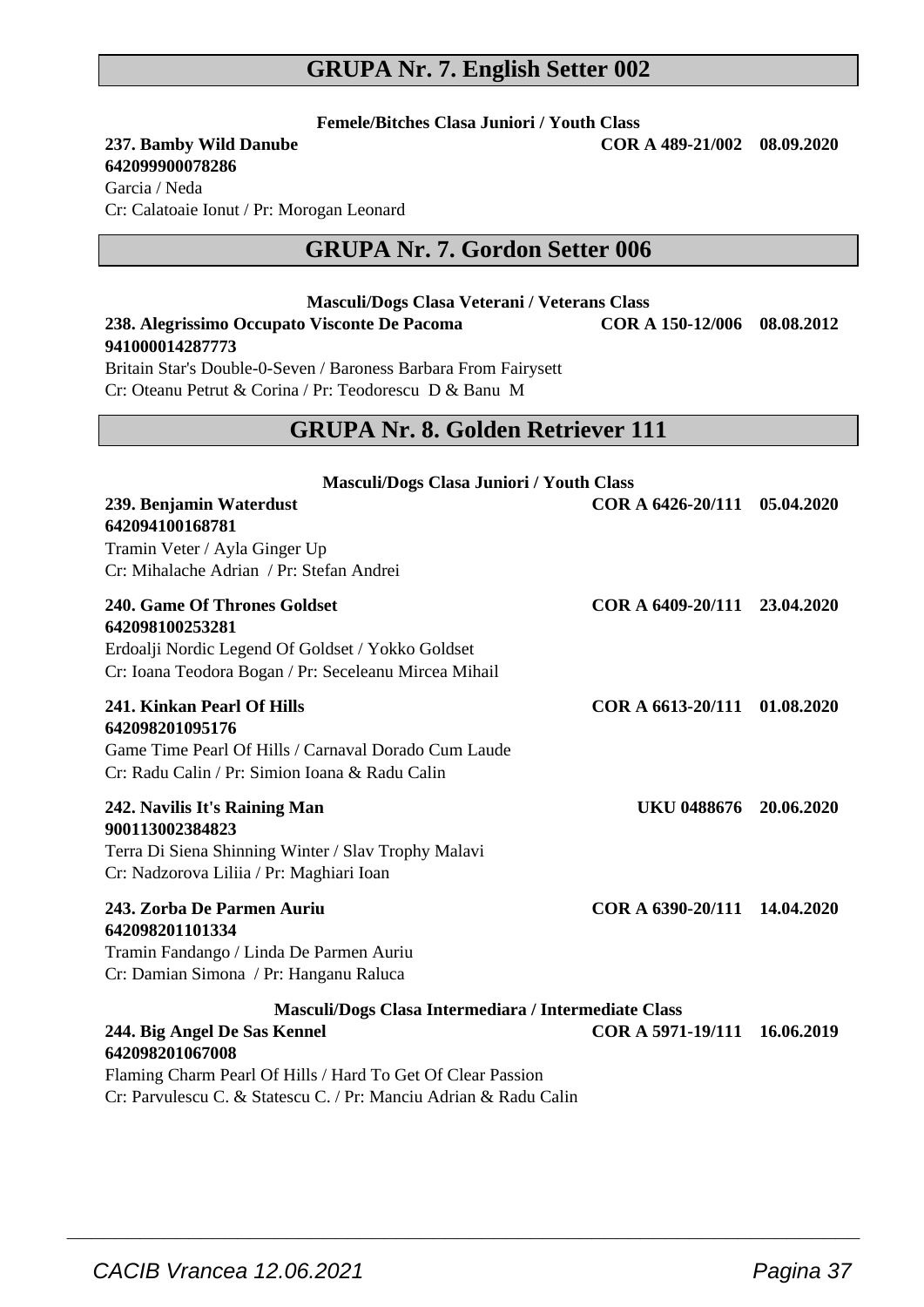| 642098201066136<br>Legendary Of Clear Passion / Rose Marie Goldset<br>Cr: Ioana Teodora Bogan / Pr: Chitescu Ion Eduard                                                                                                         |                              |                   |
|---------------------------------------------------------------------------------------------------------------------------------------------------------------------------------------------------------------------------------|------------------------------|-------------------|
| 246. Zamfield Hugo Boss<br>642090000176932<br>Waterbabies Hurtigruten / Zamfield Enola Red<br>Cr: Megiesan D. Mircea / Pr: Bodo Csaba & Brigitte                                                                                | COR A 6065-19/111 07.07.2019 |                   |
| Masculi/Dogs Clasa Deschisa / Open Class<br>247. Erdoalji Always Love You<br>642099000489893<br>Caruso Of The Famous Family / Evangeline Pearl Of Golden - Hill<br>Cr: Pora J. & Bucur V. / Pr: Ionescu Dana & Radu Calin       | COR A 5455-18/111 16.09.2017 |                   |
| <b>Masculi/Dogs Clasa Campioni / Champions Class</b><br>248. Angels In Leash Il Divo<br>642093400146456<br>Erdoalji Diamond Go To Angels In Leash / Angelonato Kristal Brilliant<br>Cr: Kocsis Krisztina / Pr: Kocsis Krisztina | COR A 6202-19/111            | 17.06.2019        |
| <b>Femele/Bitches Clasa Juniori / Youth Class</b><br>249. Alberti's Dream Anouka<br>642090000185961<br>Game Time Pearl Of Hills / Eternitiy Pearl Of Hills<br>Cr: Alberti Irina Liliana / Pr: Alberti Irina Liliana             | COR A 6259-20/111 25.12.2019 |                   |
| 250. Angels In Leash Shadymist Hera<br>642093400146506<br>Angels In Leash Google Gone Wild / Karvin Fuga<br>Cr: Kocsis Krisztina & Marnie J Harrell / Pr: Ioanes Andrei Bogdan & Kocsis Krisztina                               |                              | GOLD 1 15.03.2020 |
| 251. Joleen Pearl Of Hills<br>642098201812172<br>Game Time Pearl Of Hills / Cc Bliss Pearl Of Hills<br>Cr: Radu Calin / Pr: Chiru Sorin & Radu Calin                                                                            | COR A 6436-20/111            | 26.04.2020        |
| 252. Zapphire Fiso Royal House<br>642090001118348<br>Nalimana A Kind Of Magic / Wild Rose Fiso Royal House<br>Cr: Ioana Miricescu / Pr: Miricescu Ioana & Talvac Bogdan                                                         | COR A 6761-21/111 16.08.2020 |                   |
| Femele/Bitches Clasa Intermediara / Intermediate Class<br>253. Angels In Leash Imagine Me & You<br>642093400146448<br>Erdoalji Diamond Go To Angels In Leash / Angelonato Kristal Brilliant                                     | COR A 6207-19/111            | 17.06.2019        |

 $\overline{\phantom{a}}$  , and the set of the set of the set of the set of the set of the set of the set of the set of the set of the set of the set of the set of the set of the set of the set of the set of the set of the set of the s

**245. Ethan Goldset COR A 6002-19/111 05.07.2019**

Cr: Kocsis Krisztina / Pr: Grigorean Maria Luiza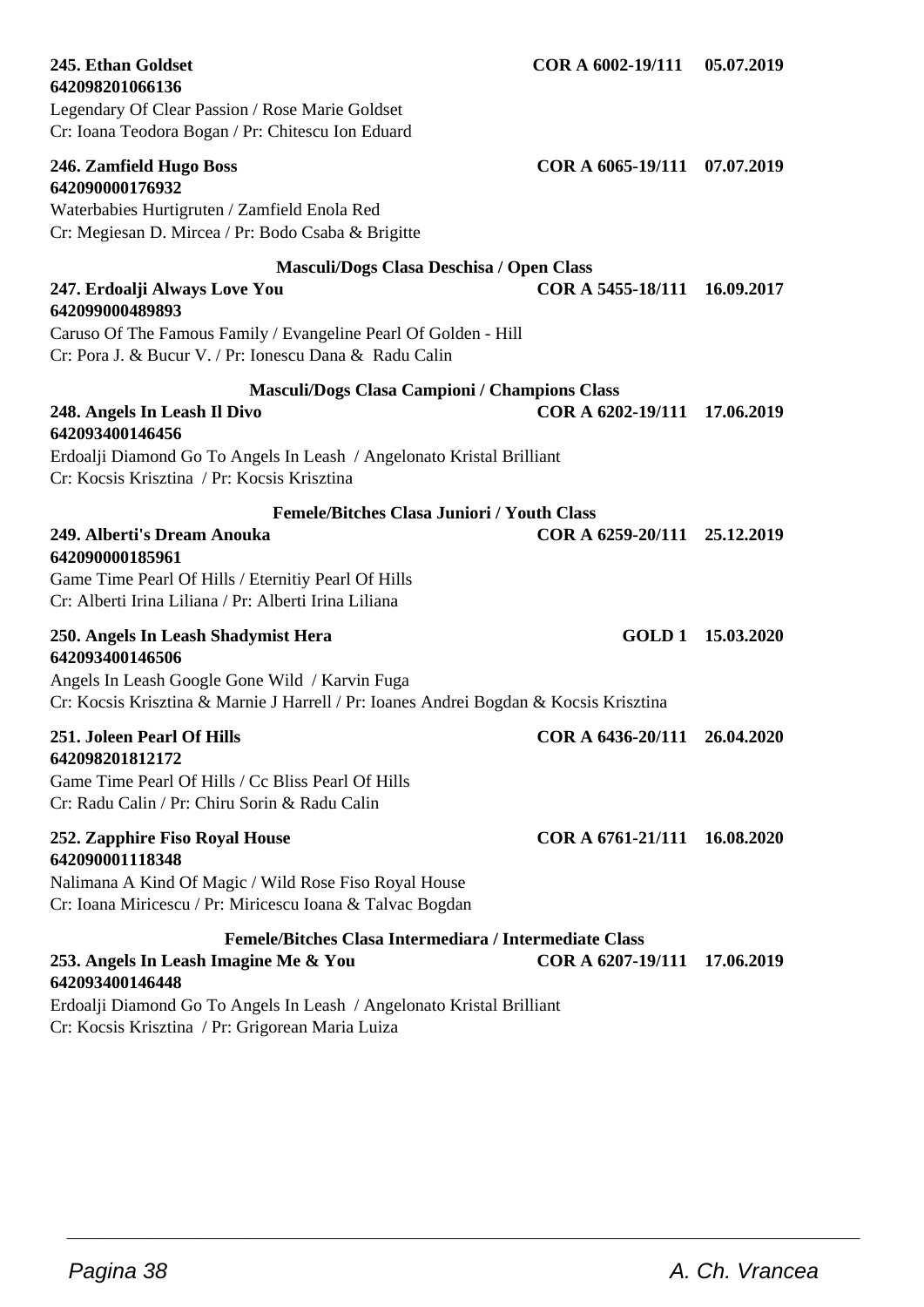**Femele/Bitches Clasa Deschisa / Open Class 254. Baghera Madiguard COR A 5787-19/111 08.11.2018**

## **642099000603383**

Stanroph Supertramp / Bella Mediguard Cr: Maghiari Ioan / Pr: Maghiari Ioan

## **642099000590493**

Tramin Fandango / Linda De Parmen Auriu Cr: Damian Simona / Pr: Gusoi Teodora Andreea

#### **256. Xoxo Fiso Royal House COR A 5748-19/111 04.10.2018 642099000468612**

Puello Oris Zippi Flah / Lady In Red Fiso Royal Hpuse Cr: Ioana Miricescu / Pr: Pazel Anton Mihai

#### **Femele/Bitches Clasa Campioni / Champions Class 257. Winter Fairytale Goldset COR A 5435-18/111 30.11.2017 642098100134840**

Erdoalji Nordic Legend Of Goldset / Velvet Charm Miss Movin' On Cr: Bogan Ioana / Pr: Miricescu Ioana

## **GRUPA Nr. 8. Labrador Retriever 122**

| <b>Masculi/Dogs Clasa Juniori / Youth Class</b>                                                                                                             |                              |  |  |
|-------------------------------------------------------------------------------------------------------------------------------------------------------------|------------------------------|--|--|
| 258. Clausweb Karlo<br>642099000746505                                                                                                                      | COR A 8655-20/122 04.07.2020 |  |  |
| Clausweb Choco Queen's Joy / Sweet Years Labradors To Clausweb<br>Cr: Cadar Claudiu Ghe. / Pr: Voicila Claudiu Valentin                                     |                              |  |  |
| 259. O Chen Of Wolf Point<br>642099000753301<br>Peter S Gang Fabian Bella Mare / Q Etna Of Wolf Point<br>Cr: Augustin Ionescu / Pr: Badea Anca              | COR A 8537-20/122 18.04.2020 |  |  |
| Masculi/Dogs Clasa Deschisa / Open Class                                                                                                                    |                              |  |  |
| 260. Croquembouche Z Grodu Hrabiego Malmesbury<br>616093900542776                                                                                           | COR A 8931-21/122 23.03.2018 |  |  |
| Firefly Moonshine Z Grodu Hrabiego Malmesbury / After Midnight Z Grodu Hrabiego Malmesbury<br>Cr: Beata Urbanczyk-Zajac / Pr: Serban Radu                   |                              |  |  |
| 261. Devachan Akasha<br>642099000683154<br>Corteleoni Happy Chris / No One Like Me Hidalgo's Spirit<br>Cr: Dinu D. Pacso G. / Pr: David Claudiu             | COR A 7974-19/122 05.05.2019 |  |  |
| 262. J'Adore Ton Parfume Wolves Of Zamolxis<br>642090001783665<br>Taste Of Fame Of Clear Passion / Chanel<br>$\mathbf{A}$ and $\mathbf{B}$ and $\mathbf{B}$ | COR A 7330-18/122 20.02.2018 |  |  |

 $\overline{\phantom{a}}$  , and the set of the set of the set of the set of the set of the set of the set of the set of the set of the set of the set of the set of the set of the set of the set of the set of the set of the set of the s

Cr: Panzariuc Cristina Amgela / Pr: Aldea Tiberiu Dragos

**255. Elsa De Parmen Auriu COR A 5676-18/111 03.09.2018**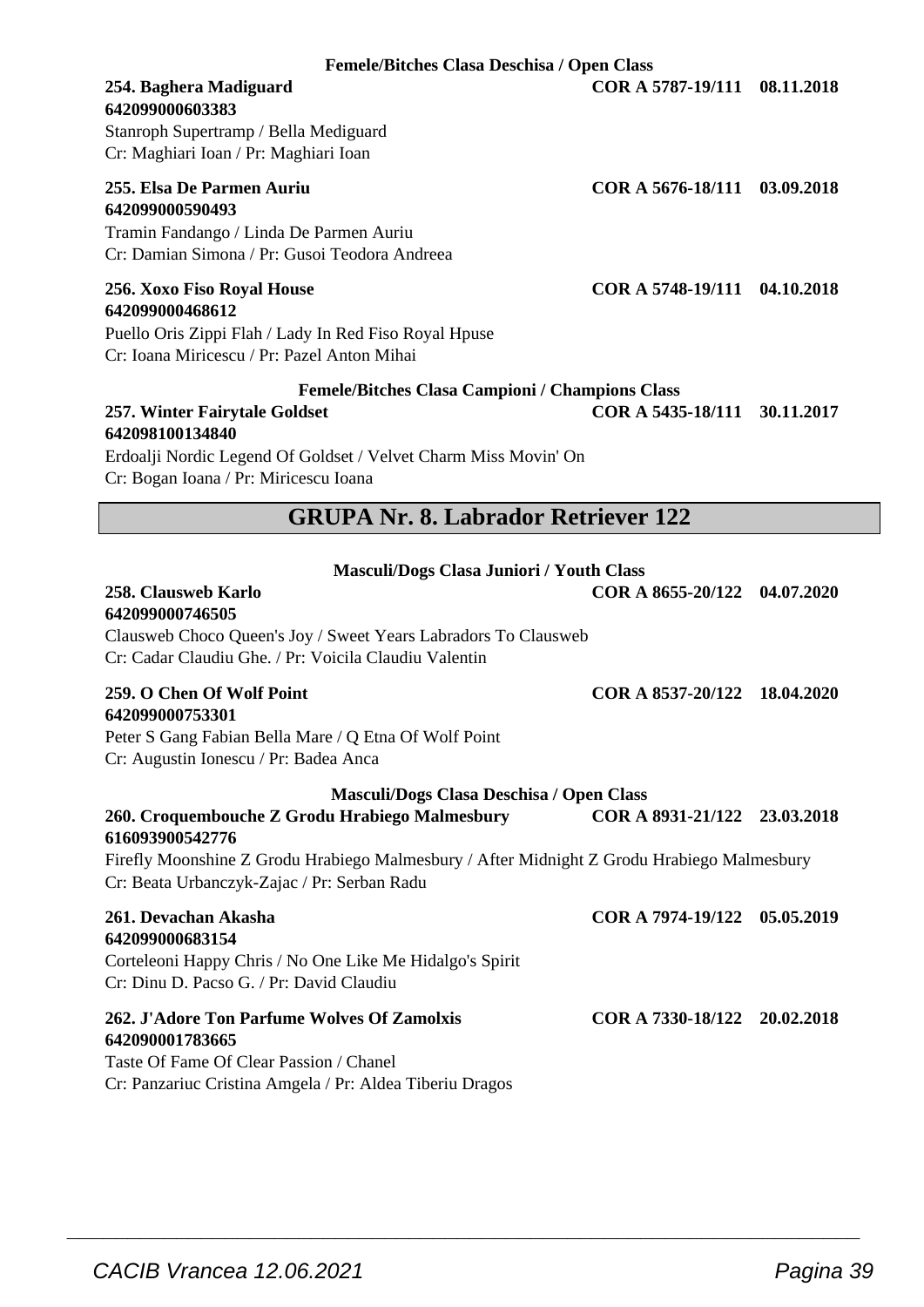**900085000909332 Masculi/Dogs Clasa Campioni / Champions Class 264. Dynamis Brahma COR A 7973-19/122 05.05.2019 Masculi/Dogs Clasa Veterani / Veterans Class 265. Marial Persona Tomorrow King Of Uk UKU 0117949 10.06.2011 804098100033723** Annual's Nice Device / Windup Barberry Oliv Brench Cr: Zhmaylie / Pr: Omelianenko Anna **Femele/Bitches Clasa Juniori / Youth Class 266. Amira Queen Alma COR A 8508-20/122 07.04.2020 642094100168634** Terra Happy Amir / Dakota El Alacran Enamorado Cr: Ciupitu Aurelian / Pr: Ciupitu Aurelian **267. Mad Love Hidalgo`s Spirit COR A 8897-21/122 07.04.2020 642099000792453** Little Vinie Jones Optimus Canis / Raksha Goddess Hidalgo`s Spirit Cr: Serban Radu / Pr: Serban Radu **268. Oco Mediguard COR A 8375-20/122 20.01.2020**

**642090001884138** Picasso Mediguard / Asha Cr: Maghiari Ioan / Pr: Torok Ovidiu Carol

## **GRUPA Nr. 8. English Cocker Spaniel solid colour 005**

**Femele/Bitches Clasa Pui / Puppy Class**

**269. Covenant Seduction ROI 20/173619 16.09.2020 380260101679883** Five O'Clock Dance Clint / Five O'Clock Dance Indira At Covenant

Cr: Lincu Valeria Alina / Pr: Mitisor Nicoleta Elena

**Femele/Bitches Clasa Deschisa / Open Class**

**642099000664279** Golden Lord S Burning Summer / Shanira Whirlwind Cr: Trante Diana Gabriela / Pr: Trante Diana Gabriela

## **Masculi/Dogs Clasa Munca / Working Class**

**263. Very Legendary King z Choce UKU 0473854 09.11.2019**

Stretlaw Yelow Camaro / Night Limitedition z Choce Cr: Paluskova Katarina / Pr: Omelianenko Anna

#### **642099000683157**

Corteleoni Happy Chris / No One Like Me Hidalgo's Spirit Cr: Dinu D. Pacso G. / Pr: David Claudiu

**270. Shanira Best For You COR A 5850-19/005 27.10.2018**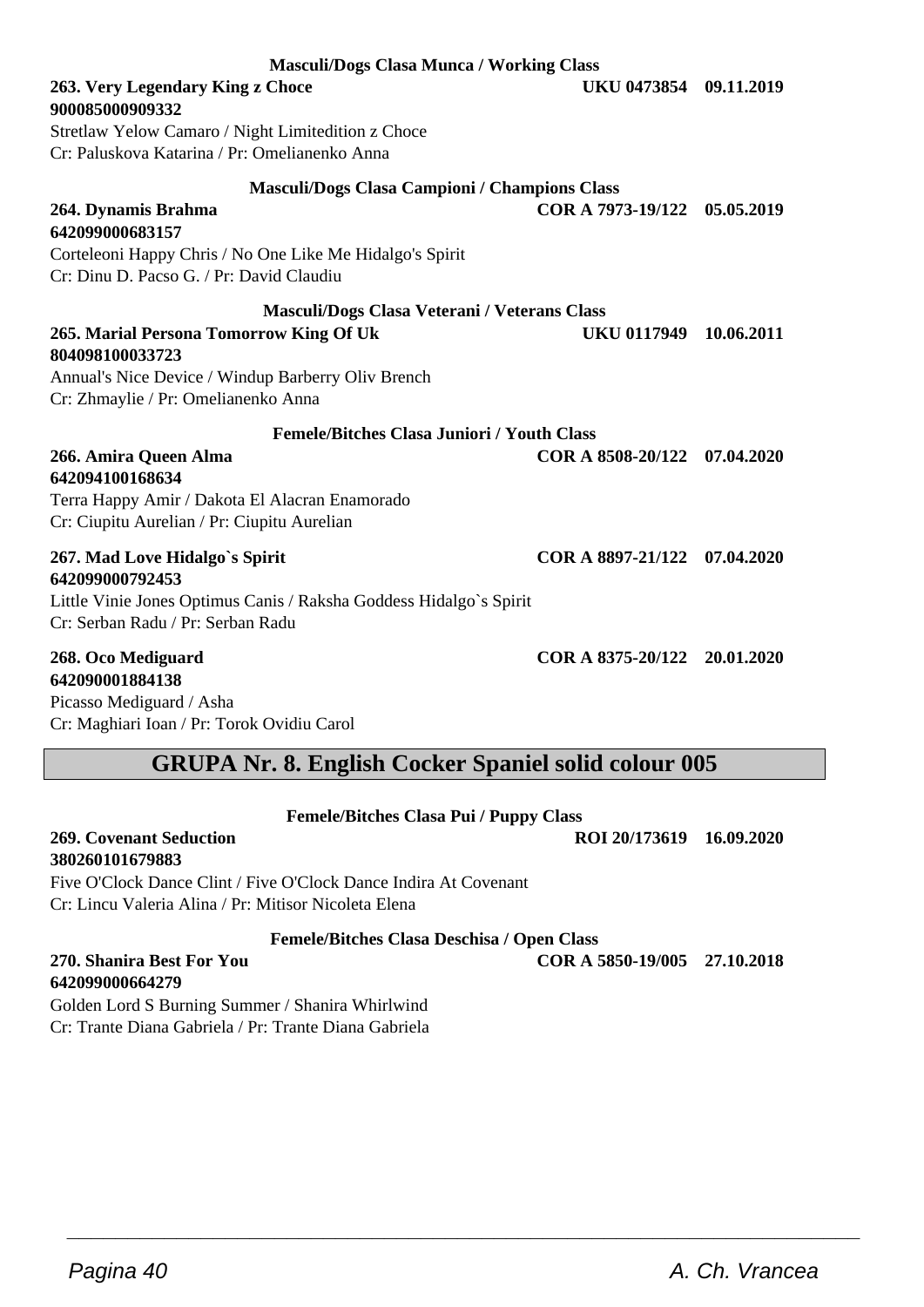**Femele/Bitches Clasa Campioni / Champions Class**

## **642099000458275**

Merlin Vom Odenwald / Golden Lord S Bright Night Cr: Trante Diana Gabriela / Pr: Trante Diana Gabriela

### **GRUPA Nr. 8. American Cocker Spaniel 167**

#### **Masculi/Dogs Clasa Juniori / Youth Class**

#### **272. Very Vigie Keep Ya Head Up COR A 215-21/167 30.06.2020 945000002186033**

Pbjs Rock On / Sanpartis Goes Vigie Way Cr: Vartiainen Sanna Pichard Laurent / Pr: Lupu Anamaria

**Femele/Bitches Clasa Campioni / Champions Class**

#### **273. Sanpartis Glitter Vigie Picture COR A 209-19/167 28.05.2018 991001001891138**

Very Vigie Look At Me / Very Vigie Love On Top Cr: Sanna Vartiainen / Pr: Lupu Anamaria

## **GRUPA Nr. 8. Cao de agua Portugues 037**

**Femele/Bitches Clasa Intermediara / Intermediate Class 274. Duchess Of Danube Lago Di Fortuna COR A 5-20/037 09.11.2019 900020190710813**

Lotrando Z Kasetek / Agnes Ze Kbela Cr: Dragan Traparic / Pr: Alexandru Catalin

**Femele/Bitches Clasa Campioni / Champions Class**

**275. Oceano Do Lusiadas COR A 2-19/037 06.03.2019**

**380260140119369** Ginger Do Lusiadas / Fiona Do Lusiadas Cr: Bazzani Fabiana / Pr: Alexandru Catalin

## **GRUPA Nr. 9. Maltese 065**

#### **Masculi/Dogs Clasa Juniori / Youth Class**

#### **276. Lora's Dream Of White Brit COR A 1957-20/065 27.07.2020 642090003636159**

Oskar Pljus Celebrity / Lora's Dream Of White Alley Cr: Serban Alina-Anda / Pr: Ianole Petrina-Florina

## **GRUPA Nr. 9. Caniche toy 172**

#### **Masculi/Dogs Clasa Intermediara / Intermediate Class**

#### **277. Z Chumatskogo Shljahu Kapitoshka Toy UKU 0463770 18.12.2019 900215000261792**

 $\overline{\phantom{a}}$  , and the set of the set of the set of the set of the set of the set of the set of the set of the set of the set of the set of the set of the set of the set of the set of the set of the set of the set of the s

Lamborghinbi Aventador Top Stiel Toy / Z Chumatskogo Shljahu Zagrava Toy Cr: Karpets Ganna / Pr: Predica Ana Maria

**271. Shanira Your Magic Night COR A 5805-17/005 22.08.2017**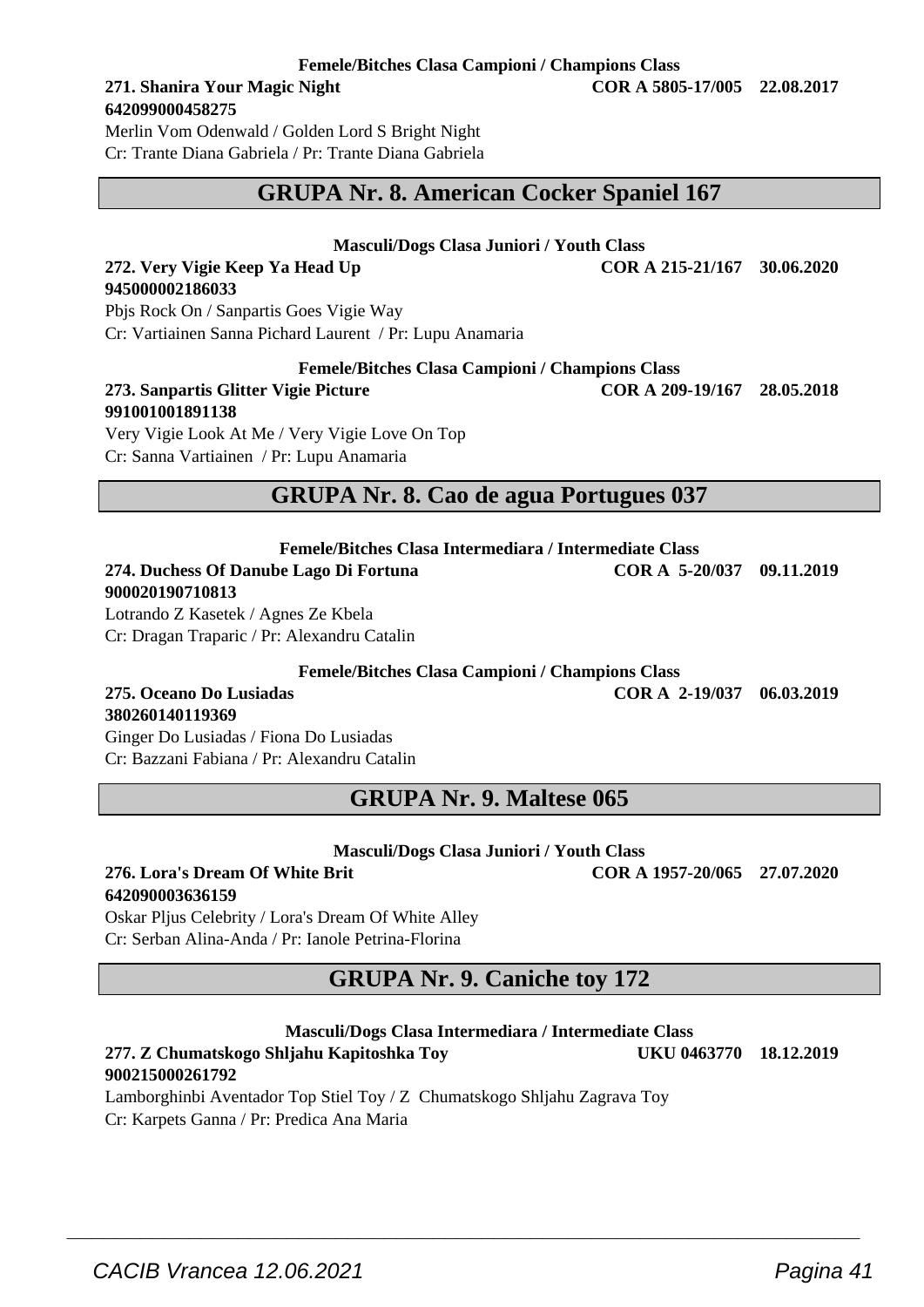#### **Femele/Bitches Clasa Intermediara / Intermediate Class**

**278. Cascara Superior World COR A 77-20/172 10.12.2019 900079000577849**

**279. Star Griff Black Rose(Belg)** 

**991003000210433**

Aux Yeux Noirs Yuppie / Prime Mover Godiva Superior World Cr: Olena Petrenko / Pr: Mihalascu Bianca Minerva

## **GRUPA Nr. 9. Griffon belge 081**

## **Femele/Bitches Clasa Intermediara / Intermediate Class**

Ru-Paul Dancingin High Heels / Woop De Woo Cherry Blossom Odessa Cr: Zadoinova O. / Pr: Zadoinova O. & Volgina A.

## **GRUPA Nr. 9. Griffon bruxellois 080**

#### **Femele/Bitches Clasa Intermediara / Intermediate Class**

## **280. Star Griff My Heart Will Go On UKU 0452943 31.10.2019 991003000210433**

Manticorns Gently / Star Griff Baby Doll Cr: Zadoinova O. / Pr: Zadoinova O.

## **GRUPA Nr. 9. Shih Tzu 208**

**Femele/Bitches Clasa Intermediara / Intermediate Class**

### **281. Piccolo Tibet Nobody Does It Better UCHM 17921/001773 07.10.2019 978101081718436**

#### Piccolo Tibet Gift From Manchu Palace / Piccolo Tibet Honey Honey At Vozvraschenie V Edem Cr: Vrabie Iulian / Pr: Vrabie Iulian

#### **Femele/Bitches Clasa Deschisa / Open Class**

## **978101081404391**

Piccolo Tibet Gift From Manchu Palace / Piccolo Tibet Honey Honey At Vozvraschenie V Edem Cr: Vrabie Iulian / Pr: Vrabie Iulian

### **GRUPA Nr. 9. Pug 253**

**Masculi/Dogs Clasa Intermediara / Intermediate Class**

**642093400141323**

Hekuba Check Me Out / Glorious Spirit Jessie J Cr: Ionescu Augustin & Ghita Lorena / Pr: Popa Daniel

**Femele/Bitches Clasa Intermediara / Intermediate Class**

 $\overline{\phantom{a}}$  , and the set of the set of the set of the set of the set of the set of the set of the set of the set of the set of the set of the set of the set of the set of the set of the set of the set of the set of the s

**284. Philippe Tani Miss Universe UKU 0430001 23.06.2019**

**900113001687761** Zuma's Razz Ma Tazz / Otto Knows Million Voices Saules Simfonija Cr: Filippova Galyna / Pr: Maslenikova Anzehlika

**282. Piccolo Tibet Nirvana UCHM 17922/001774 07.10.2019**

Pagina 42 **A. Ch. Vrancea** A. Ch. Vrancea

**283. Pako Of Wolf Point COR A 1378-20/253 13.08.2019**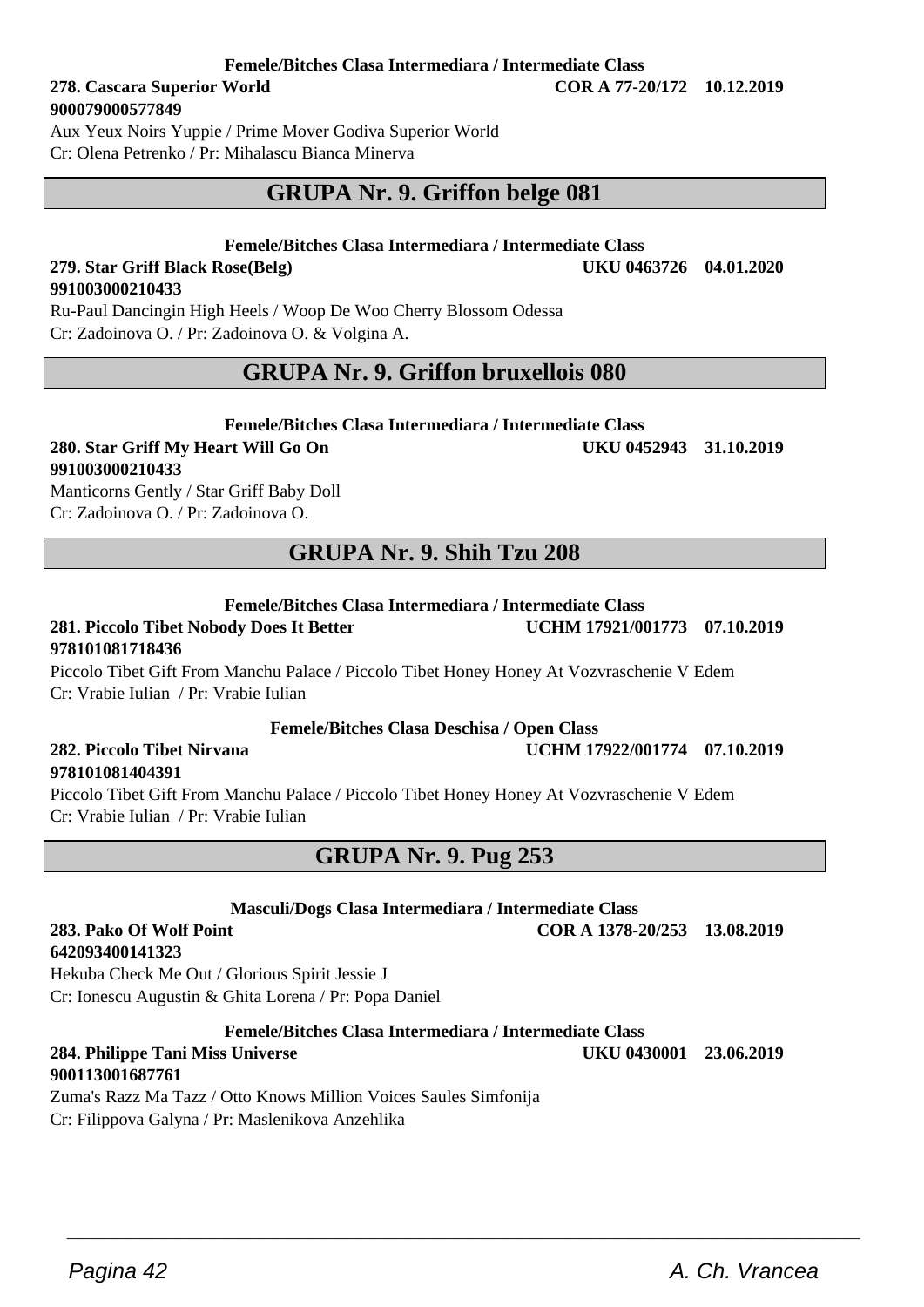## **GRUPA Nr. 9. Bouledogue francais 101**

| <b>Masculi/Dogs Clasa Pui / Puppy Class</b>               |                              |            |  |
|-----------------------------------------------------------|------------------------------|------------|--|
| 285. Tzar Athosro Land                                    | COR A 4116-21/101 23.11.2020 |            |  |
| 642090003645280                                           |                              |            |  |
| Aristocratescu Capo Di Tutti Capi / A'Vigdors Salvia      |                              |            |  |
| Cr: Ionita Ana Maria / Pr: Grigoras Tudor Alexandru       |                              |            |  |
| Masculi/Dogs Clasa Campioni / Champions Class             |                              |            |  |
| 286. Darclee Chester Chase                                | COR A 3379-19/101            | 02.01.2019 |  |
| 642099000671181                                           |                              |            |  |
| Kingfriend Mr. Bombastic / Cruela De Aronui               |                              |            |  |
| Cr: Lucan Cristian / Pr: Farauanu Dan                     |                              |            |  |
| <b>Femele/Bitches Clasa Juniori / Youth Class</b>         |                              |            |  |
| 287. Alma Little Queen Rita                               | COR A 3821-20/101            | 30.05.2020 |  |
| 642090001904051                                           |                              |            |  |
| Darclee Chester Case / Amira Terra Onix                   |                              |            |  |
| Cr: Spulber Andreea / Pr: Stoica Raluca                   |                              |            |  |
| 288. Felia Kingdom Of Faraons                             | COR A 4043-21/101 25.08.2020 |            |  |
| 642090001922844                                           |                              |            |  |
| Darclee Chester Chase / Kiara Of Lucky Little Kingdom     |                              |            |  |
| Cr: Dejan Vujasinovik / Pr: Farauanu Dan<br>$C\mathbf{N}$ | $\bullet$<br>$\overline{A}$  |            |  |

## **GRUPA Nr. 9. Boston Terrier 140**

| Masculi/Dogs Clasa Pui / Puppy Class |  |  |  |  |
|--------------------------------------|--|--|--|--|
|--------------------------------------|--|--|--|--|

| MET Bost.t.1608/21 19.10.2020                          |                             |
|--------------------------------------------------------|-----------------------------|
|                                                        |                             |
|                                                        |                             |
|                                                        |                             |
| Femele/Bitches Clasa Intermediara / Intermediate Class |                             |
|                                                        |                             |
|                                                        |                             |
|                                                        | COR A 177-20/140 20.11.2019 |

 $\overline{\phantom{a}}$  , and the set of the set of the set of the set of the set of the set of the set of the set of the set of the set of the set of the set of the set of the set of the set of the set of the set of the set of the s

Choco Pyn-Czar / Keep Walking's Dream Amanda Cr: Dragos Chibzui / Pr: Dabija Andrei